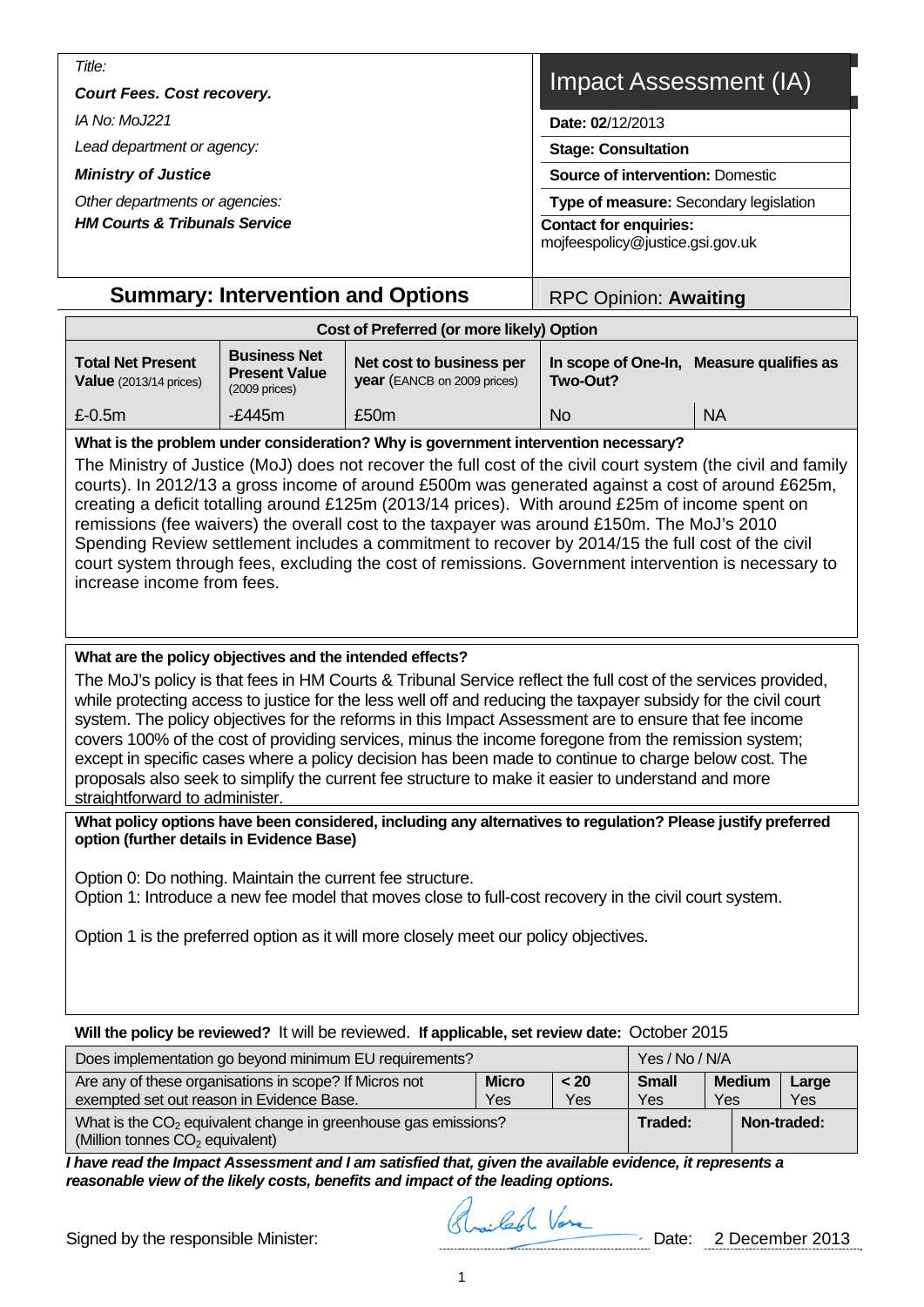# **Summary: Analysis & Evidence** Policy Option 1

**Description:** Introduce a new fee model that moves close to full-cost recovery in civil and family courts. **FULL ECONOMIC ASSESSMENT** 

| <b>Price Base</b>                                                                                                                                                                                                                                                                                                                                                                                                                                                                                                                                                                                                                                                                                                                                                                                                                                                                      | PV Base                                                                                                                                                                                                                                                                                                                                                                                                                                                                                                                                       |  | <b>Time Period</b>                                                                                                                                                                     |           | Net Benefit (Present Value (PV)) (£m) |                                                                                             |                                                                                                                                                                                                                                                                                                                                        |  |  |
|----------------------------------------------------------------------------------------------------------------------------------------------------------------------------------------------------------------------------------------------------------------------------------------------------------------------------------------------------------------------------------------------------------------------------------------------------------------------------------------------------------------------------------------------------------------------------------------------------------------------------------------------------------------------------------------------------------------------------------------------------------------------------------------------------------------------------------------------------------------------------------------|-----------------------------------------------------------------------------------------------------------------------------------------------------------------------------------------------------------------------------------------------------------------------------------------------------------------------------------------------------------------------------------------------------------------------------------------------------------------------------------------------------------------------------------------------|--|----------------------------------------------------------------------------------------------------------------------------------------------------------------------------------------|-----------|---------------------------------------|---------------------------------------------------------------------------------------------|----------------------------------------------------------------------------------------------------------------------------------------------------------------------------------------------------------------------------------------------------------------------------------------------------------------------------------------|--|--|
| Year<br>2013/14                                                                                                                                                                                                                                                                                                                                                                                                                                                                                                                                                                                                                                                                                                                                                                                                                                                                        | Year<br>2014/15                                                                                                                                                                                                                                                                                                                                                                                                                                                                                                                               |  | Years<br>10                                                                                                                                                                            | Low: -0.5 |                                       | High: -0.5                                                                                  | Best Estimate: -0.5                                                                                                                                                                                                                                                                                                                    |  |  |
| COSTS (£m)                                                                                                                                                                                                                                                                                                                                                                                                                                                                                                                                                                                                                                                                                                                                                                                                                                                                             |                                                                                                                                                                                                                                                                                                                                                                                                                                                                                                                                               |  | <b>Total Transition</b><br>(Constant Price)                                                                                                                                            | Years     |                                       | <b>Average Annual</b><br>(excl. Transition) (Constant Price)                                | <b>Total Cost</b><br>(Present Value)                                                                                                                                                                                                                                                                                                   |  |  |
| Low                                                                                                                                                                                                                                                                                                                                                                                                                                                                                                                                                                                                                                                                                                                                                                                                                                                                                    |                                                                                                                                                                                                                                                                                                                                                                                                                                                                                                                                               |  |                                                                                                                                                                                        |           |                                       | 105                                                                                         | 875                                                                                                                                                                                                                                                                                                                                    |  |  |
| High                                                                                                                                                                                                                                                                                                                                                                                                                                                                                                                                                                                                                                                                                                                                                                                                                                                                                   |                                                                                                                                                                                                                                                                                                                                                                                                                                                                                                                                               |  |                                                                                                                                                                                        |           |                                       | 110                                                                                         | 910                                                                                                                                                                                                                                                                                                                                    |  |  |
| <b>Best Estimate</b>                                                                                                                                                                                                                                                                                                                                                                                                                                                                                                                                                                                                                                                                                                                                                                                                                                                                   |                                                                                                                                                                                                                                                                                                                                                                                                                                                                                                                                               |  | 0.5                                                                                                                                                                                    |           |                                       | 105                                                                                         | 895                                                                                                                                                                                                                                                                                                                                    |  |  |
|                                                                                                                                                                                                                                                                                                                                                                                                                                                                                                                                                                                                                                                                                                                                                                                                                                                                                        | Description and scale of key monetised costs by 'main affected groups'<br>The total additional cost to court users is estimated to be around £105m per annum. Transition costs to HM<br>Courts & Tribunal Service, including costs of minor adjustments to court IT systems, and reissuing forms<br>and guidance, are expected to be no more than £0.5m.<br>Within this the cost to business users is around £50m per annum (2009 prices) from paying higher fees.<br>These would be paid by unsuccessful claimants and by losing defendants. |  |                                                                                                                                                                                        |           |                                       |                                                                                             |                                                                                                                                                                                                                                                                                                                                        |  |  |
|                                                                                                                                                                                                                                                                                                                                                                                                                                                                                                                                                                                                                                                                                                                                                                                                                                                                                        | Other key non-monetised costs by 'main affected groups'<br>There may be minimal transitional costs related to HM Courts & Tribunals Service staff familiarising<br>themselves with the changed fees. Successful claimants would incur cash flow costs from paying higher<br>fees upfront (but in most cases recovering them in due course from losing defendants). There could also be<br>an increased cost to HM Courts & Tribunals Service in processing fee remissions.                                                                    |  |                                                                                                                                                                                        |           |                                       |                                                                                             |                                                                                                                                                                                                                                                                                                                                        |  |  |
| <b>BENEFITS (£m)</b>                                                                                                                                                                                                                                                                                                                                                                                                                                                                                                                                                                                                                                                                                                                                                                                                                                                                   |                                                                                                                                                                                                                                                                                                                                                                                                                                                                                                                                               |  | <b>Total Transition</b><br>(Constant Price)                                                                                                                                            | Years     |                                       | <b>Average Annual</b><br>(excl. Transition) (Constant Price)                                | <b>Total Benefit</b><br>(Present Value)                                                                                                                                                                                                                                                                                                |  |  |
| Low                                                                                                                                                                                                                                                                                                                                                                                                                                                                                                                                                                                                                                                                                                                                                                                                                                                                                    |                                                                                                                                                                                                                                                                                                                                                                                                                                                                                                                                               |  | Optional                                                                                                                                                                               |           |                                       | 105                                                                                         | 875                                                                                                                                                                                                                                                                                                                                    |  |  |
| High                                                                                                                                                                                                                                                                                                                                                                                                                                                                                                                                                                                                                                                                                                                                                                                                                                                                                   |                                                                                                                                                                                                                                                                                                                                                                                                                                                                                                                                               |  | Optional                                                                                                                                                                               |           |                                       | 110                                                                                         | 910                                                                                                                                                                                                                                                                                                                                    |  |  |
| <b>Best Estimate</b>                                                                                                                                                                                                                                                                                                                                                                                                                                                                                                                                                                                                                                                                                                                                                                                                                                                                   |                                                                                                                                                                                                                                                                                                                                                                                                                                                                                                                                               |  | 0                                                                                                                                                                                      |           |                                       | 105                                                                                         | 895                                                                                                                                                                                                                                                                                                                                    |  |  |
|                                                                                                                                                                                                                                                                                                                                                                                                                                                                                                                                                                                                                                                                                                                                                                                                                                                                                        |                                                                                                                                                                                                                                                                                                                                                                                                                                                                                                                                               |  | Description and scale of key monetised benefits by 'main affected groups'<br>on the taxpayer) of around £105m per annum.<br>Other key non-monetised benefits by 'main affected groups' |           |                                       | proceedings ensures that users consider the costs and benefits of bringing a case to court. | Ongoing benefits include increased net fee income to HM Courts & Tribunals Service (and reduced burden<br>A simplified fee structure will make the system easier for users to understand and more straightforward for<br>HM Courts & Tribunals Service staff to administer. In addition, having fees set to better reflect the cost of |  |  |
|                                                                                                                                                                                                                                                                                                                                                                                                                                                                                                                                                                                                                                                                                                                                                                                                                                                                                        |                                                                                                                                                                                                                                                                                                                                                                                                                                                                                                                                               |  |                                                                                                                                                                                        |           |                                       |                                                                                             | Discount rate (%)<br>3.5                                                                                                                                                                                                                                                                                                               |  |  |
| Key assumptions/sensitivities/risks<br>It is assumed that fee changes will not affect case volumes. However due to external factors there is a<br>degree of uncertainty around baseline caseload volumes so high and low estimates have been provided.<br>The high scenario assumes caseload remains unchanged and the low applies recent decreases in trend to<br>2012/13 caseload. Our best estimate is the mid-point of the high and low scenarios. It has also been<br>assumed that there is no net detrimental impact on outcomes for either civil or family court cases or access<br>to justice. The impact figures only include those fees where HM Courts & Tribunals Service could extract the<br>detailed data required from the case management systems. It has also been assumed that there would be<br>no impacts on legal services used to pursue and to defend a claim. |                                                                                                                                                                                                                                                                                                                                                                                                                                                                                                                                               |  |                                                                                                                                                                                        |           |                                       |                                                                                             |                                                                                                                                                                                                                                                                                                                                        |  |  |
| <b>BUSINESS ASSESSMENT (Option 1)</b>                                                                                                                                                                                                                                                                                                                                                                                                                                                                                                                                                                                                                                                                                                                                                                                                                                                  |                                                                                                                                                                                                                                                                                                                                                                                                                                                                                                                                               |  |                                                                                                                                                                                        |           |                                       |                                                                                             |                                                                                                                                                                                                                                                                                                                                        |  |  |

| Direct impact on business (Equivalent Annual) £m, 2009 prices: |    |                  |      |     | In scope of OIOO? | <b>Measure qualifies as</b> |
|----------------------------------------------------------------|----|------------------|------|-----|-------------------|-----------------------------|
| Costs:                                                         | 50 | <b>Benefits:</b> | Net: | -50 | No.               | NA                          |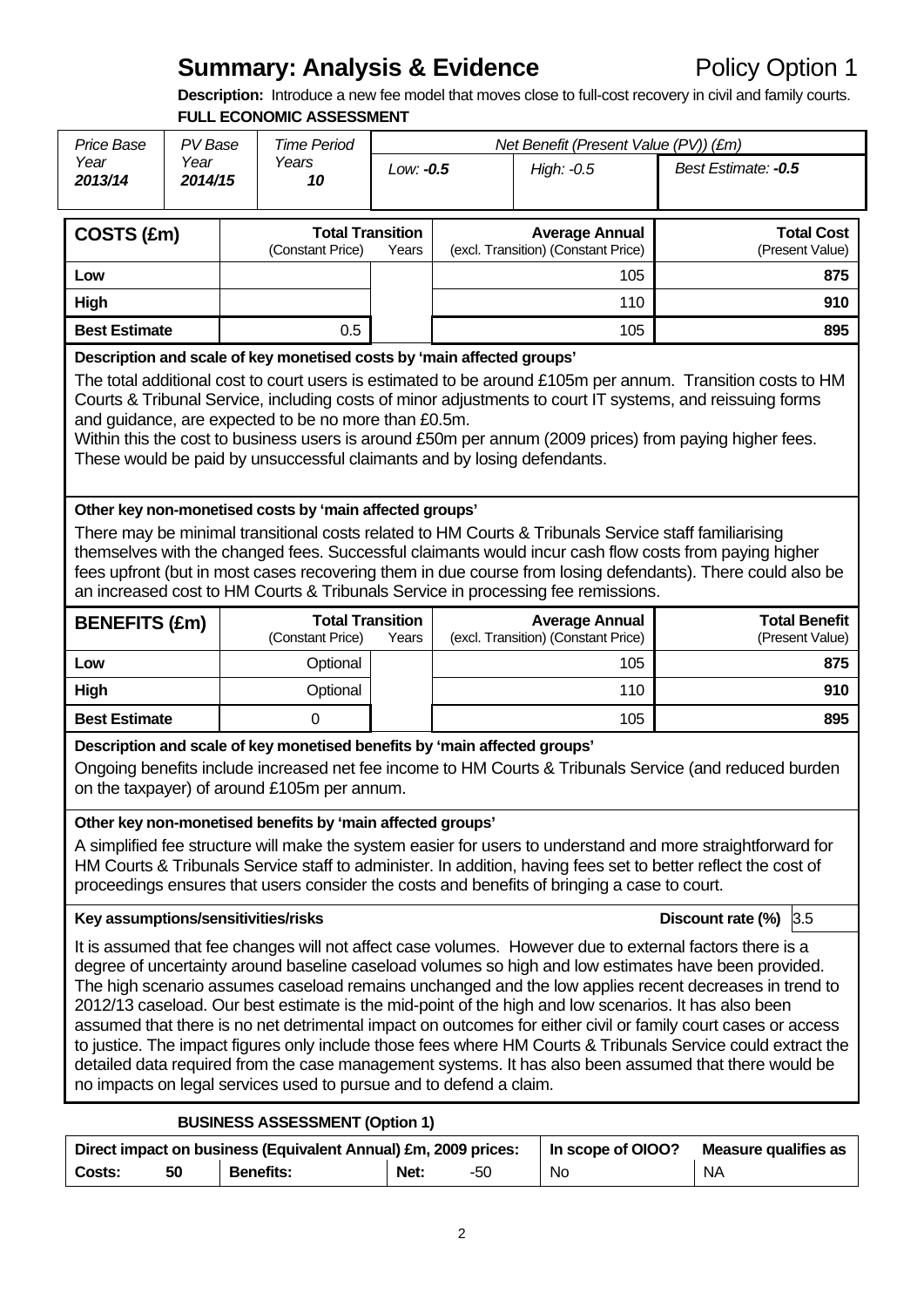| <b>Option 1</b>                 | $Y_1$<br>2014/15 | $Y_2$<br>2015/16 | $Y_3$<br>2016/17 | Y <sub>4</sub><br>2017/18 | Y <sub>5</sub><br>2018/19 | Y <sub>6</sub><br>2019/20 | Y <sub>7</sub><br>2020/21 | Y <sub>8</sub><br>2021/22 | Y <sub>9</sub><br>2022/23 | $Y_{10}$<br>2023/24 |
|---------------------------------|------------------|------------------|------------------|---------------------------|---------------------------|---------------------------|---------------------------|---------------------------|---------------------------|---------------------|
| <b>Transition costs</b>         | 0.5              | $\Omega$         | $\Omega$         | $\Omega$                  | $\mathbf{0}$              | $\Omega$                  | 0                         | $\Omega$                  | $\Omega$                  | $\mathbf 0$         |
| Annual<br>recurring cost        | 80               | 105              | 105              | 105                       | 105                       | 105                       | 105                       | 105                       | 105                       | 105                 |
| <b>Total annual</b><br>costs    | 80               | 105              | 105              | 105                       | 105                       | 105                       | 105                       | 105                       | 105                       | 105                 |
| <b>Transition</b><br>benefits   | $\Omega$         | 0                | 0                | 0                         | 0                         | $\Omega$                  | 0                         | 0                         | 0                         | $\mathbf 0$         |
| Annual<br>recurring<br>benefits | 80               | 105              | 105              | 105                       | 105                       | 105                       | 105                       | 105                       | 105                       | 105                 |
| <b>Total annual</b><br>benefits | 80               | 105              | 105              | 105                       | 105                       | 105                       | 105                       | 105                       | 105                       | 105                 |

**Annual profile of monetised costs and benefits\* - 2013/14 prices (nearest £5m[1](#page-2-0) )**

<span id="page-2-0"></span> 1 With the exception of Transition Costs which is given to the nearest £0.5m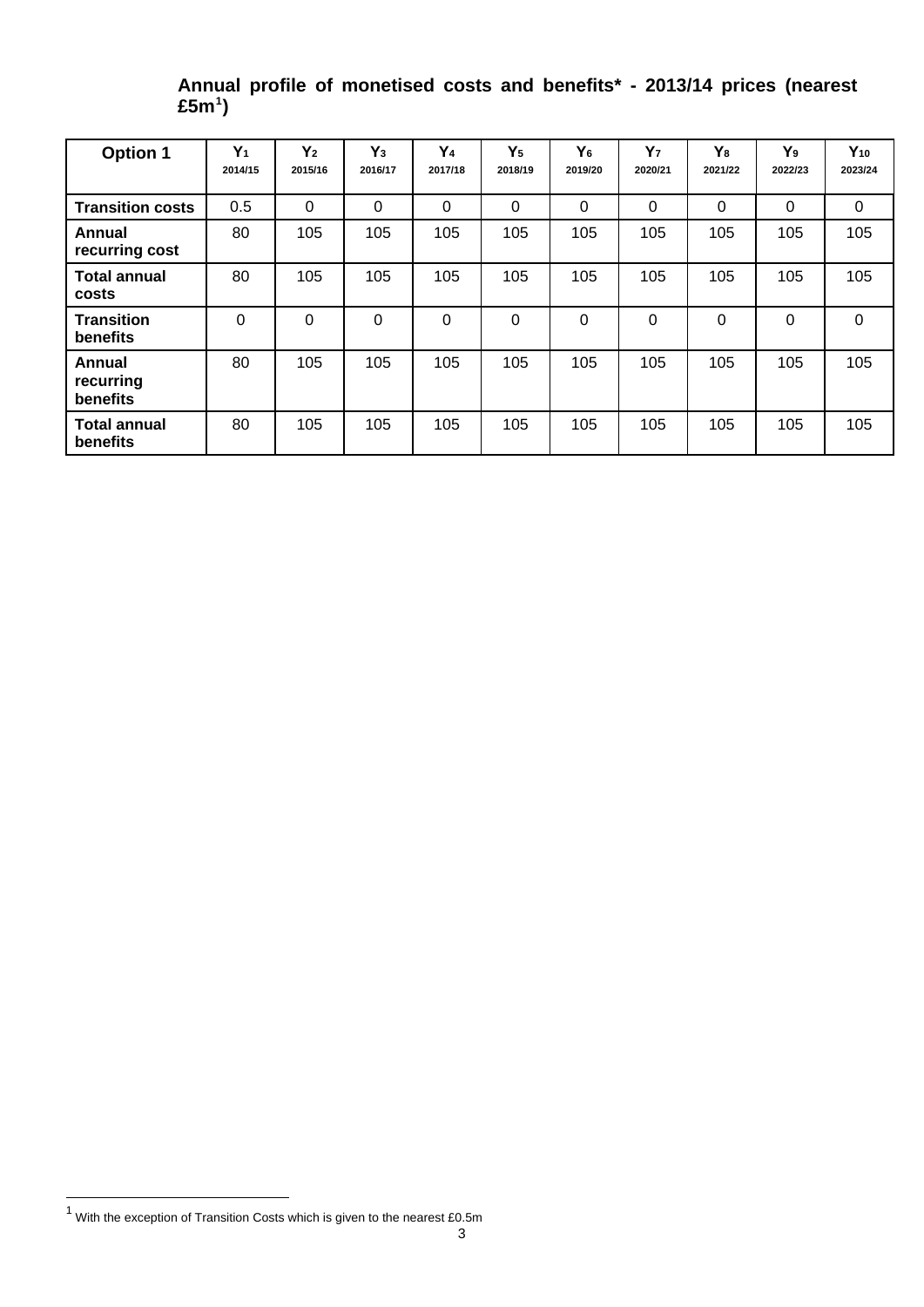# **Evidence Base**

# **Background**

- 1. Litigants have paid a fee to make use of the civil courts in England & Wales since the 19th century. Originally, user fees were paid directly to the judges of the courts, who retained them personally. With major reforms of public administration, including the establishment of the court system in its modern form and the introduction of judicial salaries, fee setting powers eventually passed to the Lord Chancellor under Section 165 of the County Courts Act 1888. Hence, it has long been the case that civil justice is not publicly funded and that users must pay for the service that they use.
- 2. Court fees are prescribed by the Lord Chancellor under statutory powers and they must comply with the general policy principles for statutory fee-charging services, as set out in HM Treasury's guidance '*Managing Public Money – Charges and Levies'*, which states that fees should normally be set at full cost levels. Departures from the normal rule may be justified on a case by case basis, but the guidelines generally do not permit different users of the same service to be charged different fees, or allow users of one service to be charged a higher fee to subsidise the fee for users of a different service.
- 3. A fee remissions system (of fee waivers) is in place to ensure that access to justice is maintained for those individuals with limited financial means who would otherwise have difficultly paying a fee to use court services. Such individuals can therefore access court services free of charge or at a reduced rate. A fee remission is a full or partial fee waiver of the fees that become payable when an individual uses these services.
- 4. The underlying fee policy of cost recovery and the need to raise income to meet financial targets are not in question in the consultation paper. The proposals in the consultation paper set out our approach to achieving cost recovery in the civil court system. The proposals also seek to start to simplify the current fee structure to make it easier to understand and more straightforward to administer. The consultation paper will seek to gain views and further evidence around the proposals included. The consultation period will be used to fill any evidence gaps, where applicable. This document assesses the impact of our proposed approach.

# **Rationale**

- 5. The government's overall aim is to reduce taxpayer subsidy of the court system by ensuring that fee income covers the cost of providing court services, minus the cost of the remissions system (fee waivers).<sup>[2](#page-3-0)</sup> The remissions system exists to ensure that access to justice is maintained for court users who would otherwise have difficulty paying a court fee; these users can be awarded a full or partial waiver of their fee, depending on their financial circumstances.<sup>[3](#page-3-1)</sup> The cost of the remissions system is met from the Ministry of Justice budget.
- 6. Calculations to determine the cost of the services provided in the civil court system have been made under the assumption that all fees would be paid in full in every case. The term "cost recovery" therefore refers to the setting of fees at the cost price calculated before fee remissions are taken into account.
- 7. The government believes that this policy offers a fairer deal to the taxpayer, as their contribution is targeted where it is most needed (that is, at ensuring access to justice for those who cannot afford to pay), whilst individual court users pay for the service they receive where they have the means to do so.
- 8. The current fee system divides services according to the area of law under which the court work is performed rather than by the nature of the service provided. As such, the various parts of the civil

<span id="page-3-0"></span> $2$  The principle of full-cost recovery has featured in a number of previous consultation documents. See:

<sup>&#</sup>x27;Fees in the High Court and Court of Appeal Civil Division' [CP15/2011];

<sup>&#</sup>x27;Civil Court Fees 2008' [CP31/08];

<sup>&#</sup>x27;Civil and Family Court Fee Increases' [CP(L)24/05];

<sup>&#</sup>x27;Civil Court Fees' [CP5/07];

<sup>&#</sup>x27;Public Law Family Fees Consultation Paper' [CP32/07]; and

<sup>&#</sup>x27;Civil Court Fees' [CP10/04]

<span id="page-3-1"></span> $3$  See the recent MoJ fee remissions consultation and consultation response for more information: https://consult.justice.gov.uk/digital-communications/fee-remissions-court-tribunals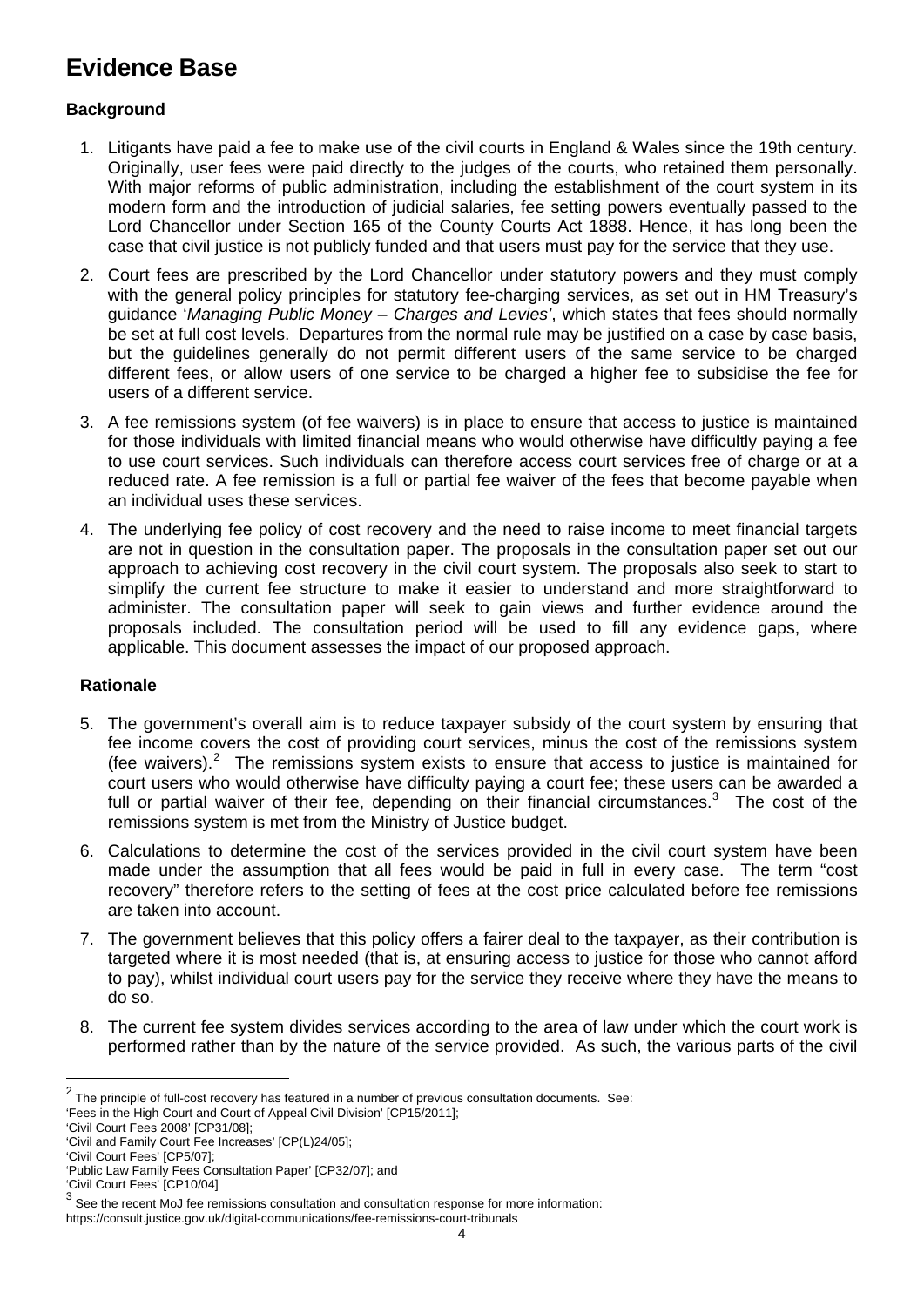court system have been seen as distinct entities for the purpose of setting fees. Fees have developed incrementally, which has led to different fee-charging structures in each area, and these have been reported as distinct entities in the annual accounts of HM Courts & Tribunals Service.

- 9. However, the government considers that these traditional distinctions do not properly reflect the way the court system operates today, nor the way it will increasingly operate in the future. For example, many administrative processes which were undertaken in local courts now take place in shared administration centres or online. Many courts are co-located, with different types of cases sharing the same back offices, court rooms and staff. With so many shared costs, the government believes it would be artificial to continue to consider the cost of each type of activity in each jurisdiction in isolation.
- 10. Therefore, when setting fees, we have looked at the costs of the civil court system as a whole, focusing on the cost of activities and processes which are common to all courts, such as issue or hearing, wherever they occur.
- 11. In addition to proposals for cost recovery, our aim is also to reduce the complexity of the current fee charging system by having fewer fee charging points, as well as common fees for similar processes across all jurisdictions. The fee changes proposed in the consultation paper are intended as a step towards that goal.

# **Policy Objectives**

l

12. The policy objectives are to:

- Design a coherent fee charging system that is easy to understand and administrate;
- Maximise fee income at or as close as possible to full cost levels, within the '*Managing Public Money – Charges and Levies'* guidelines;
- Ensure the system remains viable when patterns of demand change, by achieving as close a match between income and costs as possible; and
- Support our wider policy aims. For example, encouraging the use of mediation, digital access to services, and in a way which encourages users to settle their claims earlier.

# **Description of Options Considered**

- 13. This Impact Assessment identifies both monetised and non-monetised impacts from society's perspective, with the aim of understanding what the net social impact might be from implementing these options.
	- Option 0 (Base Case) Do nothing. Maintain the current fee structure.
	- Option 1 Introduce a new fee model that moves close to full-cost recovery in the civil court system.
- 14. The government's preferred option is Option 1. We welcome views on the proposals during the consultation period.

# **Affected Stakeholder Groups, Organisations and Sectors**

15. The following principal groups are likely to be affected by the proposals:

- Court Users those who use the civil court system;
- HM Courts & Tribunals Service who administer the civil court system;
- Taxpayers the subsidy currently provided by the UK Exchequer towards the running and operating costs of HM Courts & Tribunals Service; and
- Legal Aid Agency (LAA) litigants or appellants who are eligible for legal aid have their fees paid for them by their legal representatives, who can reclaim the money from the LAA.

<sup>&</sup>lt;sup>4</sup> HM Courts and Tribunals Service is an executive agency of the Ministry of Justice. An executive agency is a semi-independent organisation set up by the government to carry out some of their responsibilities instead of a government department.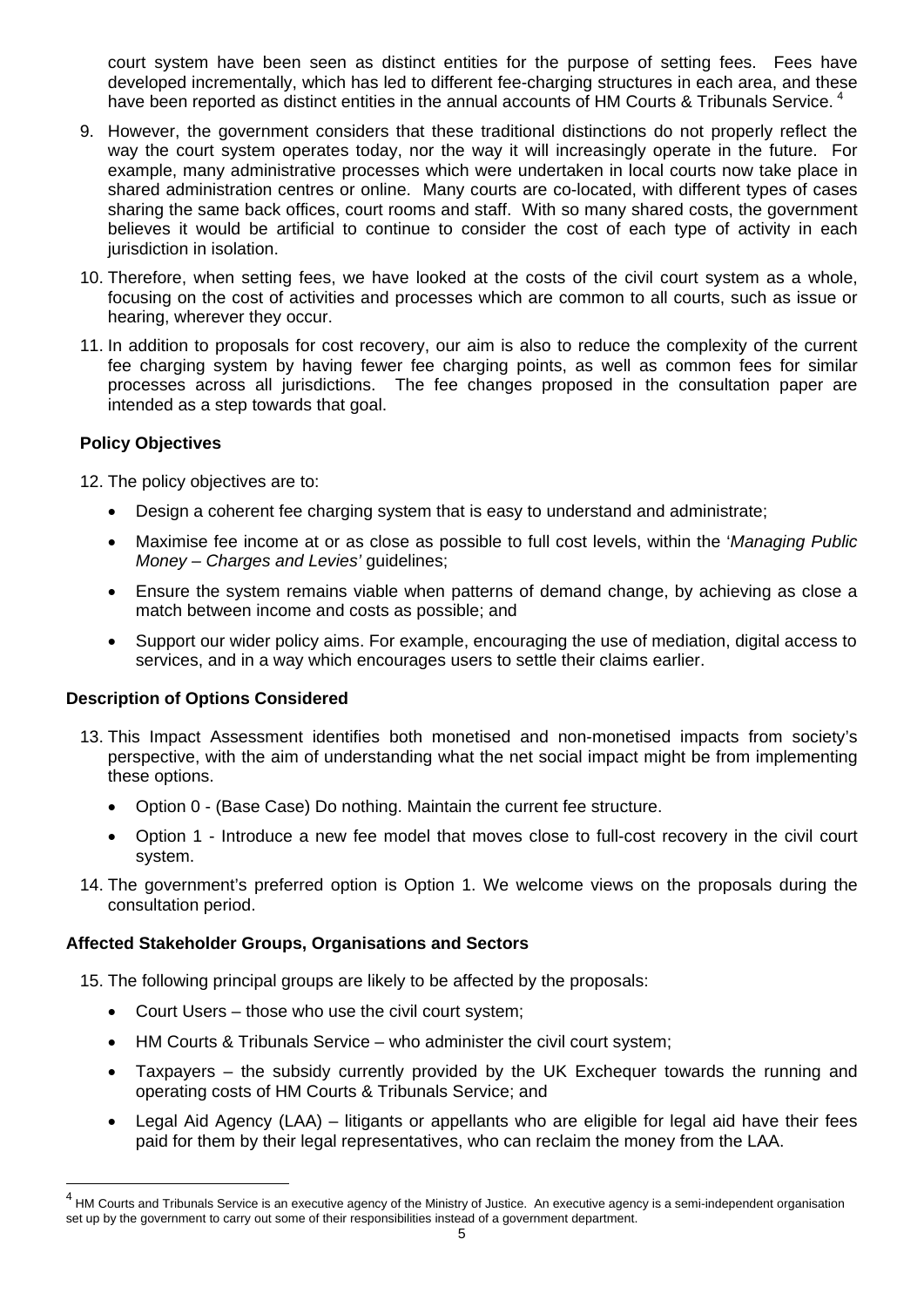16. These changes will affect, primarily, individuals and businesses pursuing cases through the courts and local authorities pursuing public law family proceedings. The fee changes for family proceedings will affect individual users of the service and local authorities who issue care and supervision proceedings. Fee changes in civil proceedings will affect both individuals and organisations. While alternatives to court, such as mediation, are available for many types of cases, in some there are no alternatives to using the civil court system.

# **Cost and Benefits of Options Considered**

# **Key Assumptions**

# *Methodology*

17. To model the income from proposed fee regimes we have combined outputs from costing and case progression analysis, taking into account remissions and changes to caseload volumes.

# *Trends*

- 18. We have modelled two scenarios to assess the potential change in baseline caseload. Our high scenario assumes that baseline caseload stays at 2012/13 levels. The low scenario applies recent trends in baseline caseload to 2012/13 volumes; a 10% fall in specified money, 3% fall in unspecified money claims and a 4% decline in divorce petitions. We have presented the mid-point of these estimates throughout this Impact Assessment.
- 19. We present both costs and income in 2013/14 prices. This assumes that fees are uplifted by inflation each year.
- 20. We assume that costs are constant at 2012/13 cost levels, £625 million per year in 2013/14 prices. We also assume that fee income is constant from 2015/16 onwards.

# *Refunds*

21. We assume that there are no refunds of court fees.

# *Remissions*

22. We assume that the remissions scheme introduced in October 2013 is in place and that the remissions thresholds are adjusted for inflation annually.

# *Demand*

- 23. We assume that user demand will not change in response to planned fee rises i.e. that court fee changes themselves will not change court case volumes. Qualitative evidence conducted to date suggests that this assumption is reasonable:
	- 2013 MoJ internal qualitative research (published alongside this impact assessment) with bulk user organisations and solicitors reported that increases in court fees would have minimal impact on the volume of cases they bring to court, as litigation was seen as a last resort, decisions to take cases to court were influenced more by other factors, and court fees were considered to be a small proportion of the overall cost of going to court .among those who used legal representation.
	- 2007 MoJ Research Paper<sup>[5](#page-5-0)</sup> found that fees ranked as lower in importance than other considerations such as "getting justice".
	- Internal analysis on Civil Driver-Based Forecasts: concluded that minor fee changes (at issue) that have occurred since 2000 do not appear to have had any statistically significant impact on historical caseload over and above the variation that is explained by changes in the other economic drivers (debt, GDP, interest rates).

<span id="page-5-0"></span><sup>&</sup>lt;sup>5</sup> Source: What's cost got to do with it? The impact of changing court fees on users (MoJ, 2007)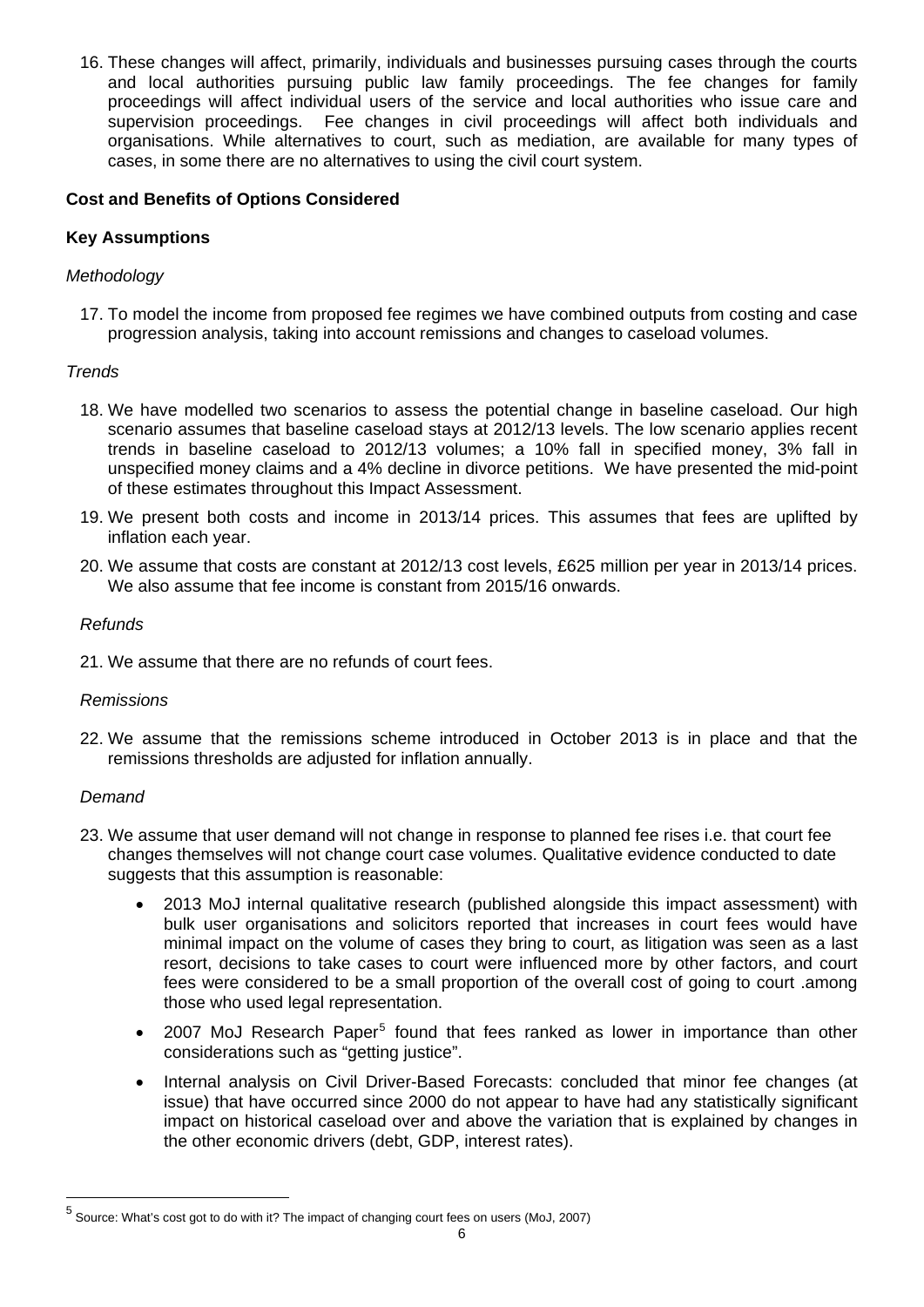In general, when pursuing litigation, court fees also tend to be significantly lower than costs of legal services providers. For example using data collected as part of the Jackson Review<sup>[6](#page-6-0)</sup>, average litigation costs were over £800,000 for one side in commercial proceedings. Court fees can also be transferred to the defendant by successful claimants.

24. We sensitivity test this assumption in the risks section of this Impact Assessment.

*Fees* 

25. Individual fees in this Impact Assessment are presented in 2012/13 prices. We assume that these will be inflated to 2013/14 prices when we respond to the consultation.

# *Legislation*

26. We assume that the legislation to allow enhanced fee charging will be in place by 2015/16.

#### **Option 0 (Base Case) Do nothing. Maintain the current fee structure**

#### *Background*

- 27. In 2011/12 and 2012/13, the Ministry of Justice recovered only part of the cost of the civil court system. Figures in HM Courts & Tribunals Service Annual Report and Accounts 2012/13 showed a gross deficit, before the cost of remissions is taken into account, of £115 million (in 2013/14 prices).
- 28. To support the review of fees, we have revised the accounting policies used to divide costs between the different HM Courts & Tribunals Service operations. This is the first major review of accounting policies in this area for over 10 years. The new costing approach better reflects the direct costs of providing services to courts users, and ensures that all users makes a fair contribution to the wider costs of the justice system.
- 29. Using the new costing approach, the gap between costs and fees is £125 million (in 2013/14 prices). The main reason for the increase in this gap is due to the revised method of apportioning costs, which uses data on sitting days/hours to apportion shared costs between criminal and civil business, rather than splitting costs based on set percentages.

# *Description*

- 30. Under the "do-nothing" base case, we would continue with the current fee charging structure.
- 31. The following graph illustrates the trend in the total cost recovery rate since the creation of HM Courts & Tribunals Service in 2005/06<sup>[7](#page-6-1)</sup>,<sup>[8](#page-6-2)</sup>. This rate includes civil business in the magistrates' courts (which are divided between criminal and civil work) and in the county court, High Court and Court of Appeal Civil Division as well as family and probate business. It is a gross recovery rate, i.e. it does not include the income foregone to the remissions system.

<span id="page-6-0"></span><sup>6</sup> Appendix 9, *Review of Civil Litigation Costs: Preliminary Report*, May 2009. 7

<span id="page-6-1"></span> $^7$  HM Courts & Tribunals Service was established in April 2005. On 1st April 2011, HM Courts Service merged with HM Tribunals Service to form HM Courts & Tribunals Service.

<span id="page-6-2"></span> $^8$  Assumes (i) 2009/10 cost base; and (ii) volumes in 2010/11 will be the same as in 2011/12. Note that the Court of Protection was not part of the HM Courts & Tribunals Service cost base before 2009/10; the Court of Protection cost and income stream has therefore been included in the cost recovery rate from 2009/10 onwards.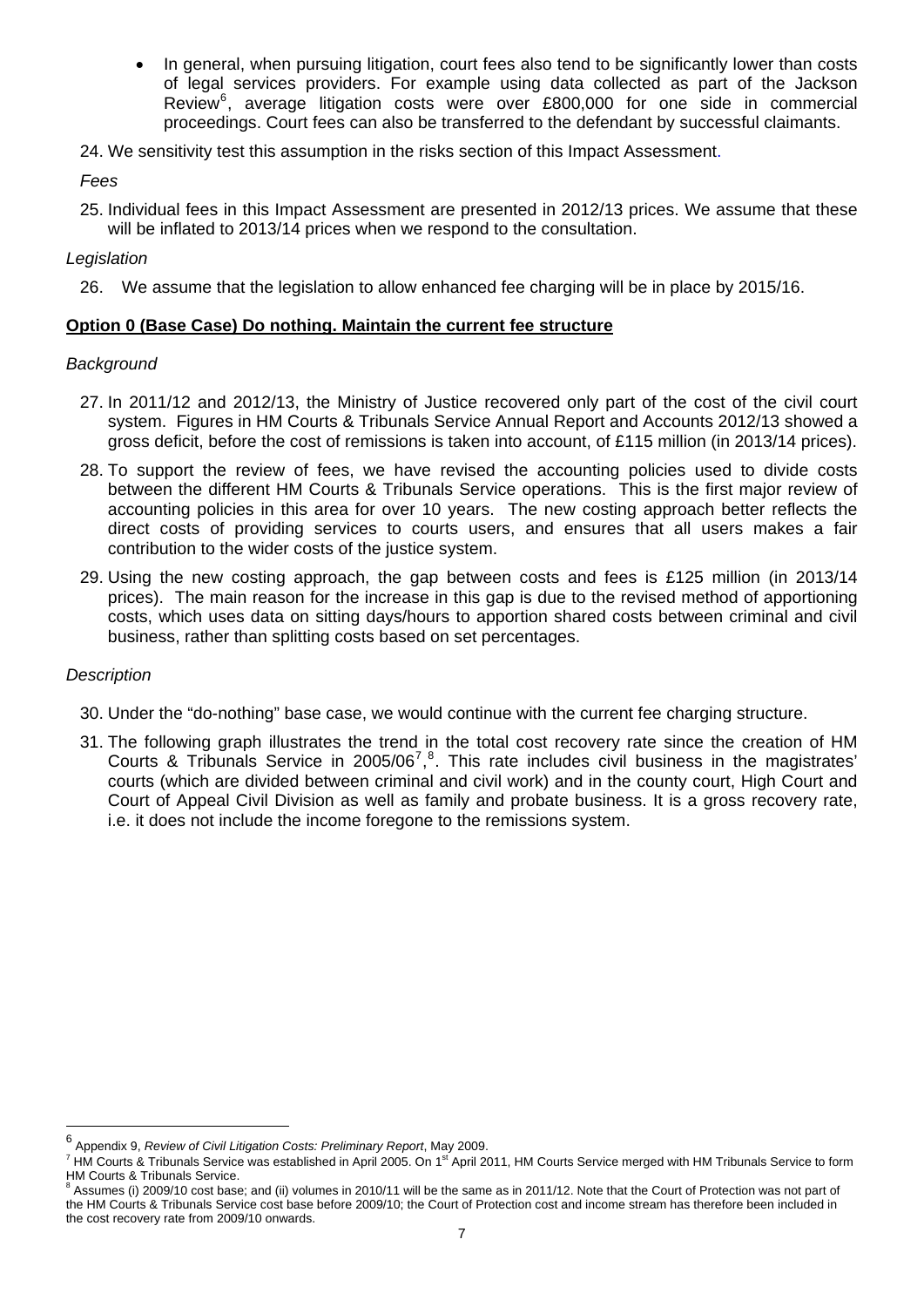



- 32. The graph shows that limited progress has been made in raising the total cost recovery rate between 2006/07 and 2012/13. A range of inflationary increases were introduced in April 2011 which has offset changes to the cost base which otherwise would have seen overall recovery levels drop. Costs are expected to fall through efficiencies, which should help reduce the current gap of around £125m (excluding remissions of £25m).
- 33. If fees were not increased, then MoJ / HM Courts & Tribunals Service would need to consider major cost-cutting options and reduce spending significantly on its service. This would risk compromising court performance and service to customers. Subsequently, increased amounts of subsidy would be required from the Exchequer to help finance the same volume of court services in future years.

#### **Option 1 - Introduce a new fee model that moves close to full-cost recovery in civil and family courts**

# *Description*

#### **Background**

- 34. The 2010 Spending Review settlement announced savings of 23% to the MoJ's net budget of £8.3bn. Following further announcements in the Autumn Budget Statements of 2011 and 2012 and the 2013 Spring Budget Statement, this increased to a 26% saving in real terms. This is equivalent to well over £2.5bn annual savings to the department's budget by 2014/15.
- 35. HM Courts & Tribunals Service continues to reduce spending overall, with net operating costs falling from £1,429m to £1,325m between 2011/12 and 2012/13. HM Courts & Tribunals Service will make further reductions to operating costs in the coming years, which will help to close this gap between costs and fees. However, the government considers the development of an effective cost recovery policy to be an essential factor in meeting the cost of running the court service, which in turn will contribute towards savings in the net cost to the taxpayer.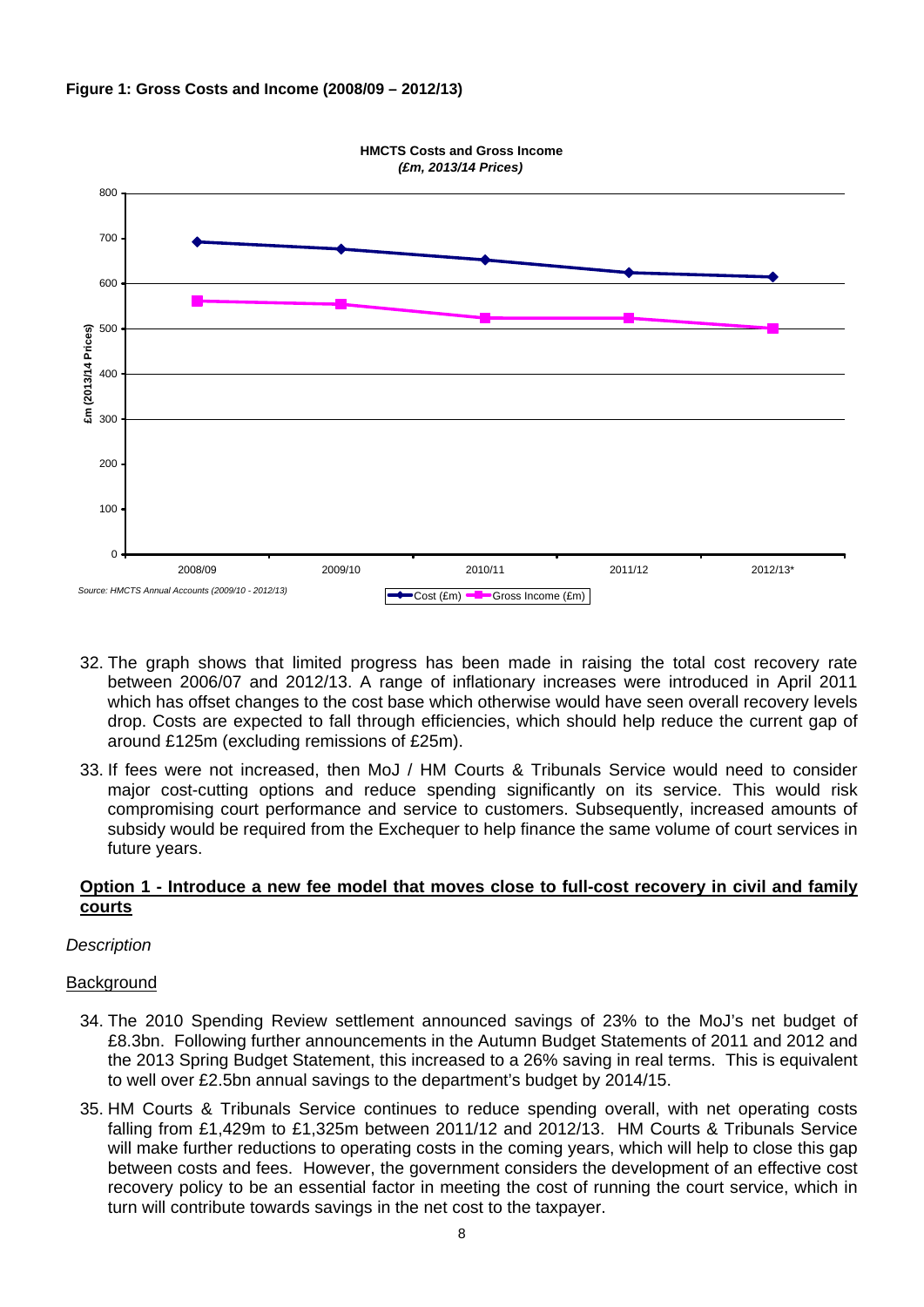#### The cost of the civil court system

36. Costs in the civil court system are spread across a number of areas - including, but not limited to:

- salaries and expenses for court staff and the judiciary;
- salaries and expenses of managers providing support and direction to front-line staff;
- accommodation (court and office buildings) and furnishings; and
- information technology and telephone systems.
- 37. These shared costs totalled £625m in 2012/13 (in 2013/14 prices).
- 39. In our review of accounting policies, we have looked again at how we allocate or apportion these different types of costs between the different HM Courts & Tribunals Service operations:
	- Some costs are easily attributable to a particular type of activity. These "direct" costs represent the staff and judicial time associated with a particular case type or stage. Such costs are calculated by the minute, and are not uniform: for example, a judicial minute for a High Court judge is more expensive than that for a Magistrate. Some cases will require considerable judicial input, while others may require more administrative time. The government believes it is right that, as far as possible, these costs should be met by the user; we therefore propose to directly represent these costs in the fee charged.
	- All other costs ("indirect" costs) are less easy to attribute to specific types of cases or activities. Courts are located throughout England and Wales so that they are accessible to all who may wish to bring a case, and the infrastructure necessary to deliver an effective civil court system (e.g. IT and estates) benefits all who use the system. Even when a case is resolved quickly (for example, a money claim which is undefended), it is the existence of a fully functioning judicial system – namely, a system where a case can be defended, argued in front of the judiciary, appealed and enforced – that gives the claim its worth. The government therefore believes that all those who issue a court case benefit equally from the existence of the civil justice system as a whole, and should share in contributing towards its indirect costs. For this reason, the government has divided the indirect costs of the system between all cases that are issued.
- 40. This system of apportioning costs means that all who bring a case contribute towards the overall costs of the civil justice system.
- 41. For the purpose of setting fees, the government has grouped together similar activities to give a fee based on their average cost, wherever they occur. This includes, for example, grouping together the cost of issuing non-money civil cases and private law family cases, and grouping together all general applications.
- 42. We have retained the current tiered structure of fees for certain types of claims (e.g. money claims), where the fee rises incrementally according to the value of the claim. This structure ensures that the costs of money claims are spread according to the value of the claim so that the fees for lower-value claims are not higher than the value of the claim itself, which could inhibit access to the justice system.

### Implementation

- 45. Subject to the outcome of this consultation, it is anticipated that the proposed fee changes will be implemented through secondary legislation to come into force in Spring 2014.
- 46. Were these changes to be implemented, the government expects that they would generate approximately £610 million in gross income against a cost base of £625 million, therefore reducing taxpayers' contributions to the cost of running the civil court service by £105 million per annum.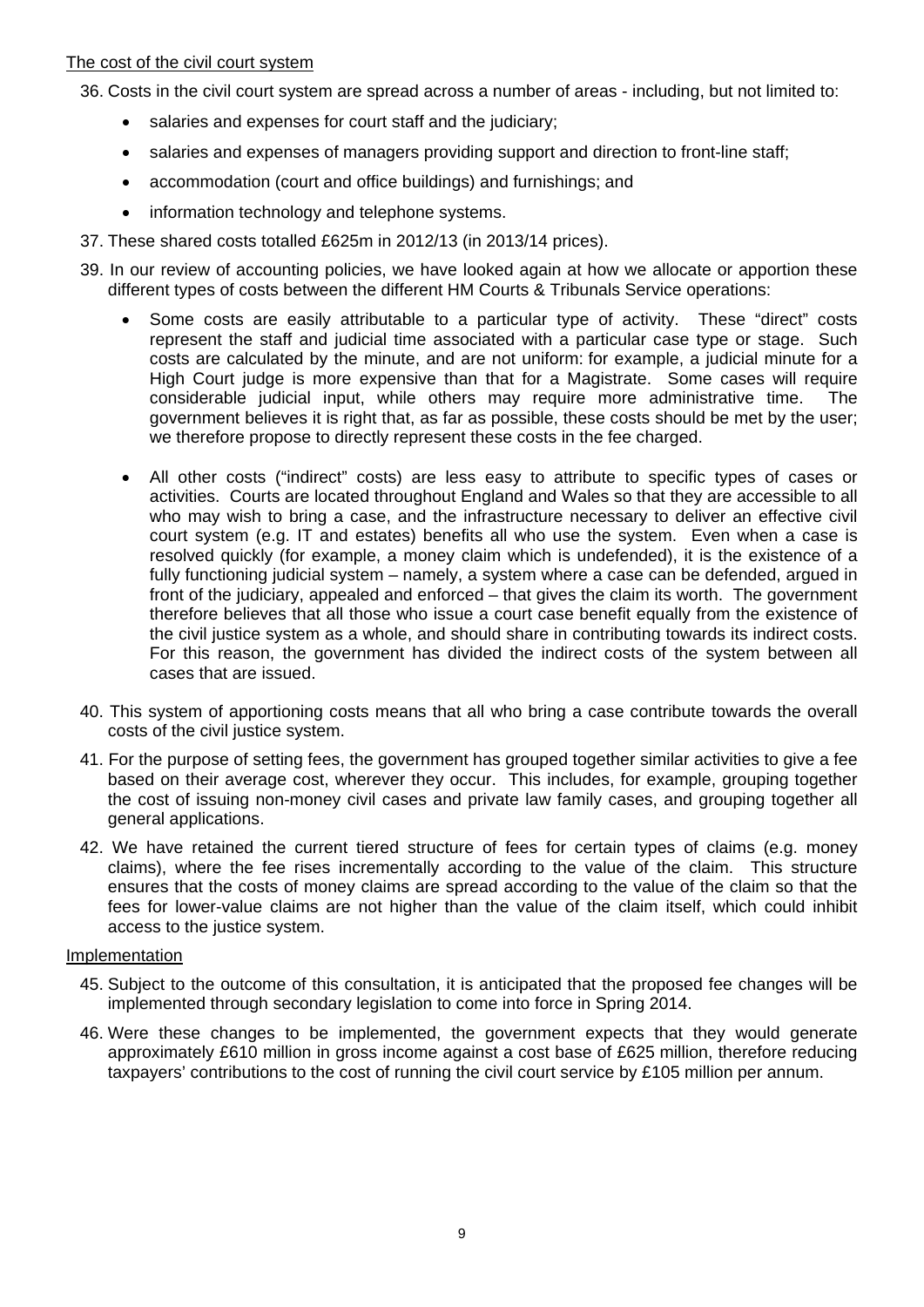# *Proposals*

47. The fees affected by these proposals are currently governed by six Statutory Instruments.  $9$  These are:

- The Civil Proceedings Fees Order 2008
- The Family Proceedings Fees Order 2008
- The Magistrates' Courts Fees Order 2008
- The Non-Contentious Probate Fees Order 2004
- The Court of Protection Fees Order 2007
- The Upper Tribunal (Immigration and Asylum Chamber) (Judicial Review) (England and Wales) Fees Order 2011
- 48. Annex A contains a full list of the fees currently charged in each of these areas, along with our proposed changes. A summary of the key fee changes is provided below.

# Issue Fees

- 49. In order to better reflect the shared costs and processes involved in issuing cases (see paragraph 41 above), we propose to group together all non-money civil issues in the county court (e.g. insolvency cases and possession claims) with private law family case issues (i.e. Children Act (such as child contact and residence orders), divorce and ancillary relief cases.
- 50. Grouping the fees in this way and charging at full cost creates a standard issue fee of £270. This fee will be charged in all cases included in this grouping - with the exception of certain types of family law cases and debtor petitions in bankruptcy proceedings, where fees will be retained at their current levels (see paragraphs 57 and 58 below). In the case of proceedings seeking a nonmolestation or occupation order, it is proposed to no longer charge a fee at all in order to assist victims of domestic abuse.<sup>[10](#page-9-1)</sup>
- 51. Issue fees for money claims will remain at their current levels for cases with a value up to £1,500; to ensure that the fees charged are not higher than the value of the claim itself. Fee changes for money claims above £1,500 are expected to generate overall cost recovery in money claims.
- 52. A standard discount of 10% will be made for applications made online or through the bulk centre, to reflect the lower cost of these channels.

# Post Issue Fees

- 53. At present, additional fees are charged to those who pursue specific types of cases within the civil court system (largely money claims) whose cases proceed beyond the issue stage. These fees are charged at the allocation, listing and hearing stages.
- 54. In order to simplify the process the government proposes to abolish the fees charged at the allocation stage and instead to include allocation costs in the issue fee. In a similar vein, the listing fee will be incorporated into the hearing fee.
- 55. The hearing fees charged for small claims, fast track or multi-track hearings will be maintained at current levels. At the fast and multi tracks levels, our assessment of costs has shown that current fee levels are set above cost. It is proposed that the legislative powers, which are included in legislative proposals relating to Enhanced fees (which are subject to a separate impact assessment), will be used to maintain these fees at current levels.
- 56. Most private law family cases also involve a hearing, which is considered similar in its cost to the multi track hearing process. A fee will not be charged for these hearings.
- 57. The policy decision to retain fees at current levels rather than to charge at full cost for certain types of family cases at issue and hearing; namely certain cases brought under section 8 of the Children Act 1989, ancillary relief and adoption cases reflects the fact that such cases are often brought by people going through difficult circumstances - for example, those who are seeking a court decision relating to contact or financial arrangements for their child, or who are settling financial arrangements following the breakdown of a marriage. These issues can be complex, and the

<span id="page-9-0"></span> $9$  This includes all published amendments to these SIs.

<span id="page-9-1"></span> $10$  The cost of removing this fee is not included in the NPVs as the impact is anticipated to be less than £5m.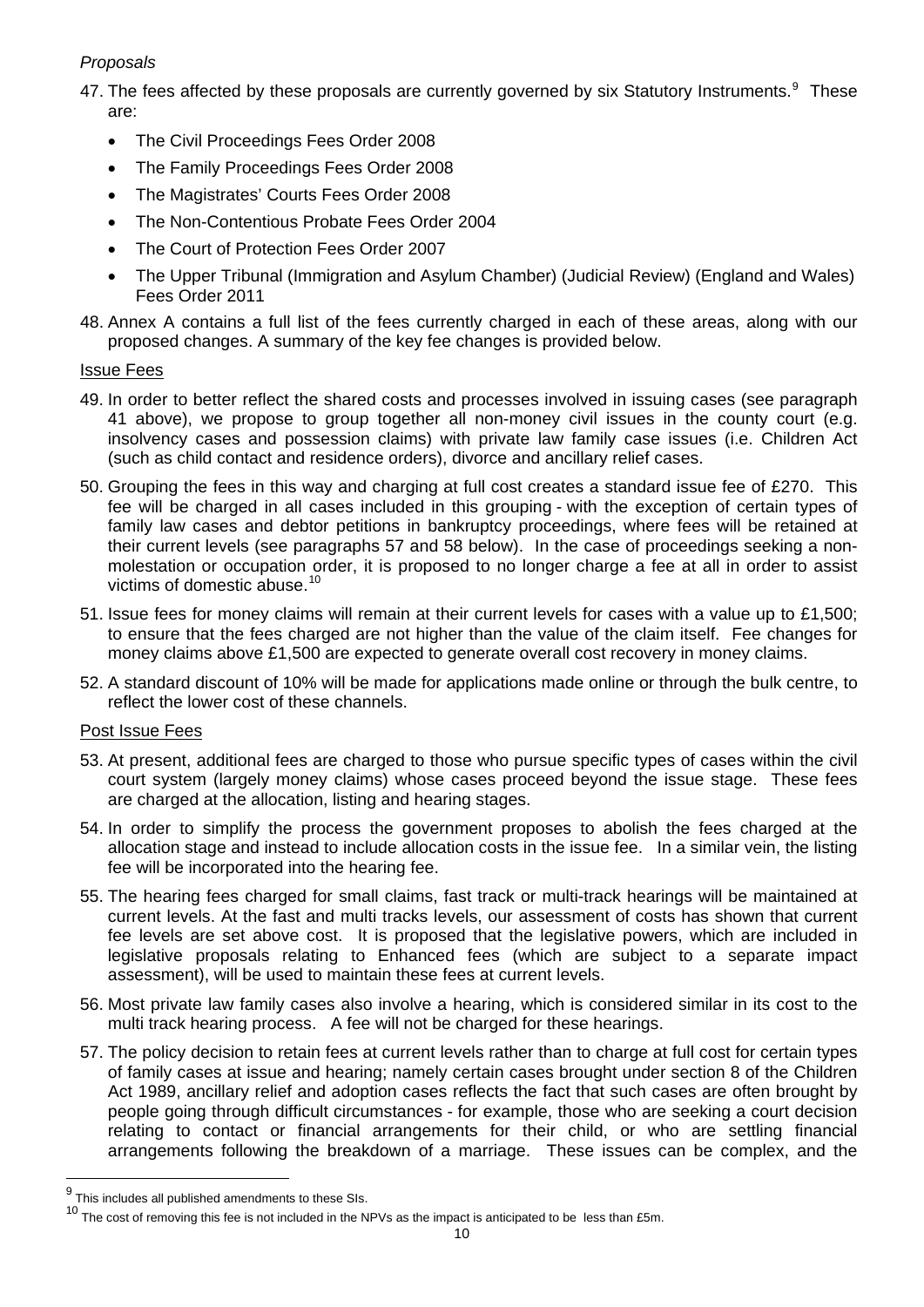progress of a case (particularly where a child is involved) is often directed by the judge, who is bound to act in the interest of the child.

58. Retaining family fees at their current levels and not charging for non-molestation and occupation orders will, of course, have an impact on our full-cost recovery plans. By choosing not to charge the full cost of these processes to the user, the government must instead forgo potential fee income, which is a key reason why the proposals fall short of achieving full cost recovery.

#### Public law family cases

- 59. Public law cases are generally brought by local authorities, and cover matters such as care orders, supervision orders and emergency protection orders. At present, local authorities are required to pay two fees in these cases: an issue fee of £3,320 and, where applicable, a hearing fee of £2,155. Where cases are resolved at an early stage, a refund of £1,360 can be made against the issue fee.
- 60. To simplify the process a single issue fee of £2,000 will be charged at the start of proceedings, with no final hearing fee and no refunds if a case is resolved at an early stage. This is consistent with the changes to the Public Law Outline (PLO), which aims to support the proposed 26-week time limit for public law family cases.

# General Applications

- 61. General applications are additional processes that can be issued by a court user alongside a case. They are used across the civil court system and can be made at any time during the lifetime of the case; examples can include applications for parties to file further documents in the proceedings, applications to set aside judgments, or an application to join additional parties to a case.
- 62. In order to standardise the approach to the fees charged for general applications and other applications made within proceedings a standard fee of £150 for general applications which require a hearing (an application on notice) or £50 for those which don't (an application by consent or without notice) will be charged across all courts, where no other fee is specified. These fees will also apply to Children Act applications made within proceedings in family cases. In such cases, this change will result in a majority of users paying a lower fee than at present, and this is in contrast to our proposals to charge £215 when such an application is made to issue a case.

#### Judicial Review

- 63. Judicial review is a process by which individuals, businesses and others can ask a court to review the lawfulness of a decision, action or omission of a public body.
- 64. Current fees for the judicial review are below cost. Financial modelling has calculated that these fees do not recover the full cost of these processes. The government therefore proposes to increase fees for judicial review to their full cost prices, involving an increase from £60 to £135 for an application and £215 to £680 for a hearing or an oral renewal, with the hearing fee waived if an oral renewal is successful.

#### Probate

- 65. Probate is the service whereby the courts give a person or persons the authority to administer a deceased person's estate, where this estate has a value of over £5,000 and does not concern jointly-held assets.
- 66. Financial modelling shows that these fees are below cost. We therefore propose to increase the fees to full-cost levels so that an application for grant of probate will increase from £60 to £150, with the additional fee for a personal probate application maintained at £60.

#### Court of Appeal (Civil Division)

- 67. The civil division of the Court of Appeal hears appeals from all divisions of the High Court and, in some instances, from the County Court and certain tribunals.
- 68. The fees currently charged in the Court of Appeal are laid out in the Civil Proceedings Fees Order. At present, two fees are charged: one, set at £235, for permission to appeal; another, set at £465, for a hearing once permission has been granted. Financial models suggest that these fees are currently charged below full-cost level, which has been calculated at £1,270 for permission to appeal and £10,000 for a hearing.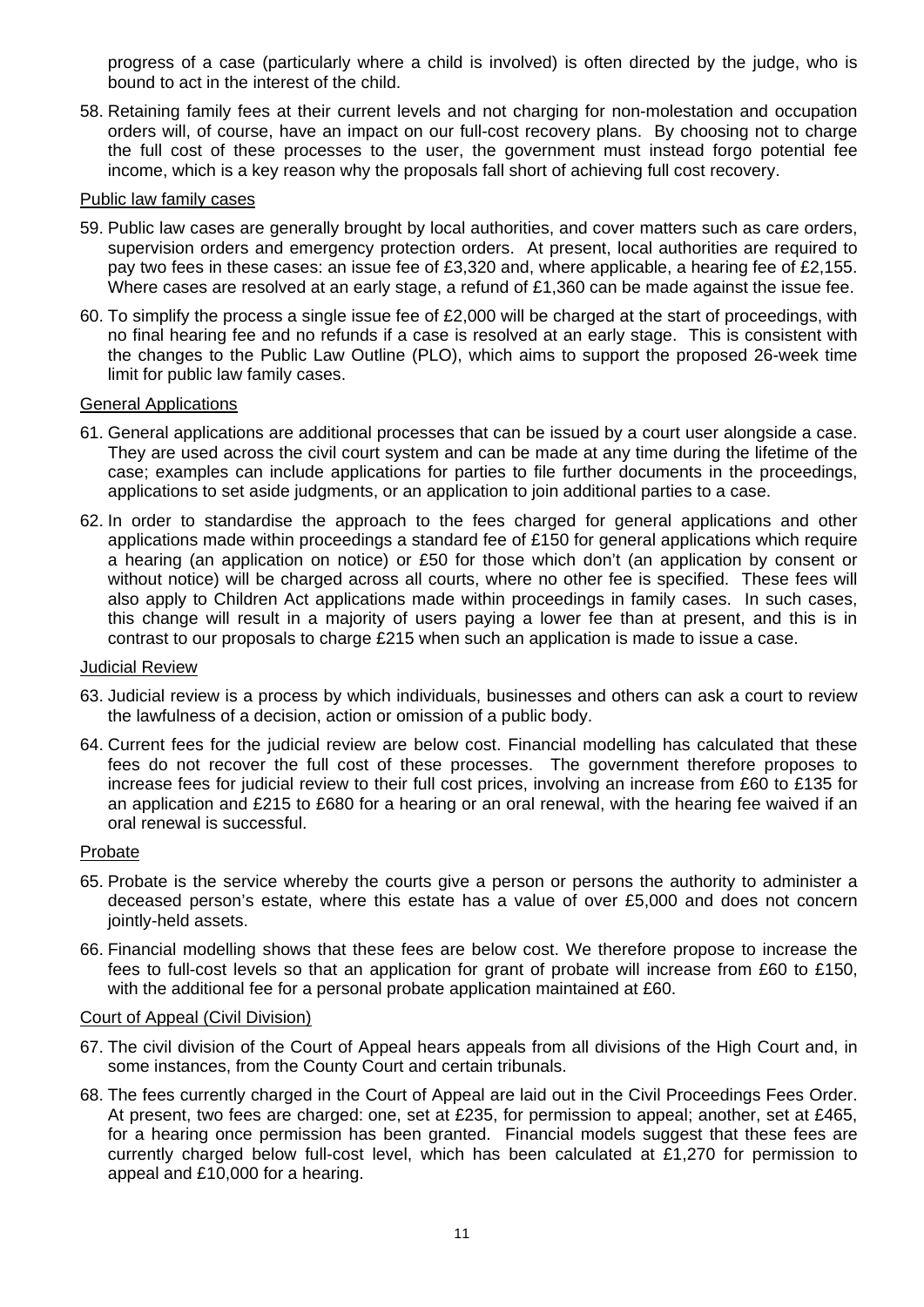- 69. The government believes that charging such high fees may prohibit some from accessing the Court of Appeal and instead, the government proposes to increase the fees whilst maintaining them below full-cost levels. The fees proposed are £465 for permission to appeal and £1,090 for a hearing.
- 70. The government also proposes to introduce a charge for an oral renewal hearing. An oral renewal will involved a hearing of the arguments for appeal and involves judicial time. The government considers that the fee structure here should reflect that used for judicial review, which has a similar process. The hearing fee of £1,090 will be charged for an oral renewal, with no further hearing fee charged if permission is granted. Further fee changes in the Court of Appeal are set out at Annex A.

# Court of Protection

- 71. The Court of Protection is a specialist court which makes specific decisions, or appoints other people to make decisions, on behalf of people who lack the capacity to do so for themselves.
- 72. Current fees are set out in the Court of Protection Fees Order. Two main fees are currently charged: one of £400 for an application or an appeal, and one of £500 for a hearing. Hearing and appeal fees broadly achieve full-cost recovery. However the issue fee for simple applications is too high and a lower fee of £220 is proposed for simple applications, with a £400 fee retained for complex cases. Other minor fee changes are proposed for applications within proceedings and other general applications (see Annex A).

# **Costs of Option 1**

# **Monetised Costs**

# **Transitional Costs**

*Costs to HM Courts & Tribunals Service* 

73. We expect to incur costs of approximately £5,000 for changes to HM Courts & Tribunals Service court publications and destroying old stock. Amendments to court IT systems have been estimated at up to £300,000**.** There may be some small costs related to court staff having to spend some time familiarising themselves with the new fees.

# **Ongoing Costs**

l

# *Costs to Court Users:*

- 74. The total additional cost to court users of the increased court fees is estimated to be around £105m per annum in 2013/14 prices.<sup>[11](#page-11-0)</sup> Those users who are currently eligible for legal aid or a fee remission will not be affected by the increases.
- 75. There are some court users that will see their fee fall as a result of these proposals. The total estimated cost to court users of £105m therefore nets off these financial savings. The key areas where this applies are:
	- As set out in paragraphs 59 and 60 above, local authorities pay fees to bring applications under the Children Act 1989 to cover matters such as care orders, supervision orders and emergency protection orders. The fee charged for bringing an application under section 31 of the Children Act will change to a single issue fee of £2,000 which is less than the current issue fee. This will simplify the administrative process and is anticipated to lead to financial savings.
	- The government's proposal to standardise its approach to the fees charged for general applications and other applications made within proceedings by charging a standard fee wherever such applications are made (i.e. £150 for general applications which require a hearing or £50 for those which do not) will include Children Act applications made within proceedings in family cases. Under this proposal applications made within proceedings will be lower than our proposals to charge £215 when these applications are made to issue a case.

<span id="page-11-0"></span>Inflationary uplifts specified by the Treasury have been applied to the fee order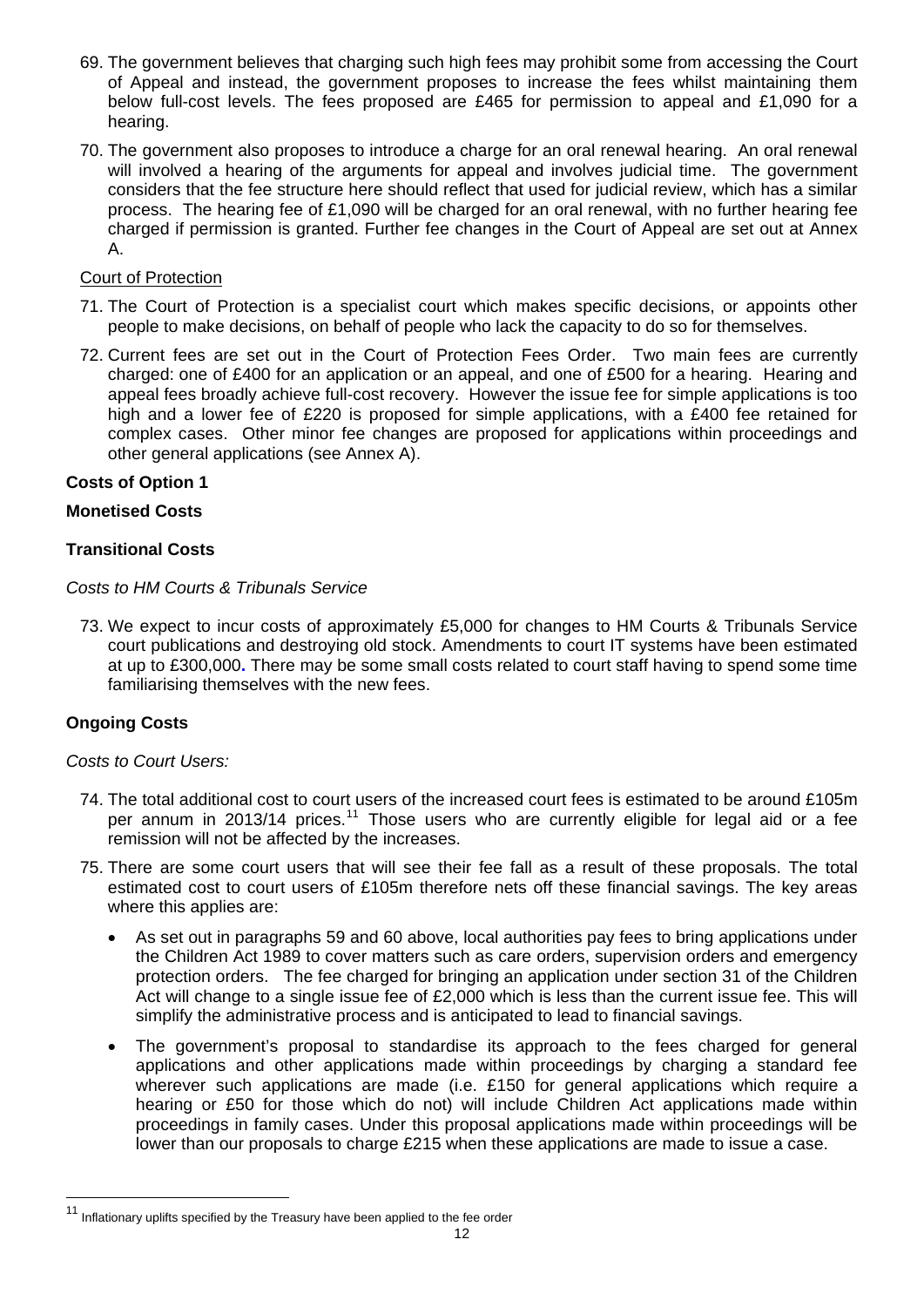- In order to streamline the administration process, the government proposes to no longer charge a separate listing fee (currently £110) and has instead incorporated the costs in the listing process into the costs of a hearing. In a similar vein, the government proposes to abolish the fees charged at the allocation stage and instead to include allocation costs in the issue fee Court users whose cases reach the hearing stage would therefore only pay one fee (a hearing fee).
- 76. In many civil cases, court costs including court fees are paid upfront by the claimant but are normally recoverable from the losing defendant in civil cases where the claimant wins. Therefore many increased court fees will be met by either unsuccessful claimants or losing defendants.
- 77. A separate analysis is provided later in this Impact Assessment (see paragraph 94) on the specific impacts on business court users.

### *Costs to the Taxpayer*

78. Our modelling suggests that the proposed fee increases will lead to a negligible increase (less than £2m, and is shown as £0m when rounding to the nearest £5m) in the cost of remissions to the taxpayer. The increase is negligible because the fees that are set to increase as part of these proposals have not historically attracted high levels of remissions<sup>[12](#page-12-0)</sup>.

#### **Non Monetised Costs**

#### *Costs to Court Users*

- 79. In many civil cases, court costs including court fees are paid upfront by the claimant but are normally recoverable from the losing defendant in civil cases where the claimant wins. Therefore increased court fees will be met by either unsuccessful claimants or losing defendants.
- 80. There would therefore be a cash flow cost to successful claimants as the higher court fees they pay are recoverable only once the case has been settled. This cost has not currently been quantified but we will explore how best to calculate this during the consultation

#### *Costs to the Taxpayer*

81. There is a possibility that eligible users, who previously would not have considered applying for remissions, will now consider applying as higher fees make them more likely to question their ability to pay. This cost has not been quantified but is expected to be negligible because we estimate (see business impacts section at paragraph 94) that around half of the users facing higher fees will not be individuals.

#### *Costs to Legal Aid Agency ("LAA")*

82. Legal aid includes the payment of court fees. Court fees are paid upfront by legal aid solicitors for clients who are in receipt of funding by the LAA for the purposes of the proceedings for which a certificate has been issued under the funding code; they are then claimed back from the LAA when the case is finished. The impact of these proposals on the LAA is expected to be minimal as Legal Aid is predominantly only available for public law family matters where the types of fees paid are largely unchanged. We therefore do not anticipate that the changes will have a significant impact.

# **Benefits of Option 1**

#### **Transition benefits**

83. No transition benefits have been identified.

# **Ongoing benefits**

# **Monetised**

<span id="page-12-0"></span><sup>12</sup> See HMCTS annual accounts 2012/13. Remissions in civil cases were £5m whereas in family cases remissions were £20m.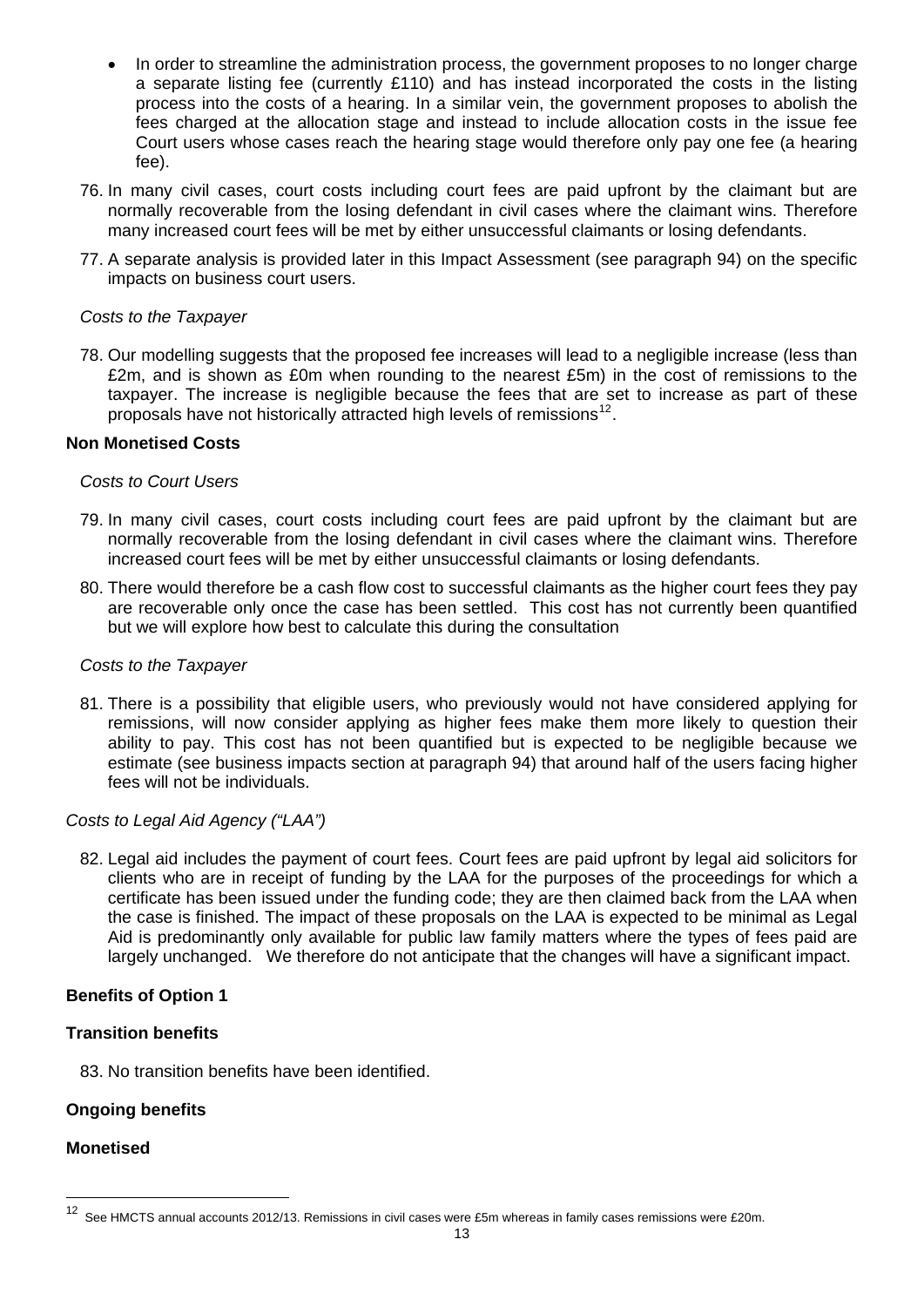### *Benefits to HM Courts & Tribunals Service*

84. As a result of the increased fees it is estimated that HM Courts & Tribunals Service will benefit from an increased fee income of around £105m per annum in 2013/14 prices compared to the base case.

# *Benefits to Court Users*

85. Our modelling suggests that the proposed fee increases will lead to a negligible increase (less than £2m, and is shown as £0m when rounding to the nearest £5m) in the level of remissions received by court users. The increase is negligible because the fees that are set to increase as part of these proposals have not historically attracted high levels of remissions<sup>[13](#page-13-0)</sup>.

### **Non-monetised**

#### *Benefits to Court Users*

86. There is a possibility that eligible users, who previously would not have considered applying for remissions, will now consider applying as higher fees make them more likely to question their ability to pay. This benefit has not been quantified, but is expected to be negligible because we estimate (see business impacts section at paragraph 94) that around only half of the users facing higher fees will be individuals, and of those, we expect a small proportion to be eligible for remissions (see footnote 12 and 13).

#### *Benefits to Society*

l

87. Given that fees do not currently recover the full cost of the civil court system, increasing fees closer to full cost recovery would reduce the level of subsidy that taxpayers currently provide the courts. A simplified fee structure and a reduction in the number of fee charging points may benefit society by making the fees easier to understand for users and easier for court staff to administrate.

#### **Net Economic Impact of Option 1**

88. The increase in fee revenue generated by these proposals reduces the subsidy paid by taxpayers to court users, other things being equal. Therefore, the overall net economic impact will be the minimal transition costs associated with implementing the new fee regime (which is currently estimated as £0.5m) along with (the expected negligible) non monetised costs of processing more fee remissions.

#### **Summary Impacts of Option 1**

89. The proposed fee changes should improve the cost recovery position:

#### **Table 1: Steady State Gross Recovery of IA Options**

*All Figures are rounded to the nearest £5m, 2013/14 prices*

| $1.011$ required and rounded to the nearest zoni, zo require phose |      |              |                 |     |  |                            |                 |        |
|--------------------------------------------------------------------|------|--------------|-----------------|-----|--|----------------------------|-----------------|--------|
|                                                                    | Cost | Gross Income |                 |     |  | <b>Gross Recovery Rate</b> |                 |        |
|                                                                    |      | High         | <b>Midpoint</b> | Low |  | High                       | <b>Midpoint</b> | Low    |
| Do nothing*                                                        | 625  | 510          | 500             | 495 |  | $-115$                     | $-125$          | $-130$ |
| Option 1                                                           | 625  | 620          | 610             | 600 |  | -5                         | -15             | $-30$  |
|                                                                    |      |              |                 |     |  |                            |                 |        |
| Additional Income<br>from Option 1                                 |      | 110          | 105             | 105 |  |                            |                 |        |

\* In steady state the base case includes fee changes implemented in July 2013

90. Under our key assumptions, specifically i) on midpoint caseload and ii) costs remaining fixed, gross cost recovery is expected to be -£15m in steady state as a result of these proposals. As paragraph 32 of this Impact Assessment states, costs are expected to fall through efficiencies, so we think it is prudent to target a fee income below the current cost of the service. Further, as paragraph 58 states, there are some processes for which we have chosen not to charge full cost.

<span id="page-13-0"></span><sup>13</sup> See HM Courts & Tribunals Service annual accounts 2012/13. Remissions in civil cases were £5m whereas in family cases remissions were £20m.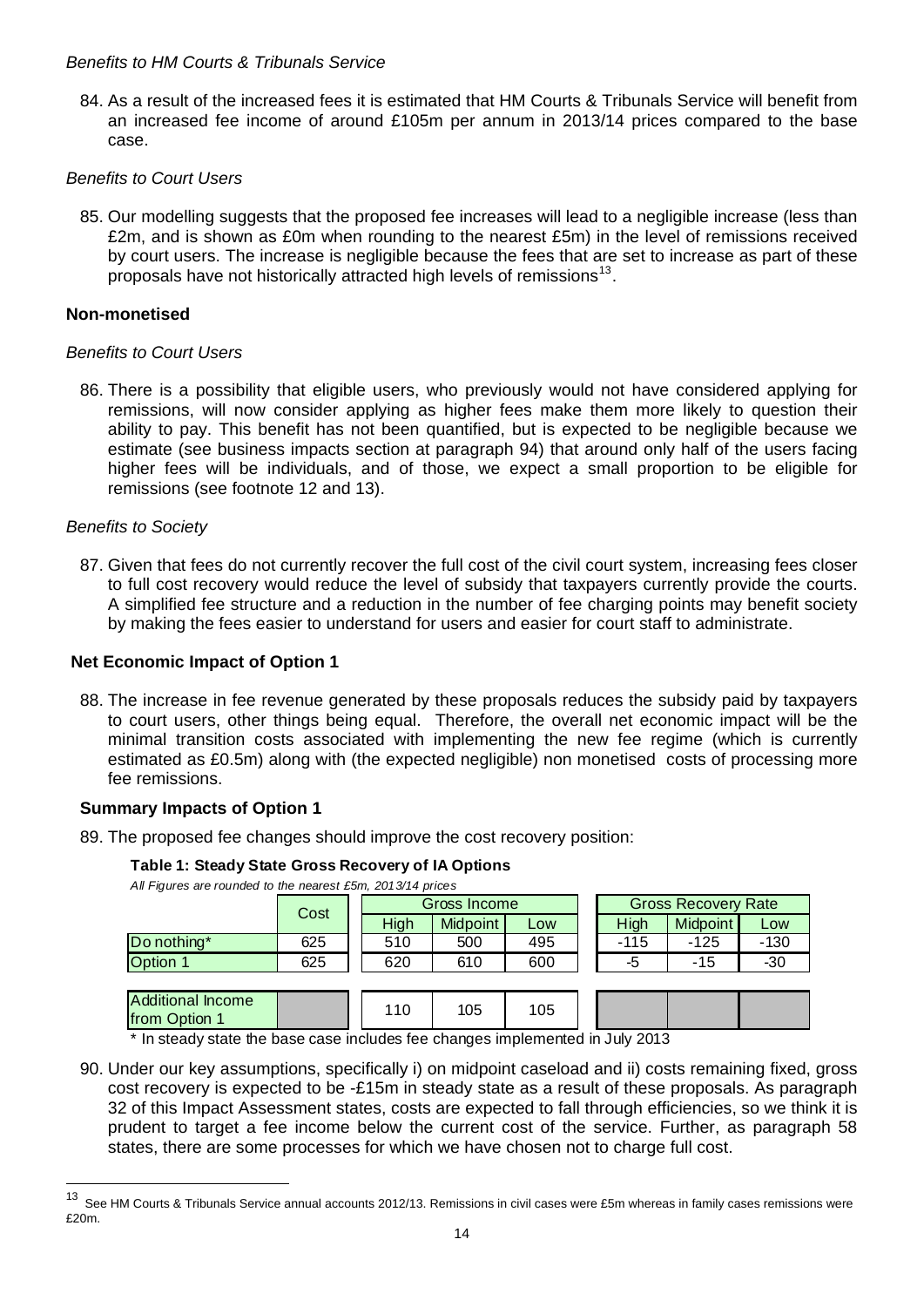- 91. The proposals are expected to generate increased fee income of around £105m, of which around £65 million (2013/14 prices) would come from business users. In addition successful claimants may incur cash flow costs as they would pay higher court fees upfront but only recover them once the case is settled.
- 92. It is possible that the proposed fee increases may incentivise court users to resolve issues without using the court system, potentially resulting in a reduced volume of court cases. We assume that this will not occur based on current research (see key assumptions). Nevertheless, the potential impacts of a drop in caseload as a result of our fee changes are assessed in the sensitivity analysis undertaken below.
- 93. The fee changes would not impact those who are entitled to a full remission of their fee and will have greatest impact on those individuals that are outside eligibility for a full fee remission or legal aid.

# **Business Impacts**

# *Section 1: Impact on business court users*

- 94. The volumes of cases affected by cost recovery fees proposals are shown in the table below. In estimating business impacts, we have used current court case volumes as research suggests that the proposed changes in court fees should not affect the volume of cases taken to court, as discussed in paragraph 23. This will be examined further over the consultation period.
- 95. We currently do not possess detailed statistics on what proportion of claimants and of defendants are businesses. This will be explored further over the consultation period. In the absence of this data we have made the following illustrative assumptions. These are based in part upon advice from HM Courts & Tribunals Service court staff who issue claims;
	- Specified money claims and Royal Courts of Justice (RCJ) claims 50% of claimants are businesses, 25% of defendants are businesses. Whilst businesses issue around half of all such claims, many of these claims relate to personal debt, hence only around a quarter of defendants are assumed to be businesses.
	- Unspecified money claims 20% of claimants are businesses, 80% of defendants are businesses, e.g. insurers. The majority of these claims are compensation claims pursued by individuals against insurers.
	- All other civil claims 50% of claimants are businesses, 50% of defendants are businesses. These figures reflect the view that some claimants and some defendants in other civil cases are likely to be businesses, and in the absence of specific evidence 50% has been assumed.
	- Other claims 50% of some claimants are businesses, 50% of defendants are businesses. These figures reflect the view that some claimants and some defendants in other cases are likely to be businesses, and in the absence of specific evidence 50% has been assumed.

|                                | Volume of cases with<br><b>Business as claimant</b> | Volume of cases with<br><b>Business as defendant</b> |
|--------------------------------|-----------------------------------------------------|------------------------------------------------------|
| <b>Specified Money</b>         | 335,445                                             | 167,722                                              |
| <b>Unspecified</b>             | 34,391                                              | 137,565                                              |
| <b>Royal Courts of Justice</b> | 6,713                                               | 3,357                                                |
| All other civil                | 174.340                                             | 174.340                                              |
| Other                          | 201,345                                             | 201,345                                              |
| <b>TOTAL</b>                   | 752,234                                             | 684,329                                              |

96. It has been assumed that 80% of cases result in the claimant being successful, either at the final hearing or beforehand if the case is settled earlier. This reflects the fact that the vast majority of cases do not reach a final hearing, and that many cases are not pursued by claimants unless they consider that settlement is probable. This assumption will be explored further over the consultation period.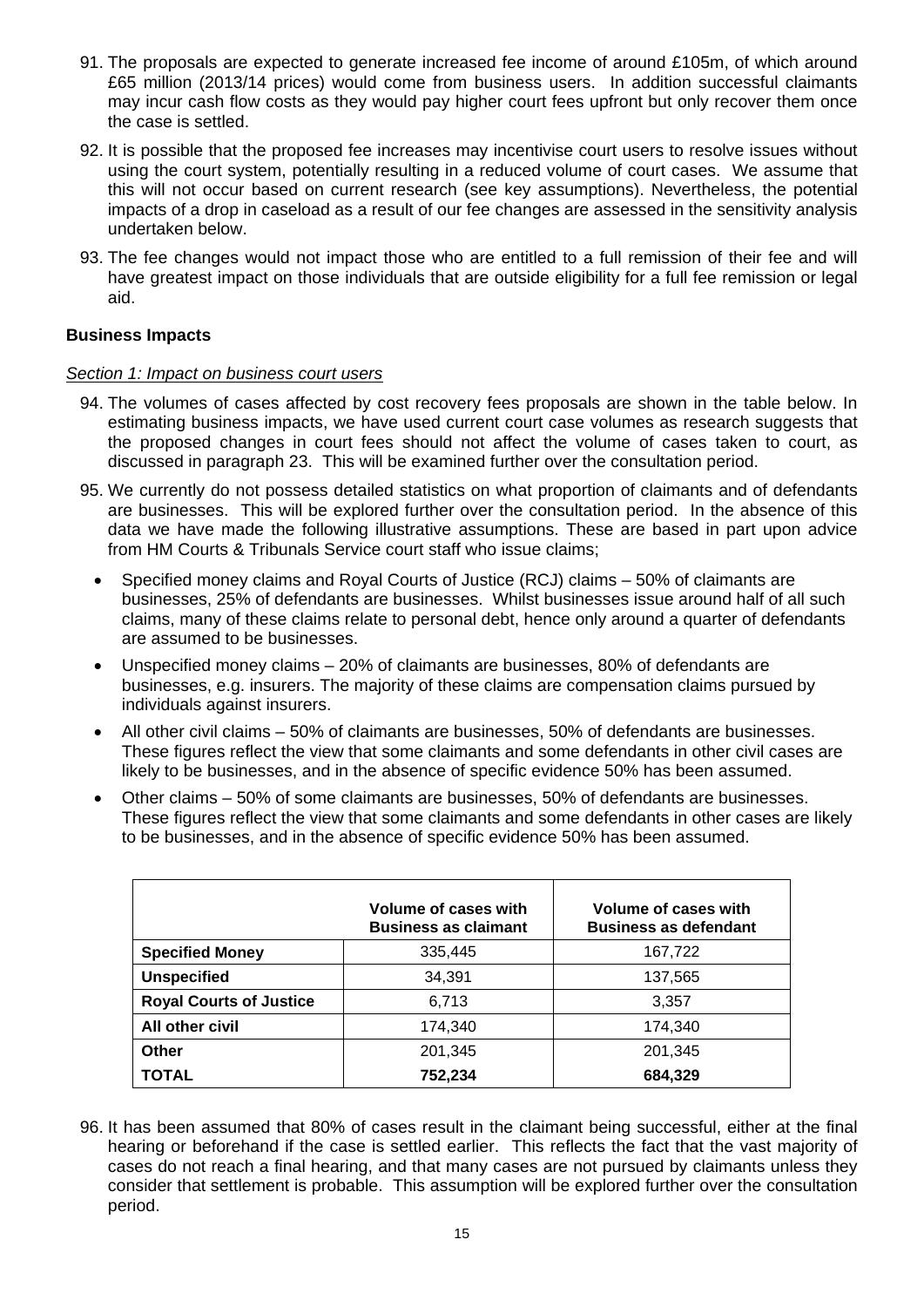- 97. It has been assumed that court case outcomes and court case durations will not be affected by the increase in court fees. This assumption will be explored further over the consultation period.
- 98. Business court user costs take the following form:
	- Business claimant wins the case: This applies to 601,787 businesses in total (268,356 specified money cases, 27,513 unspecified money cases, 5,370 RCJ cases, 139,472 other civil cases plus 161,076 other cases). The court fee is passed on to the losing defendant. The business claimant would incur cash flow costs from having paid a higher court fee upfront and recovering it from the losing defendant once the case is settled. The size of this cash flow cost would be determined by (a) court case duration; (b) the total amount of higher court fees paid; (c) the return which could have been made on this cash over this period had the claimant business used it for other purposes. These cash flow costs will be explored further over the consultation period.
	- Business claimant loses the case: This applies to 150,447 businesses in total (67,089 specified money cases, 6,878 unspecified money cases, 1,343 RCJ cases, 34,868 other civil cases plus 40,269 other cases). The losing business claimant would meet the higher court fee.
	- Business defendant wins the case: This applies to 136,866 businesses in total (33,544 specified money cases plus 27,513 unspecified money cases plus 671 RCJ cases plus 34,868 other civil cases plus 40,269 other cases). There would be no increase in costs for defendant businesses.
	- Business defendant loses the case: This applies to 547,463 businesses in total (134,178 specified money cases plus 110,052 unspecified money cases plus 2,685 RCJ cases plus 139,472 other civil cases plus 161,076 other cases). The losing business defendant would meet the higher court fee. However the losing business defendant would be regarded as 'non compliant' for One-in-Two-out purposes.
- 99. In conclusion 697,910 cases would involve a business paying the higher court fee (201,267 specified money cases plus 4,028 RCJ cases plus 116,930 unspecified money cases plus 174,340 other civil cases plus 201,345 other cases). The total sum of increased court fees from these cases would be £65m per annum (in 2013/14 prices).
- 100. To calculate Business Net Present Value and Equivalent Annual Net Cost to Business (EANCB), we deflate business impact figures to restate impacts in 2009 prices, according to published guidance. In doing so, Business Net Present Value is calculated as -£445 million and EANCB as £50 million.

# *Section 2: Impact on legal services providers*

101. Although case volumes are anticipated to remain the same, there may be changes to other costs. If a defendant is likely to lose a case and so have to pay a higher court fee, they may reduce their spending on legal services to compensate. Conversely the prospect of losing a case and paying a higher court fees may make both sides willing to spend more on legal services. In the absence of evidence on these behavioural impacts it has been assumed that spending on legal services providers will remain the same. This is being explored further over the consultation period. Any impact on legal services providers as a result of changes to spending on legal services would be a secondary impact.

#### **Enforcement and Implementation**

102. All fees are payable in advance of the service being provided. The sanction for non-payment is that the service, where appropriate, will not be provided. This would continue to apply under the option being considered.

# **Risks and sensitivity analysis**

# *Optimism bias*

103. To address the fact that when appraising there is a tendency to be overly optimistic we have built a 3 month delay into our estimate of the project's implementation date. We therefore propose to model implementation of the cost recovery package as July 2014 rather than April 2014. This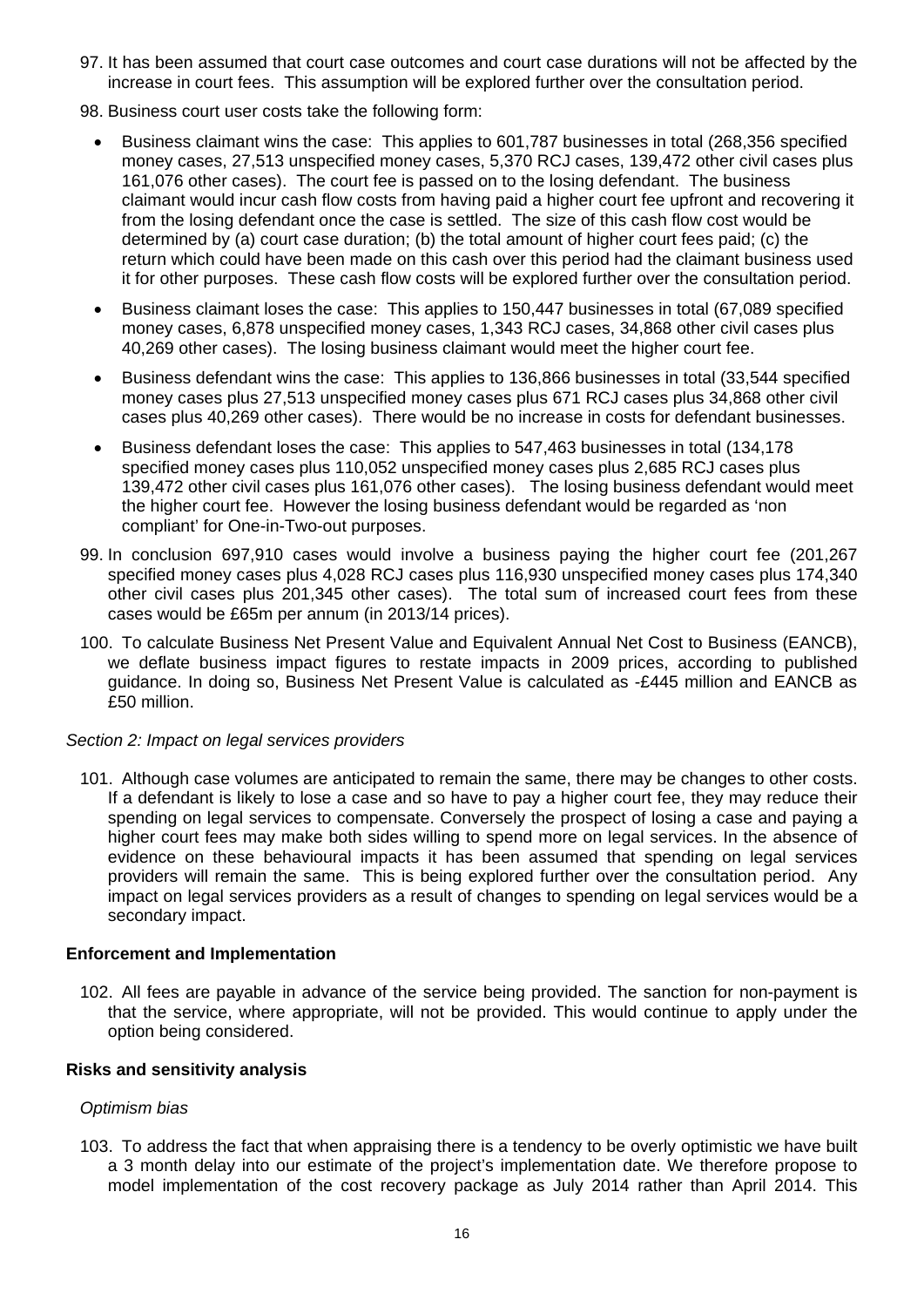means we estimate income in 2014/15 to be 75% of steady state income, as three months of income will be foregone due to the delay in implementation.

### *Sensitivity Analysis*

104. As discussed in the assumptions section in paragraphs 17-26, the demand for court services is assumed not to change in response to the proposed changes. However, if demand were to change as a result of the proposed fee changes, expected income from the proposals would be affected. We have modelled three theoretical situations (in addition to the caseload trend) in which demand falls by 2%, 5% or 10% to give low, medium and high risk scenarios, the results are shown in the table below.

|                                  | <b>Demand Scenarios</b> |        |      |  |  |
|----------------------------------|-------------------------|--------|------|--|--|
| Estimated additional income (£m, | LOW                     | Medium | High |  |  |
| 2013/14 prices)                  | 95                      | 80     | 60   |  |  |

#### **One-in-Two-out**

- 105. Under these proposals, fees would not be applied in a wider range of circumstances nor to a wider range of court users. There would be no changes to who is required to pay court fees. The court services and processes to which the fees relate would not be changed. Court case outcomes should not change.
- 106. The intention is not to change the behaviour of court users; indeed the aim is to retain current court case volumes. The objective is simply to raise the price of court services where they are set below cost. Evidence collected by MoJ, as discussed in paragraph 23, shows that increased court fees in these three areas are unlikely to affect the decision to go to court.
- 107. Court fees are initially paid by the claimant. In civil proceedings, costs (including court fees) are normally recoverable from the defendant if the defendant loses. In civil cases where the losing party is the defendant they would be regarded as 'non-compliant' for One-in-Two-out purposes. The losing defendant may be an individual or may be a business, depending upon the nature of the case. Where the winning claimant recovers the court fee in due course from the losing defendant the winning claimant may incur cash flow costs from the court fee being higher.
- 108. In family cases both parties would be individuals not businesses. In family proceedings the normal rule is that each side should pay its own costs.
- 109. Given that the scope of fee charging would not be changed in any way, and that the proposed fee charging aims to have no impact on court user behaviour, the cost recovery fee proposals in this Impact Assessment fall out of scope of One-in-Two-out as they do not impose additional regulation.

# **Equalities Impact Test**

110. Annex B sets out our analysis of the equalities impact of these proposals.

# **Small and Micro Business Assessment**

111. It is likely that some small and micro businesses which bring cases to the civil courts or which are defendants in civil claims will be affected by our policy proposal as they will now have to pay a higher issue fee to bring a case to court, or may be passed this higher fee in due course if they are the losing defendant. Losing defendants would be classed as 'non-compliant'. Successful claimants would also incur cash flow costs as they would pay the higher court fees upfront but only recover them once the case has been settled. However, if the case progresses to the listing or hearing stage, businesses will benefit as listing fees have been removed.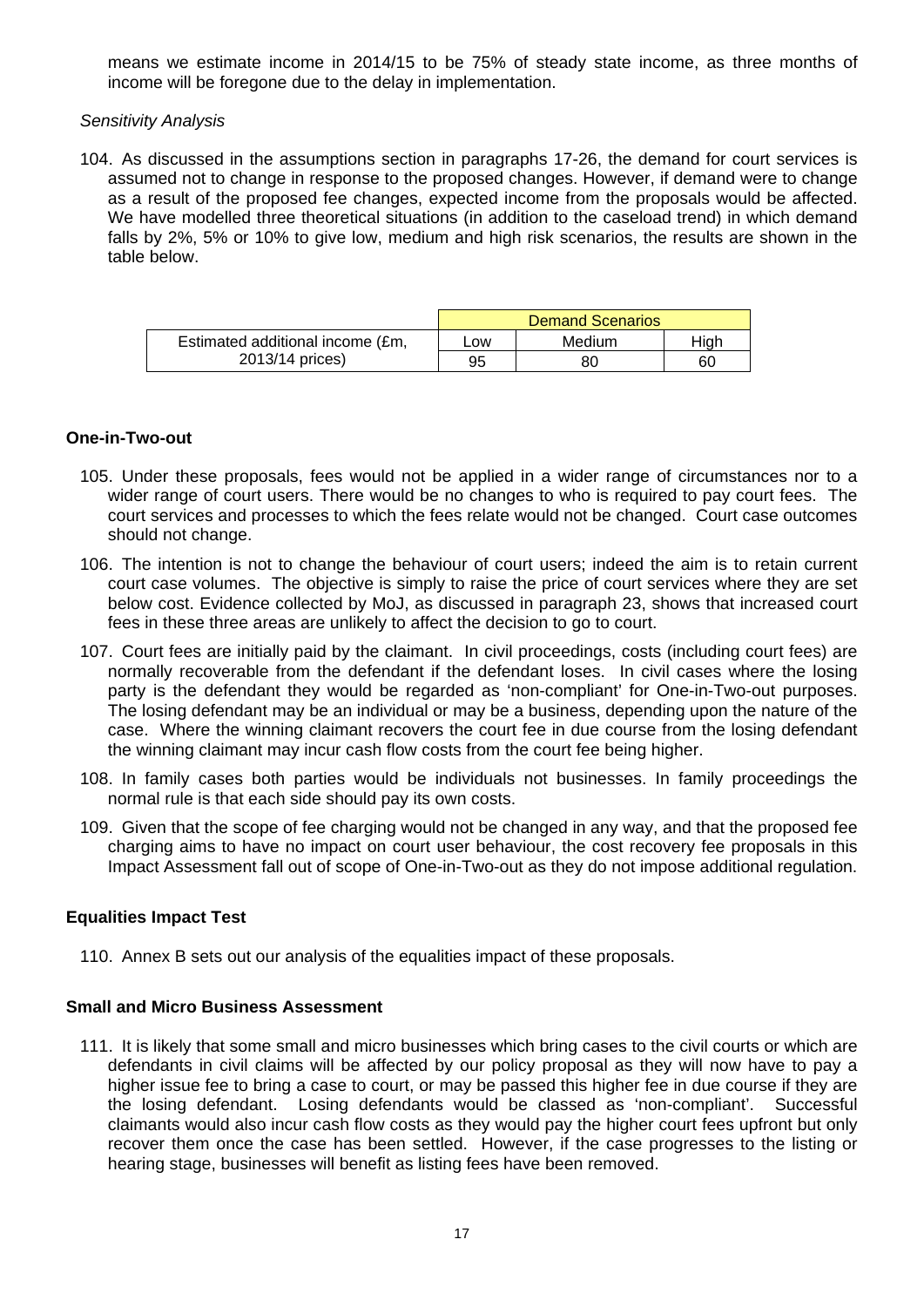- 112. For claims up to £1,500 the issue fees and all subsequent fees are unchanged, this represents 25% of all specified money claims issued. The biggest issue fee rise is £200, which applies to claims above £5,000.
- 113. In order to further mitigate the effects on small firms and micro businesses, we could consider producing user guides or information campaigns to ensure that these businesses know how they will be affected. These possibilities are being considered further over the consultation period.
- 114. Fee remissions apply to sole traders as well as individuals so they may not have to pay court fees. Fee remissions do not apply to other businesses and there are no plans to change this. The mitigations identified above should be of benefit to small and micro businesses.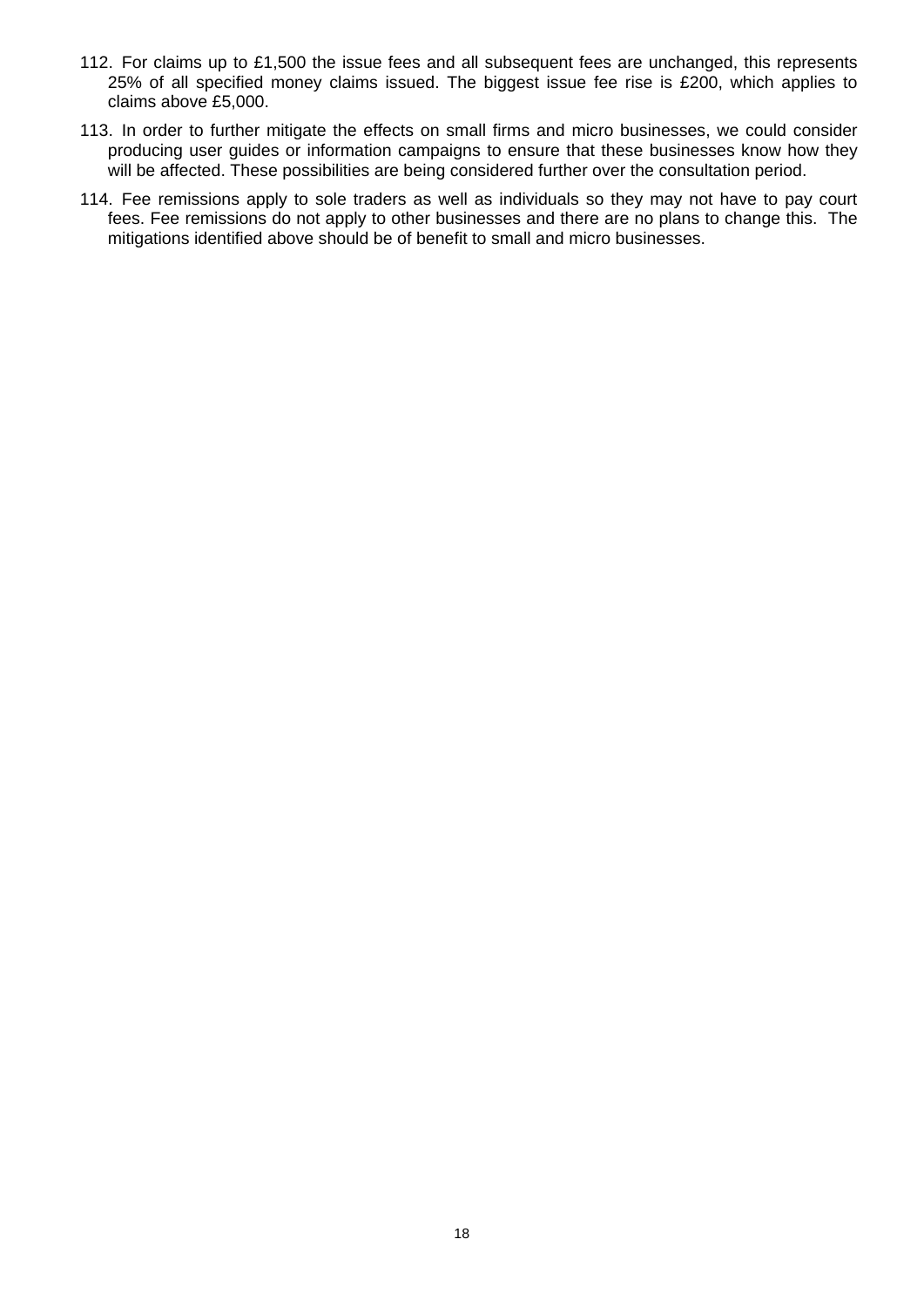# **Annex A: Full list of current and proposed fees (subdivided by fee order)**

**Civil Proceedings Fees Order 2008** 

|        |                                               | <b>Current</b> |        | Proposed Further information (if required) |
|--------|-----------------------------------------------|----------------|--------|--------------------------------------------|
|        | <b>MONEY CLAIMS: ISSUE FEE</b>                |                |        |                                            |
| 1.1(a) | Does not exceed £300                          | £35            | £35    |                                            |
| 1.1(b) | Exceeds £300 but does not exceed £500         | £50            | £50    |                                            |
| 1.1(c) | Exceeds £500 but does not exceed £1,000       | £70            | £70    |                                            |
| 1.1(d) | Exceeds £1,000 but does not exceed £1,500     | £80            | £80    |                                            |
| 1.1(e) | Exceeds £1,500 but does not exceed £3,000     | £95            | £110   |                                            |
| 1.1(f) | Exceeds £3,000 but does not exceed £5,000     | £120           | £200   |                                            |
| 1.1(g) | Exceeds £5,000 but does not exceed £15,000    | £245           | £445   |                                            |
| 1.1(h) | Exceeds £15,000 but does not exceed £50,000   | £395           | £595   |                                            |
| 1.1(i) | Exceeds £50,000 but does not exceed £100,000  | £685           | £885   |                                            |
| 1.1(j) | Exceeds £100,000 but does not exceed £150,000 | £885           | £1,085 |                                            |
| 1.1(k) | Exceeds £150,000 but does not exceed £200,000 | £1,080         | £1,280 |                                            |
| 1.1(1) | Exceeds £200,000 but does not exceed £250,000 | £1,275         | £1,475 |                                            |
| 1.1(m) | Exceeds £250,000 but does not exceed £300,000 | £1,475         | £1,675 |                                            |
| 1.1(n) | Exceeds £300,000, or not limited              | £1,670         | £1,870 |                                            |
|        |                                               |                |        |                                            |
|        | <b>MONEY CLAIMS (CPC): ISSUE FEE</b>          |                |        |                                            |
| 1.2(a) | Does not exceed £300                          | £15            | £25    |                                            |
| 1.2(b) | Exceeds £300 but does not exceed £500         | £30            | £35    |                                            |
| 1.2(c) | Exceeds £500 but does not exceed £1,000       | £55            | £60    |                                            |
| 1.2(d) | Exceeds £1,000 but does not exceed £1,500     | £65            | £70    |                                            |
| 1.2(e) | Exceeds £1,500 but does not exceed £3,000     | £75            | £100   |                                            |
| 1.2(f) | Exceeds £3,000 but does not exceed £5,000     | £85            | £180   |                                            |
| 1.2(g) | Exceeds £5,000 but does not exceed £15,000    | £190           | £400   |                                            |
| 1.2(h) | Exceeds £15,000 but does not exceed £50,000   | £310           | £535   |                                            |
| 1.2(i) | Exceeds £50,000 but does not exceed £100,000  | £550           | £795   |                                            |
|        |                                               |                |        |                                            |
|        | <b>MONEY CLAIMS ONLINE: ISSUE FEE</b>         |                |        |                                            |
| 1.3(a) | Does not exceed £300                          | £25            | £25    |                                            |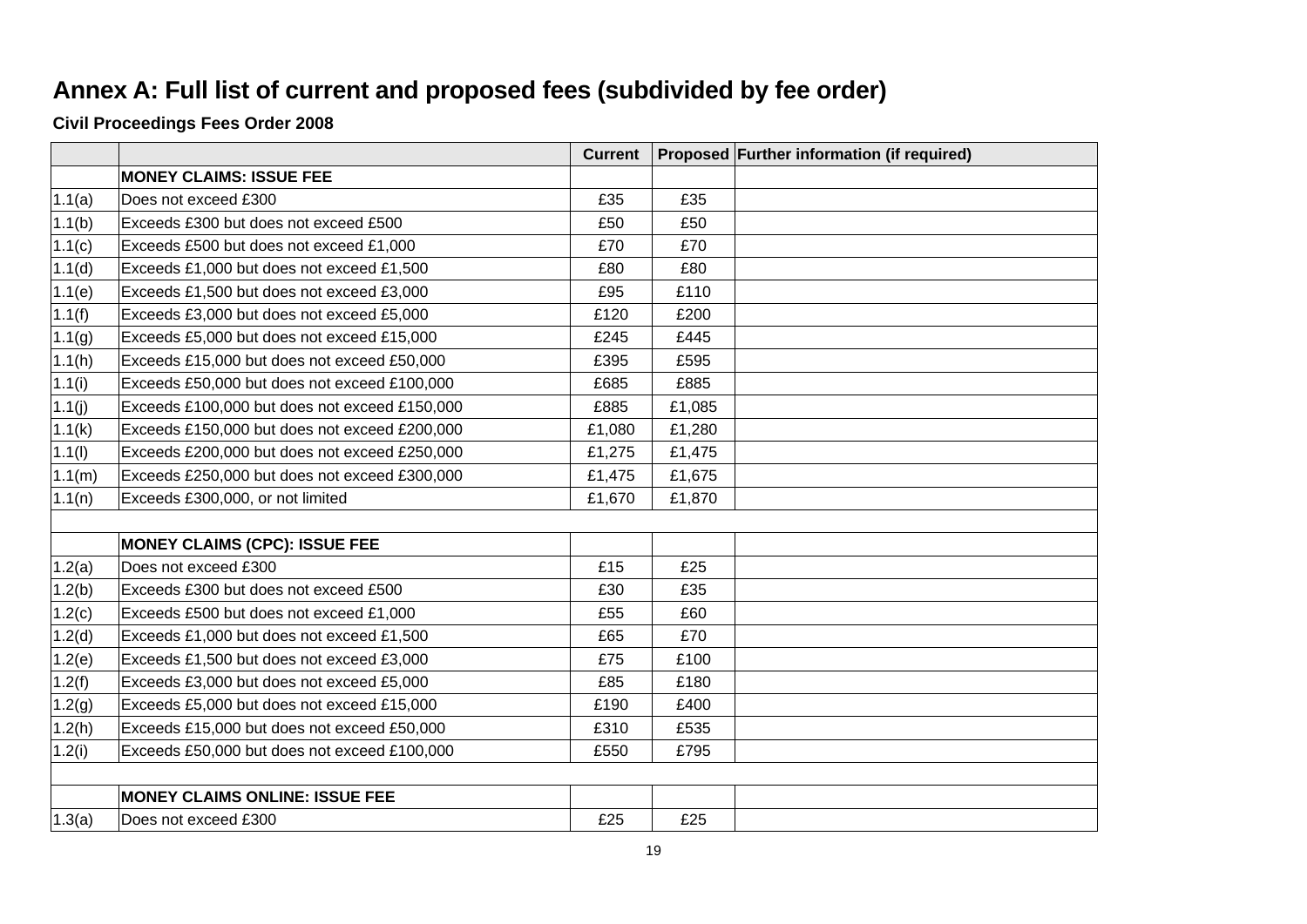|        |                                                           | <b>Current</b> |      | Proposed Further information (if required)                                                                                                                                                                                               |
|--------|-----------------------------------------------------------|----------------|------|------------------------------------------------------------------------------------------------------------------------------------------------------------------------------------------------------------------------------------------|
| 1.3(b) | Exceeds £300 but does not exceed £500                     | £35            | £35  |                                                                                                                                                                                                                                          |
| 1.3(c) | Exceeds £500 but does not exceed £1,000                   | £60            | £60  |                                                                                                                                                                                                                                          |
| 1.3(d) | Exceeds £1,000 but does not exceed £1,500                 | £70            | £70  |                                                                                                                                                                                                                                          |
| 1.3(e) | Exceeds £1,500 but does not exceed £3,000                 | £80            | £100 |                                                                                                                                                                                                                                          |
| 1.3(f) | Exceeds £3,000 but does not exceed £5,000                 | £100           | £180 |                                                                                                                                                                                                                                          |
| 1.3(g) | Exceeds £5,000 but does not exceed £15,000                | £210           | £400 |                                                                                                                                                                                                                                          |
| 1.3(h) | Exceeds £15,000 but does not exceed £50,000               | £340           | £535 |                                                                                                                                                                                                                                          |
| 1.3(i) | Exceeds £50,000 but does not exceed £100,000              | £595           | £795 |                                                                                                                                                                                                                                          |
|        | <b>RECOVERY OF LAND: ISSUE FEE</b>                        |                |      |                                                                                                                                                                                                                                          |
| 1.4(a) | <b>High Court</b>                                         | £465           | £465 |                                                                                                                                                                                                                                          |
| 1.4(b) | <b>County Court</b>                                       | £175           | £270 |                                                                                                                                                                                                                                          |
| 1.4(c) | County Court (online)                                     | £100           | £240 |                                                                                                                                                                                                                                          |
|        |                                                           |                |      |                                                                                                                                                                                                                                          |
|        | <b>OTHER FEES</b>                                         |                |      |                                                                                                                                                                                                                                          |
| 1.5    | Any other remedy (High Court)                             | £465           | £465 |                                                                                                                                                                                                                                          |
|        | Any other remedy (County Court)                           | £175           | £270 |                                                                                                                                                                                                                                          |
| 1.6    | Filing proceedings against an unnamed party               | £45            | £50  |                                                                                                                                                                                                                                          |
| 1.8(a) | Permission to issue proceedings                           | £45            | £50  |                                                                                                                                                                                                                                          |
| 1.8(b) | Assessment of costs (under Part 3, Solicitors Act 1974)   | £45            | £50  |                                                                                                                                                                                                                                          |
|        | <b>JUDICIAL REVIEW</b>                                    |                |      | The fees proposed at 1.9(a), (b) and (c) would<br>also apply to fees 1.1, 1.2 and 1.3 (respectively)<br>in the Upper Tribunal (Immigration and Asylum<br><b>Chamber) (Judicial Review) (England and</b><br><b>Wales) Fees Order 2011</b> |
| 1.9(a) | Permission to apply                                       | £60            | £135 |                                                                                                                                                                                                                                          |
| 1.9(b) | Permission to proceed                                     | £215           | £680 | This fee would also be payable for an oral renewal.<br>If the oral renewal was successful, no further fee<br>would be payable.                                                                                                           |
| 1.9(c) | Permission to proceed (claim not started by JR procedure) | £60            | £135 |                                                                                                                                                                                                                                          |
|        |                                                           |                |      |                                                                                                                                                                                                                                          |
|        | <b>GENERAL FEES: HIGH COURT AND COUNTY COURT</b>          |                |      |                                                                                                                                                                                                                                          |
| 2.1(a) | Allocation fee: Small claims track (exceeding £1,500)     | £40            | £0   |                                                                                                                                                                                                                                          |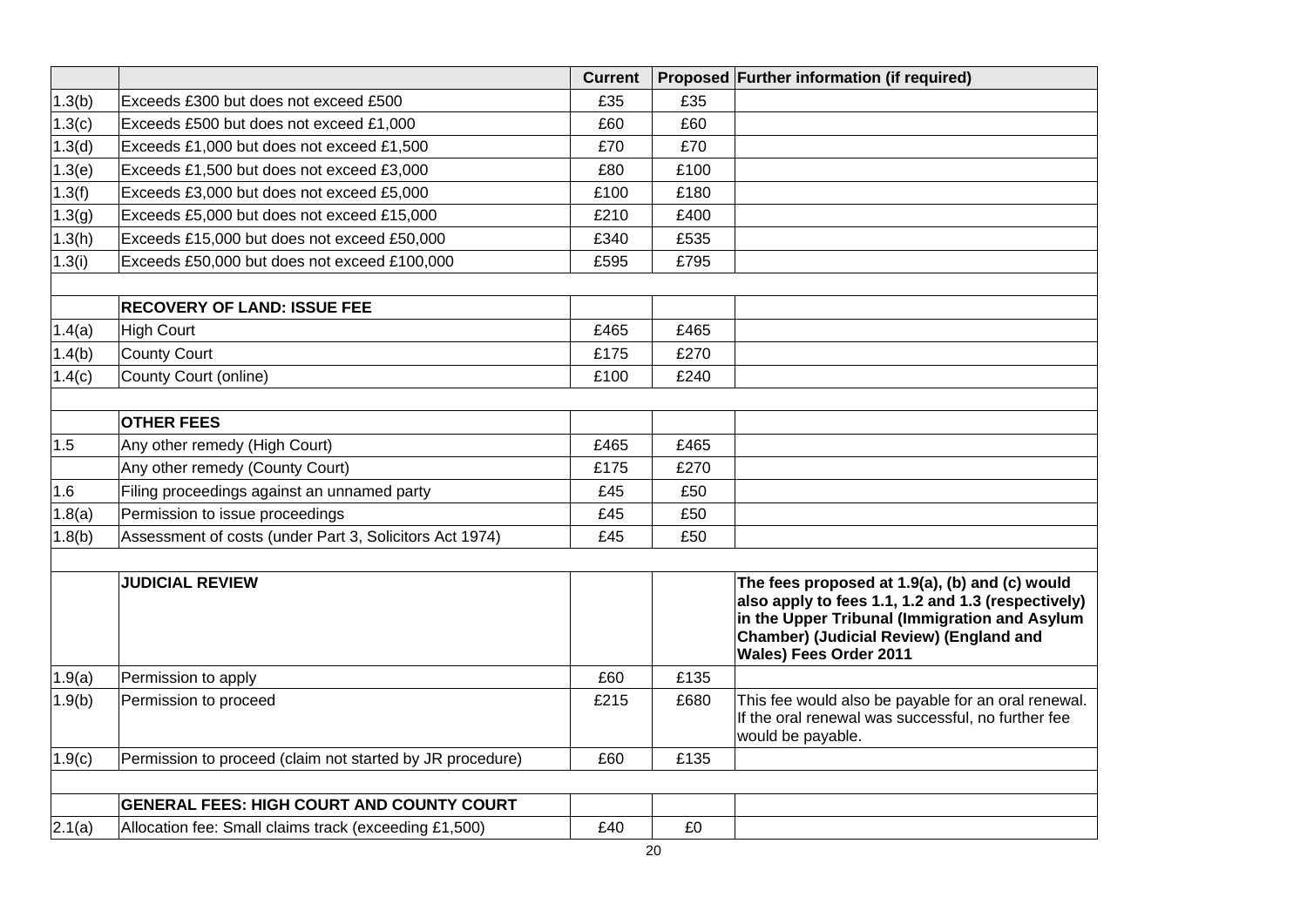|            |                                                                              | <b>Current</b> |        | Proposed Further information (if required) |
|------------|------------------------------------------------------------------------------|----------------|--------|--------------------------------------------|
| 2.1(b)     | Allocation fee: Fast track and multi-track                                   | £220           | £0     |                                            |
| 2.2        | <b>Listing fee</b>                                                           | £110           | £0     |                                            |
| 2.3(a)     | Hearing fee: Multi-track case                                                | £1,090         | £1,090 |                                            |
| 2.3(b)     | Hearing fee: Fast-track case                                                 | £545           | £545   |                                            |
| 2.3(c)(i)  | Hearing fee: Small claims case (does not exceed £300)                        | £25            | £25    |                                            |
| 2.3(c)(ii) | Hearing fee: Small claims case (exceeds £300 but not £500)                   | £55            | £55    |                                            |
|            | 2.3(c)(iii) Hearing fee: Small claims case (exceeds £500 but not £1,000)     | £80            | £80    |                                            |
|            | 2.3(c)(iv) Hearing fee: Small claims case (exceeds £1,000 but not £1,500)    | £110           | £110   |                                            |
|            | $ 2.3(c)(v) $ Hearing fee: Small claims case (exceeds £1,500 but not £3,000) | £165           | £165   |                                            |
|            | 2.3(c)(vi) Hearing fee: Small claims case (exceeds £3,000)                   | £325           | £325   |                                            |
| 2.4        | Appellant's/respondent's notice (High Court)                                 | £235           | £235   |                                            |
| 2.5(a)     | Appellant's/respondent's notice (County court-small claims)                  | £115           | £115   |                                            |
| 2.5(b)     | Appellant's/respondent's notice (County court-other claims)                  | £135           | £135   |                                            |
| 2.6        | General application (on notice)                                              | £80            | £150   |                                            |
| 2.7        | General application (by consent/without notice)                              | £45            | £50    |                                            |
| 2.8        | Application for summons or order for witness to attend court                 | £40            | £50    |                                            |
| 2.9        | Application to vary a judgement or suspend enforcement                       | £40            | £50    |                                            |
| 2.10       | Issue of a certificate of satisfaction                                       | £15            | £15    |                                            |
|            |                                                                              |                |        |                                            |
|            | <b>BANKRUPTCY/INSOLVENCY</b>                                                 |                |        |                                            |
| 3.1(a)     | Petition for bankruptcy (presented by debtor)                                | £175           | £175   |                                            |
| 3.1(b)     | Petition for bankruptcy (presented by creditor/other person)                 | £220           | £270   |                                            |
| 3.2        | Petition for an administration order                                         | £175           | £270   |                                            |
| 3.3        | Any other petition                                                           | £220           | £270   |                                            |
| 3.4(a)     | Request for a certificate of discharge from bankruptcy                       | £70            | £70    |                                            |
| 3.4(b)     | Copy of a certificate of discharge from bankruptcy                           | £5             | £10    |                                            |
| 3.5        | Insolvency - other application                                               | £155           | £270   |                                            |
| 3.6        | Winding up fee                                                               | £155           | £155   |                                            |
| 3.7        | Voluntary winding up fee                                                     | £35            | £50    |                                            |
| 3.8        | Notice of intention to appoint administrator                                 | £35            | £50    |                                            |
| 3.9        | Submission of nominee's report                                               | £35            | £50    |                                            |
| 3.10       | Filing insolvency documents                                                  | £35            | £50    |                                            |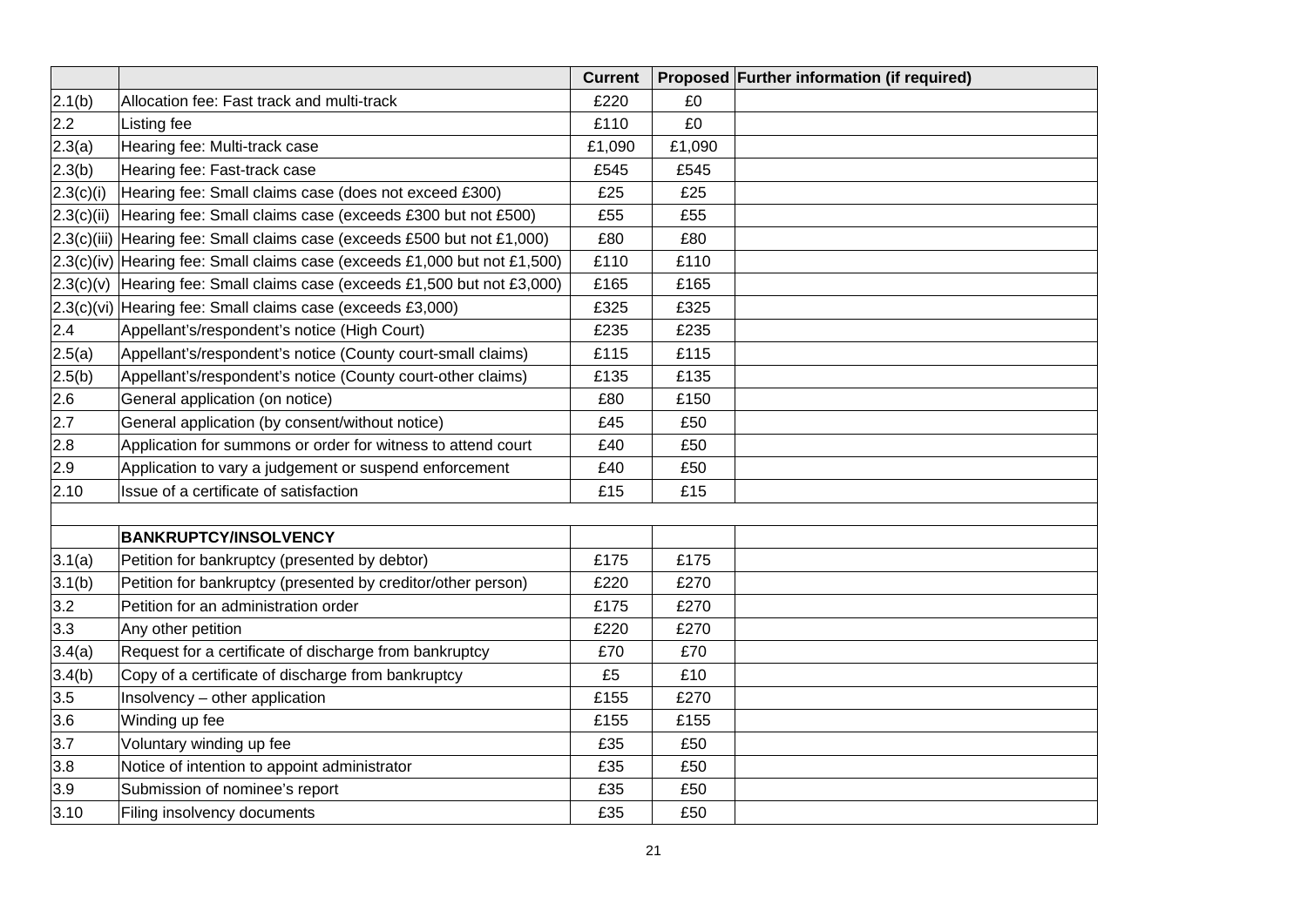|        |                                                                                     | <b>Current</b>  |                 | <b>Proposed Further information (if required)</b> |
|--------|-------------------------------------------------------------------------------------|-----------------|-----------------|---------------------------------------------------|
| 3.11   | Application within proceedings (by consent/without notice)                          | £35             | £50             |                                                   |
| 3.12   | Application within proceedings (with notice)                                        | £70             | £150            |                                                   |
| 3.13   | Search of bankruptcy and company records (County Court)                             | £45             | £45             |                                                   |
|        | <b>COPY DOCUMENTS</b>                                                               |                 |                 |                                                   |
| 4.1(a) | Copy of a document (10 pages or less)                                               | £5              | £10             |                                                   |
| 4.1(b) | For each subsequent page                                                            | 50 <sub>p</sub> | 50 <sub>p</sub> |                                                   |
| 4.2    | Copy of a document in electronic form (for each copy)                               | £5              | £10             |                                                   |
|        | DETERMINATION OF COSTS (Senior/County Court)                                        |                 |                 |                                                   |
| 5.1    | Where the party filing the request is legally aided                                 | £195            | £195            |                                                   |
| 5.2(a) | Amount does not exceed £15,000                                                      | £325            | £325            |                                                   |
| 5.2(b) | Exceeds £15,000 but does not exceed £50,000                                         | £655            | £655            |                                                   |
| 5.2(c) | Exceeds £50,000 but does not exceed £100,000                                        | £980            | £980            |                                                   |
| 5.2(d) | Exceeds £100,000 but does not exceed £150,000                                       | £1,310          | £1,310          |                                                   |
| 5.2(e) | Exceeds £150,000 but does not exceed £200,000                                       | £1,635          | £1,635          |                                                   |
| 5.2(f) | Exceeds £200,000 but does not exceed £300,000                                       | £2,455          | £2,455          |                                                   |
| 5.2(g) | Exceeds £300,000 but does not exceed £500,000                                       | £4,090          | £4,090          |                                                   |
| 5.2(h) | Exceeds £500,000                                                                    | £5,455          | £5,455          |                                                   |
| 5.3    | Issue of default costs certificate                                                  | £60             | £60             |                                                   |
| 5.4    | Appeal (detailed assessment proceedings)                                            | £205            | £205            |                                                   |
| 5.5    | Request/application to set aside a default costs certificate                        | £105            | £105            |                                                   |
|        | DETERMINATION (IN THE SENIOR COURT) OF COSTS<br>OCCURRED IN THE COURT OF PROTECTION |                 |                 |                                                   |
| 6.1(a) | Where the amount of costs does not exceed £3,000                                    | £110            | £110            |                                                   |
| 6.1(b) | All other cases                                                                     | £220            | £220            |                                                   |
| 6.2    | Appeal (detailed assessment proceedings)                                            | £65             | £65             |                                                   |
| 6.3    | Request/application to set aside a default costs certificate                        | £65             | £65             |                                                   |
|        | <b>ENFORCEMENT (HIGH COURT)</b>                                                     |                 |                 |                                                   |
| 7.1    | Sealing a writ of execution/possession/delivery                                     | £60             | £60             |                                                   |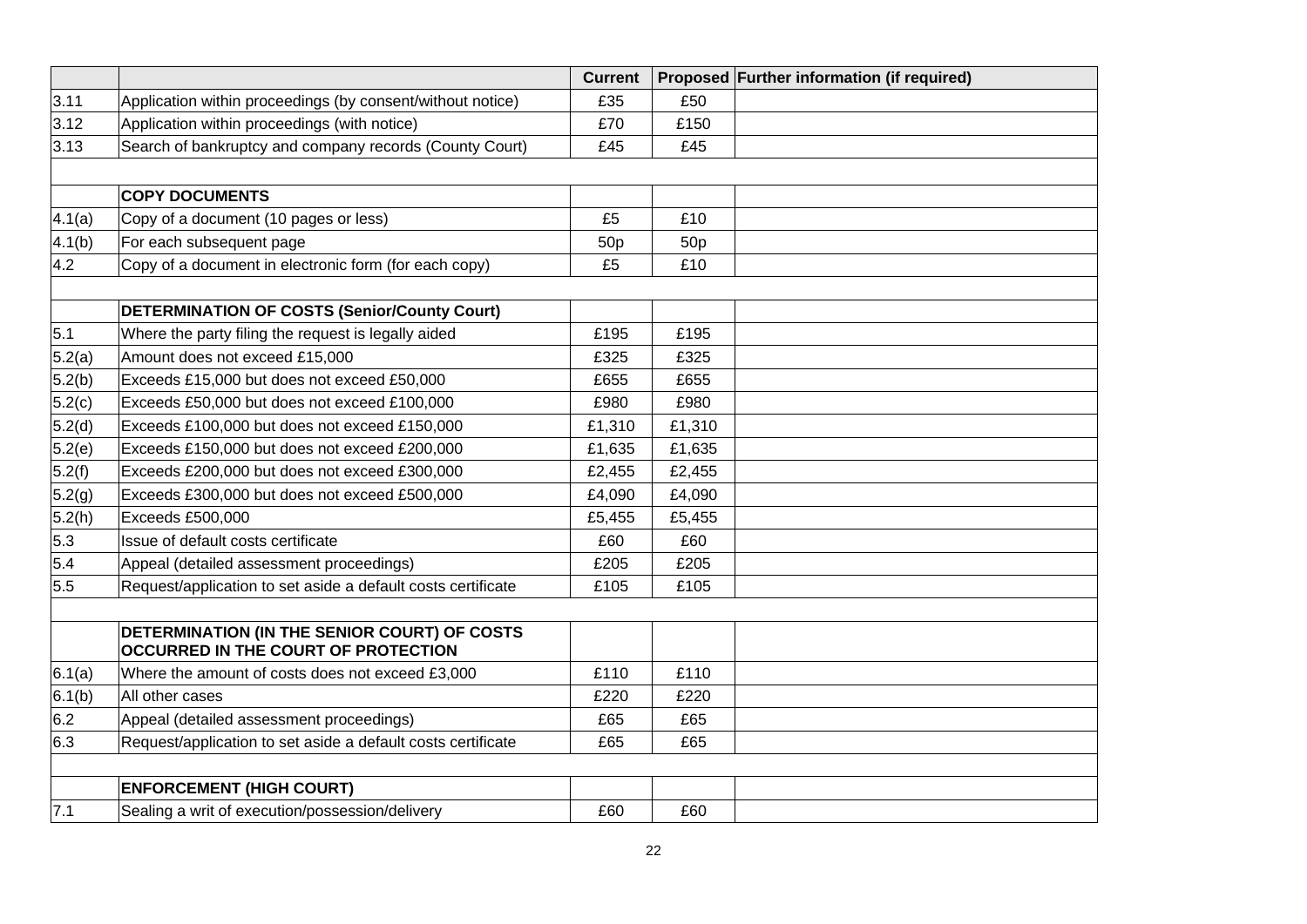|        |                                                                                                                                                             | <b>Current</b> |         | Proposed Further information (if required)                                                                                                      |
|--------|-------------------------------------------------------------------------------------------------------------------------------------------------------------|----------------|---------|-------------------------------------------------------------------------------------------------------------------------------------------------|
| 7.2    | Application for order for debtor/other person to attend court                                                                                               | £50            | £50     |                                                                                                                                                 |
| 7.3(a) | Application for third party debt order/appointment of a receiver                                                                                            | £100           | £100    |                                                                                                                                                 |
| 7.3(b) | Application for a charging order                                                                                                                            | £100           | £100    |                                                                                                                                                 |
| 7.4    | Application for a judgement summons                                                                                                                         | £100           | £100    |                                                                                                                                                 |
| 7.5    | Request/application to register a judgement or order<br>Permission to enforce an arbitration award<br>Certified copy of a judgement or order for use abroad | £60            | £60     |                                                                                                                                                 |
|        |                                                                                                                                                             |                |         |                                                                                                                                                 |
|        | <b>ENFORCEMENT (COUNTY COURT)</b>                                                                                                                           |                |         |                                                                                                                                                 |
| 8.1(a) | Issue of warrant of execution against goods (non-CCBC)                                                                                                      | £100           | £100    |                                                                                                                                                 |
| 8.1(b) | Issue of warrant of execution against goods (CCBC cases)                                                                                                    | £70            | £70     |                                                                                                                                                 |
| 8.2    | Request for attempt of execution of warrant at new address                                                                                                  | £30            | £30     |                                                                                                                                                 |
| 8.3    | Application to require judgement debtor to attend court                                                                                                     | £50            | £50     |                                                                                                                                                 |
| 8.4(a) | Application for a third-party debt order                                                                                                                    | £100           | £100    |                                                                                                                                                 |
| 8.4(b) | Application for a charging order                                                                                                                            | £100           | £100    |                                                                                                                                                 |
| 8.5    | Application for a judgement summons                                                                                                                         | £100           | £100    |                                                                                                                                                 |
| 8.6    | Issue of a warrant of possession/warrant of delivery                                                                                                        | £110           | £110    |                                                                                                                                                 |
| 8.7    | Application for an attachment of earnings order                                                                                                             | £100           | £100    |                                                                                                                                                 |
| 8.8    | Consolidated attachment of earnings/administration order                                                                                                    | $\star$        | $\star$ | *10p in every £1 (or part of £1) of the money paid in<br>respect of debts due to creditors                                                      |
| 8.9    | Application for enforcement of an award of a sum of money or<br>any other decision made by any court, tribunal, body or person*                             | £40            | £40     | *(decisions taken anywhere outside the High Court<br>or a county court)                                                                         |
| 8.10   | Request for an order to recover a specified road traffic debt                                                                                               | £7             | £7      |                                                                                                                                                 |
| 8A.1   | Request for service by a bailiff                                                                                                                            | £100           | £100    |                                                                                                                                                 |
|        | <b>SALE (COUNTY COURT)</b>                                                                                                                                  |                |         |                                                                                                                                                 |
| 9.1    | Removing goods to a place of deposit                                                                                                                        | $\star$        | $\star$ | The reasonable expenses incurred                                                                                                                |
| 9.2    | Advertising a sale by public auction                                                                                                                        | $\star$        | $\star$ | *The reasonable expenses incurred                                                                                                               |
| 9.3    | Appraisement of goods                                                                                                                                       | $\star$        | $\star$ | *5p in every £1 (or part of £1) of the appraised value                                                                                          |
| 9.4    | Sale of goods                                                                                                                                               | $\star$        | $\star$ | *15p in every £1 (or part of £1) of the amount<br>realised by the sale, or such other sum as the<br>district judge may consider to be justified |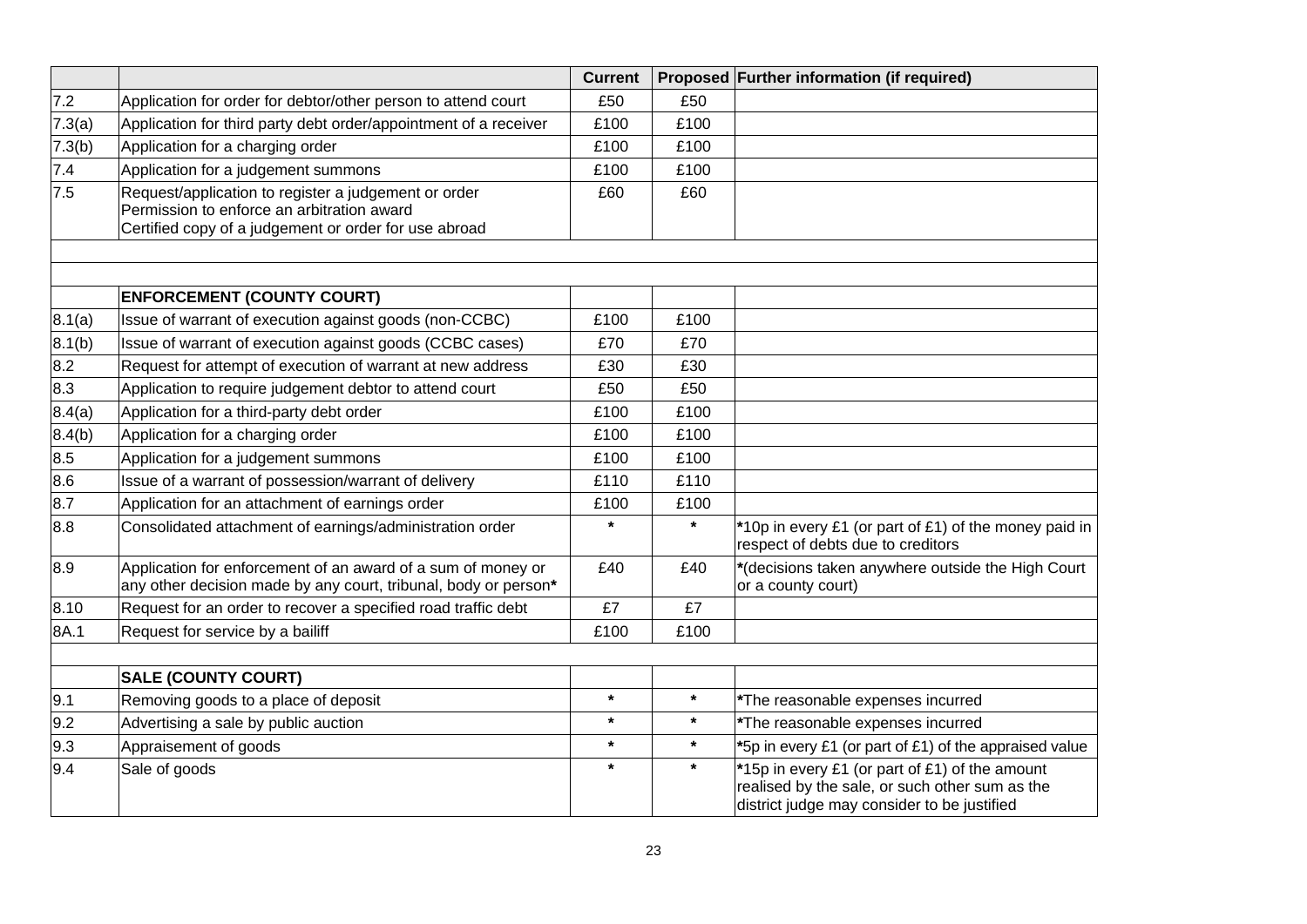|         |                                                                | <b>Current</b>  |                 | Proposed Further information (if required)                                                                                                                                                                               |
|---------|----------------------------------------------------------------|-----------------|-----------------|--------------------------------------------------------------------------------------------------------------------------------------------------------------------------------------------------------------------------|
| 9.5     | No sale - execution withdrawn, satisfied or stopped            |                 |                 | *10p in every £1 (or part of £1) or the value of the<br>goods seized, the value to be the appraised value<br>where the goods have been appraised or such other<br>sum as the district judge may consider to be justified |
|         |                                                                |                 |                 |                                                                                                                                                                                                                          |
|         |                                                                |                 |                 |                                                                                                                                                                                                                          |
|         | FEES PAYABLE IN THE HIGH COURT ONLY                            |                 |                 |                                                                                                                                                                                                                          |
| 10.1    | <b>Bills of sale</b>                                           | £25             | £25             |                                                                                                                                                                                                                          |
| 10.2    | Official certificate of the result of a search (for each name) | £45             | £45             |                                                                                                                                                                                                                          |
| 10.3    | Search, in person, of court records (per 15 minutes)           | £7              | £10             |                                                                                                                                                                                                                          |
|         |                                                                |                 |                 |                                                                                                                                                                                                                          |
|         | <b>JUDGE SITTING AS AN ARBITRATOR</b>                          |                 |                 |                                                                                                                                                                                                                          |
| 10.4(a) | Appointment of a judge of the Commercial Court                 | £2,390          | £2,390          |                                                                                                                                                                                                                          |
| 10.4(b) | Appointment of a judge of the Technology & Construction Court  | £1,860          | £1,860          |                                                                                                                                                                                                                          |
| 10.5(a) | Hearing before a judge of the Commercial Court                 | £2,390          | £2,390          |                                                                                                                                                                                                                          |
| 10.5(b) | Hearing before a judge of the Technology & Construction Court  | £1,860          | £1,860          |                                                                                                                                                                                                                          |
|         |                                                                |                 |                 |                                                                                                                                                                                                                          |
|         | <b>ADMIRALTY</b>                                               |                 |                 |                                                                                                                                                                                                                          |
| 11.1    | Issue of a warrant for the arrest of a ship or goods           | £220            | £220            |                                                                                                                                                                                                                          |
| 11.2    | Sale of ship or goods (minimum fee)                            | £200            | £200            | (Minimum fee)                                                                                                                                                                                                            |
|         | PLUS: for every £100/fraction of £100 up to £100,000           | £1              | £1              |                                                                                                                                                                                                                          |
|         | PLUS: for every £100/fraction of £100 exceeding £100,000       | 50 <sub>p</sub> | 50 <sub>p</sub> |                                                                                                                                                                                                                          |
| 11.3    | Entering a reference for hearing by the Registrar              | £70             | £70             |                                                                                                                                                                                                                          |
|         |                                                                |                 |                 |                                                                                                                                                                                                                          |
|         | PAYABLE IN HIGH COURT AND COURT OF APPEAL ONLY                 |                 |                 |                                                                                                                                                                                                                          |
| 12.1    | Affidavit                                                      | £11             | £11             |                                                                                                                                                                                                                          |
| 12.2    | For each exhibit referred to                                   | £2              | £2              |                                                                                                                                                                                                                          |
|         |                                                                |                 |                 |                                                                                                                                                                                                                          |
|         | PAYABLE IN THE COURT OF APPEAL ONLY                            |                 |                 |                                                                                                                                                                                                                          |
| 13.1(a) | Application - permission to appeal/extension of time           | £235            | £465            |                                                                                                                                                                                                                          |
| 13.1(b) | Permission to appeal is not required or has been granted       | £465            | £1,090          | This fee would also be payable for a renewed<br>application for leave to appeal. If this was<br>successful, no further fee would be payable.                                                                             |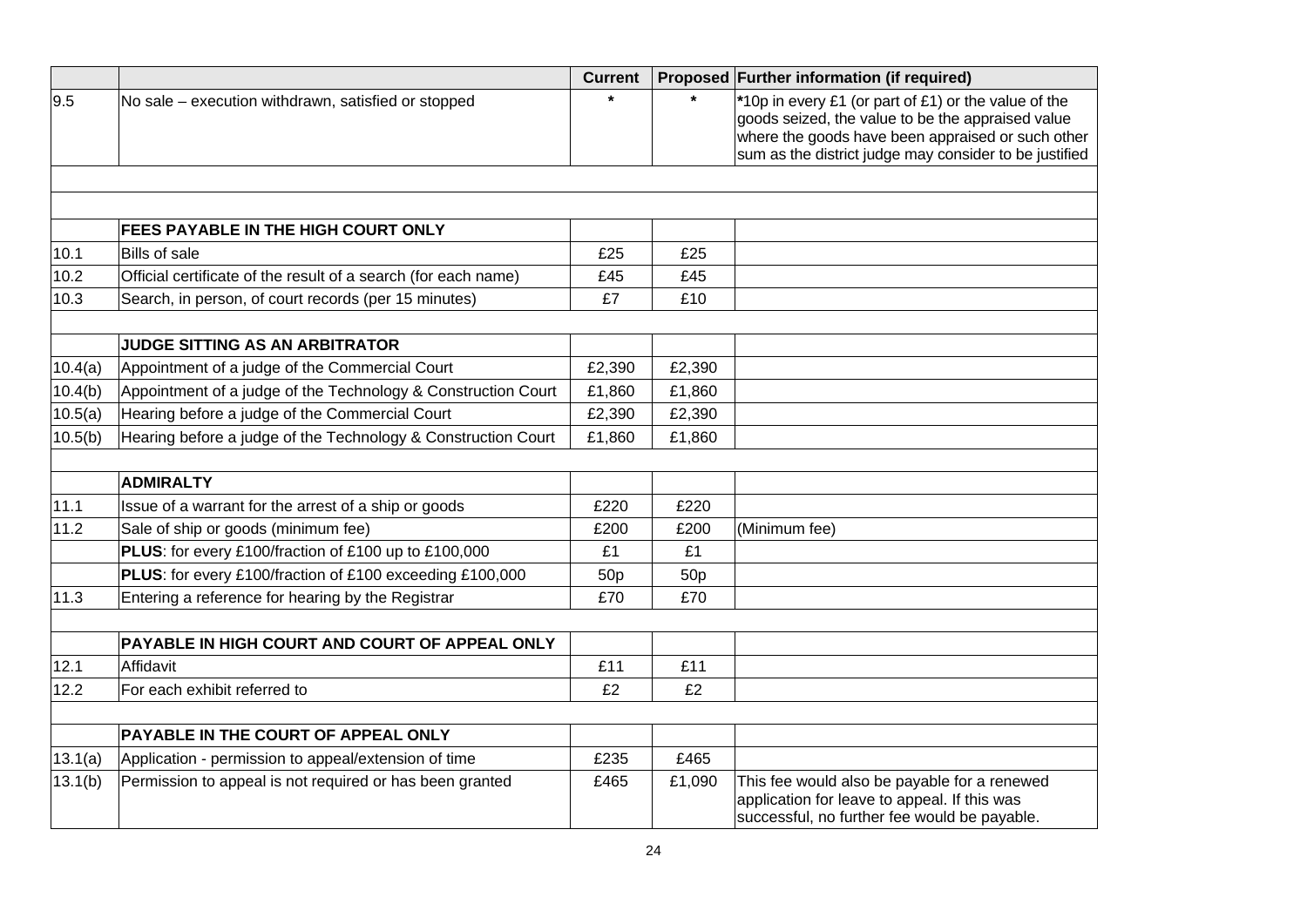|         |                                                     | <b>Current</b> |        | <b>Proposed Further information (if required)</b> |
|---------|-----------------------------------------------------|----------------|--------|---------------------------------------------------|
| 13.1(c) | Appellant/respondent filing an appeal questionnaire | £465           | £1,090 |                                                   |
| 13.2    | On filing a respondent's notice                     | £235           | £465   |                                                   |
| 13.3    | On filing an application notice                     | £235           | £465   |                                                   |
|         | Additional application                              |                | £465   | New fee                                           |
|         | General application (on notice)                     |                | £150   | New fee                                           |
|         | General application (by consent/without notice)     |                | £50    | New fee                                           |

# **Family Proceedings Fees Order 2008**

|        |                                                                                                           | <b>Current</b> |      | Proposed Further information (if required) |
|--------|-----------------------------------------------------------------------------------------------------------|----------------|------|--------------------------------------------|
|        | <b>ISSUE FEES</b>                                                                                         |                |      |                                            |
| $1.1$  | Where no other fee is specified                                                                           | £245           | £245 |                                            |
| 1.2    | Application for divorce/nullity of marriage or civil partnership                                          | £410           | £410 |                                            |
| 1.3    | Application for matrimonial or civil partnership order                                                    | £365           | £365 |                                            |
| 1.4    | Non-molestation/occupation order                                                                          | £75            | £0   |                                            |
| 1.5    | Amendment of application for matrimonial/civil partnership order                                          | £95            | £95  |                                            |
| 1.6    | Answer to application for matrimonial/civil partnership order                                             | £245           | £245 | Contested divorce                          |
| 1.7    | Application for an order of assessment of costs                                                           | £40            | £50  |                                            |
| 1.8    | Application for parental order                                                                            | £215           | £215 |                                            |
|        |                                                                                                           |                |      |                                            |
|        | <b>PROCEEDINGS UNDER THE CHILDREN ACT 1989</b>                                                            |                |      |                                            |
| 2.1(a) | Parental responsibility (section $4(1)(c)$ or (3), $4A(1)(b)$ or(3))                                      | £215           | £215 |                                            |
| 2.1(b) | Parental responsibility (section 4ZA(1)(c) or (6))                                                        | £215           | £215 |                                            |
| 2.1(c) | Guardians (section 5(1) or 6(7))                                                                          | £215           | £215 |                                            |
| 2.1(d) | Section 8 orders (section 10(1) or (2))                                                                   | £215           | £215 |                                            |
| 2.1(e) | Enforcement orders (section 11J(2))                                                                       | £215           | £215 |                                            |
| 2.1(f) | Compensation for financial loss (section 11O(2))                                                          | £215           | £215 |                                            |
| 2.1(g) | Change of child's surname, or removal from jurisdiction while<br>residence order in force (section 13(1)) | £215           | £215 |                                            |
| 2.1(h) | Special guardianship orders (section 14A(3) or (6)(a), 14C(3) or<br>14D(1)                                | £170           | £215 |                                            |
| 2.1(i) | Secure accommodation order (section 25)                                                                   | £180           | £215 |                                            |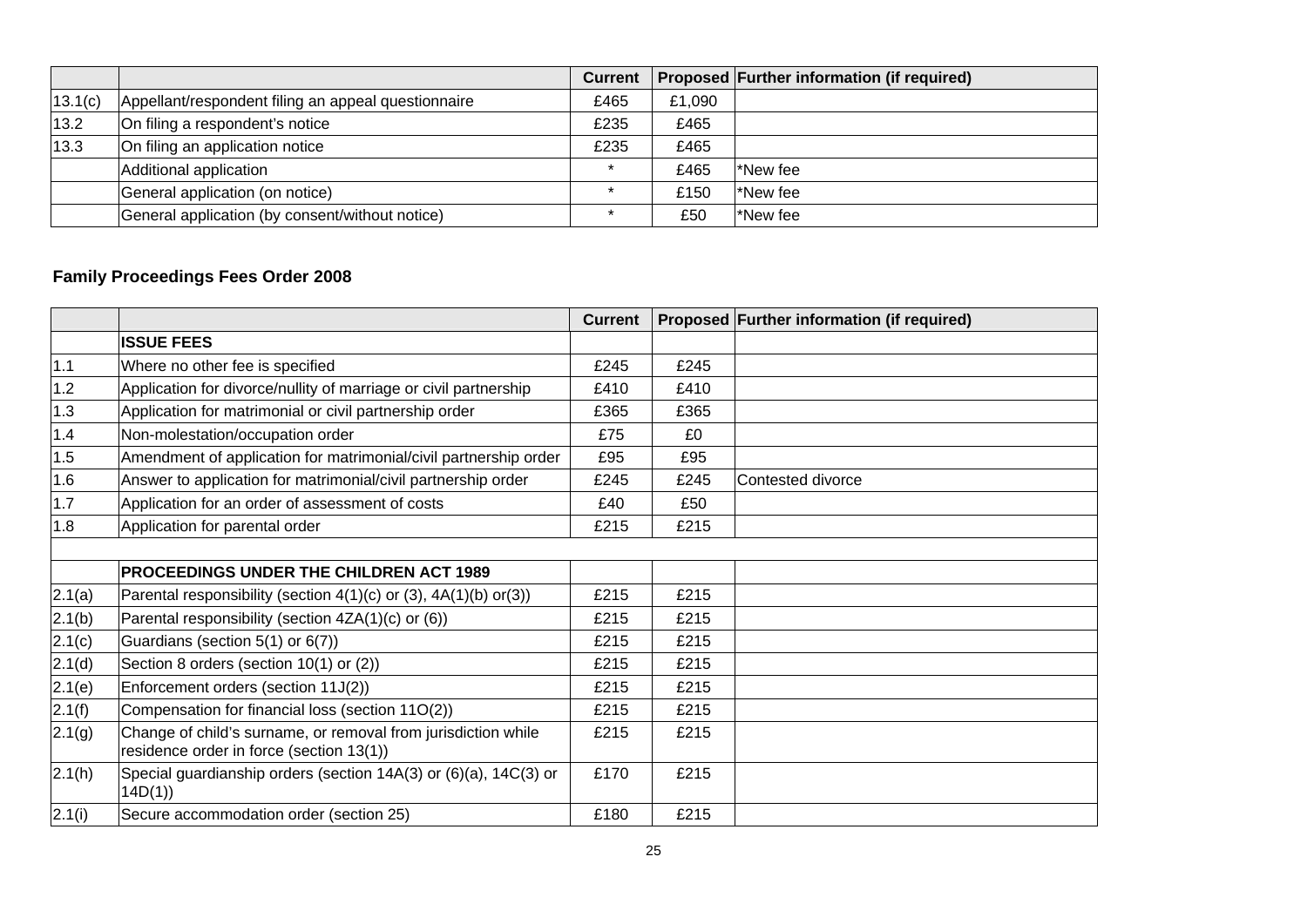|        |                                                                                                                                          | <b>Current</b> |        | Proposed Further information (if required) |
|--------|------------------------------------------------------------------------------------------------------------------------------------------|----------------|--------|--------------------------------------------|
| 2.1(j) | Change of child's surname, or removal from jurisdiction while<br>care order in force (section 33(7))                                     | £180           | £215   |                                            |
| 2.1(k) | Contact with child in care (section 34(2), (3), (4) or (9))                                                                              | £180           | £215   |                                            |
| 2.1(l) | Education supervision order (section 36(1))                                                                                              | £180           | £215   |                                            |
| 2.1(m) | Variation or discharge etc of care and supervision orders<br>(section 39)                                                                | £180           | £215   |                                            |
| 2.1(n) | Child assessment order (section 43(1))                                                                                                   | £180           | £215   |                                            |
| 2.1(0) | Emergency protection orders (sections 44, 45 and 46)                                                                                     | £180           | £215   |                                            |
| 2.1(p) | Warrant to assist person exercising powers under emergency<br>protection order (section 48)                                              | £180           | £215   |                                            |
| 2.1(q) | Recovery order (section 50)                                                                                                              | £180           | £215   |                                            |
| 2.1(r) | Warrant to assist person exercising powers to search for children<br>or inspect premises (section 102)                                   | £180           | £215   |                                            |
| 2.1(s) | Applications in respect of enforcement orders (paragraph 4(2),<br>6(2), 7(2) or 9(2) of Schedule A1)                                     | £95            | £95    |                                            |
| 2.1(t) | Amendment of enforcement order by reason of change of<br>address (paragraph 5(2) of Schedule A1)                                         | £95            | £95    |                                            |
| 2.1(u) | Financial provision for children (paragraph 1(1) or (4), 2(1) or (5),<br>5(6), 6(5), (7) or (8), 8(2), 10(2), 11 or 14(1) of Schedule 1) | £215           | £215   |                                            |
| 2.1(v) | Approval of court for child in care of local authority to live abroad<br>(paragraph 19(1) of Schedule 2)                                 | £180           | £215   |                                            |
| 2.1(w) | Extension of supervision order (paragraph 6 of Schedule 3)                                                                               | £180           | £215   |                                            |
| 2.1(x) | Extension or discharge of education supervision order<br>(paragraph 15(2) or 17(1) of Schedule 3)                                        | £180           | £215   |                                            |
| 2.2(a) | Application for proceedings under Section 31 of Act                                                                                      | £3,320         | £2,000 |                                            |
| 2.2(b) | Hearing for proceedings under Section 31 of Act                                                                                          | £2,155         | £0     |                                            |
| 2.3(a) | Appeal relating to $2.1(a)$ to $2.1(g)$ and $2.1(u)$                                                                                     | £215           | £215   |                                            |
| 2.3(b) | Appeal relating to 2.1(h)                                                                                                                | £170           | £215   |                                            |
| 2.3(c) | Appeal relating to 2.1(i) to 2.1(r), 2.1(v) to 2.1(x) and 2.2                                                                            | £180           | £215   |                                            |
| 2.4    | Appeal against a contribution order                                                                                                      | £180           | £215   |                                            |
|        |                                                                                                                                          |                |        |                                            |
|        | <b>ADOPTION AND WARDSHIP</b>                                                                                                             |                |        |                                            |
| 3.1    | Application/permission to apply for adoption                                                                                             | £170           | £170   |                                            |
| 3.2    | Application for a placement order (under Section 22)                                                                                     | £455           | £455   |                                            |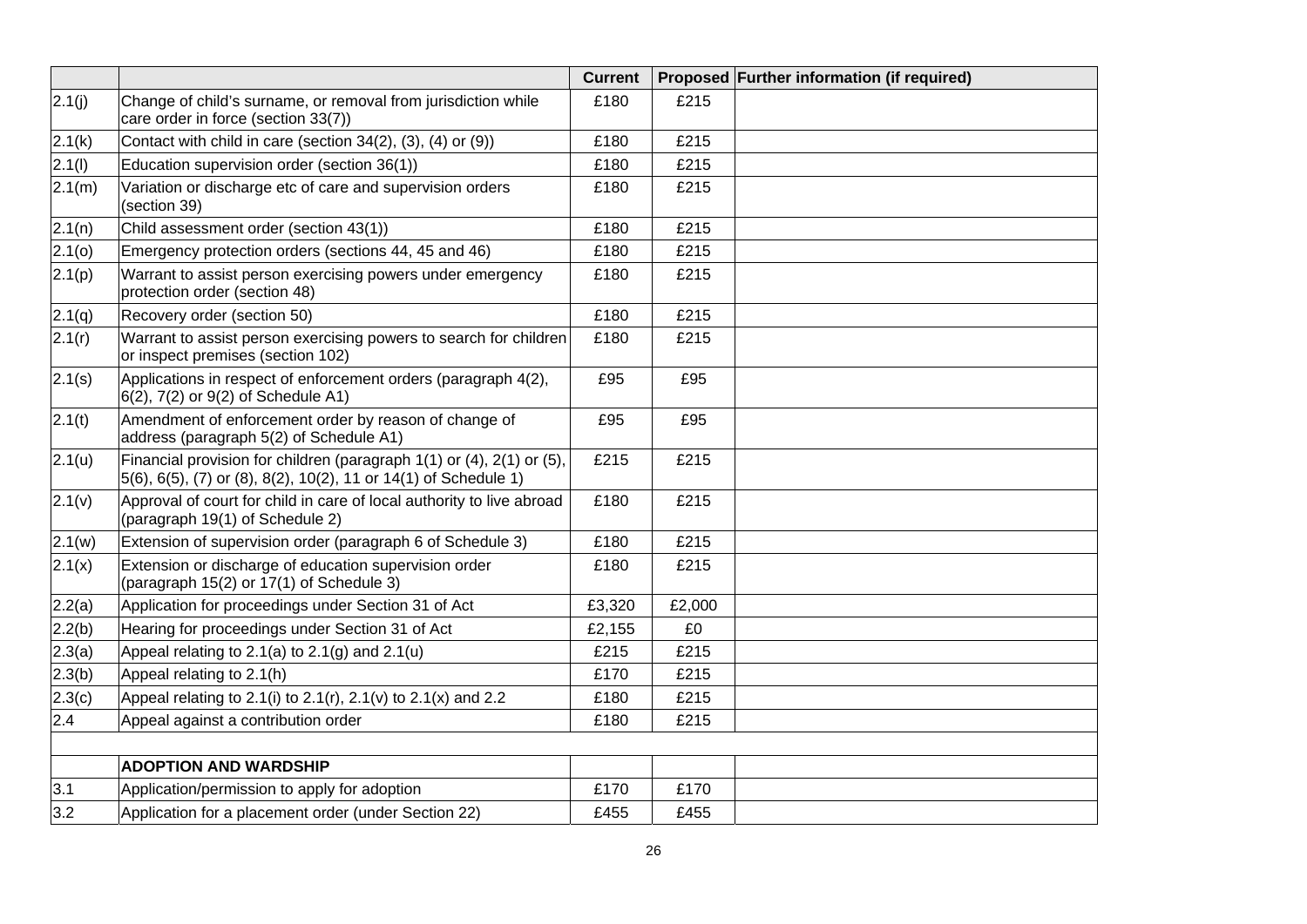|        |                                                                  | <b>Current</b>  |                 | Proposed Further information (if required) |
|--------|------------------------------------------------------------------|-----------------|-----------------|--------------------------------------------|
| 3.3    | Application to the High Court                                    | £170            | £170            |                                            |
|        |                                                                  |                 |                 |                                            |
|        | <b>APPLICATIONS IN PROCEEDINGS</b>                               |                 |                 |                                            |
| 4.1    | Application (without notice)                                     | £45             | £50             |                                            |
| 4.2    | Application for decree nisi, conditional order, separation order | £50             | £50             |                                            |
| 4.3    | Application (on notice) (unless otherwise listed)                | £80             | £150            |                                            |
| 4.4    | Application for a financial order                                | £255            | £255            | Ancillary relief                           |
| 5.1    | Filing an appeal notice from a district judge to a judge         | £125            | £125            |                                            |
|        |                                                                  |                 |                 |                                            |
|        | <b>SEARCHES</b>                                                  |                 |                 |                                            |
| 6.1    | Search of central index of decrees absolute/final orders         | £65             | £65             |                                            |
| 6.2    | Search of central index of parental responsibility agreements    | £45             | £45             |                                            |
| 6.3    | Search of index of decrees absolute/final orders                 | £45             | £45             |                                            |
|        |                                                                  |                 |                 |                                            |
|        | <b>COPY DOCUMENTS</b>                                            |                 |                 |                                            |
| 7.1(a) | Copy of a document (10 pages or less)                            | £5              | £10             |                                            |
| 7.1(b) | For each subsequent page                                         | 50 <sub>p</sub> | 50 <sub>p</sub> |                                            |
| 7.2    | Copy of a document in electronic form (for each copy)            | £5              | £10             |                                            |
|        |                                                                  |                 |                 |                                            |
|        |                                                                  |                 |                 |                                            |
|        | <b>DETERMINATION OF COSTS</b>                                    |                 |                 |                                            |
| 8.1    | Where the party filing the request is legally aided              | £195            | £195            |                                            |
| 8.2    | Where the amount of the costs claimed:                           |                 |                 |                                            |
| 8.2(a) | Amount does not exceed £15,000                                   | £325            | £325            |                                            |
| 8.2(b) | Exceeds £15,000 but does not exceed £50,000                      | £655            | £655            |                                            |
| 8.2(c) | Exceeds £50,000 but does not exceed £100,000                     | £980            | £980            |                                            |
| 8.2(d) | Exceeds £100,000 but does not exceed £150,000                    | £1,310          | £1,310          |                                            |
| 8.2(e) | Exceeds £150,000 but does not exceed £200,000                    | £1,635          | £1,635          |                                            |
| 8.2(f) | Exceeds £200,000 but does not exceed £300,000                    | £2,455          | £2,455          |                                            |
| 8.2(g) | Exceeds £300,000 but does not exceed £500,000                    | £4,090          | £4,090          |                                            |
| 8.2(h) | Exceeds £500,000                                                 | £5,455          | £5,455          |                                            |
| 8.3    | Issue of default costs certificate                               | £60             | £60             |                                            |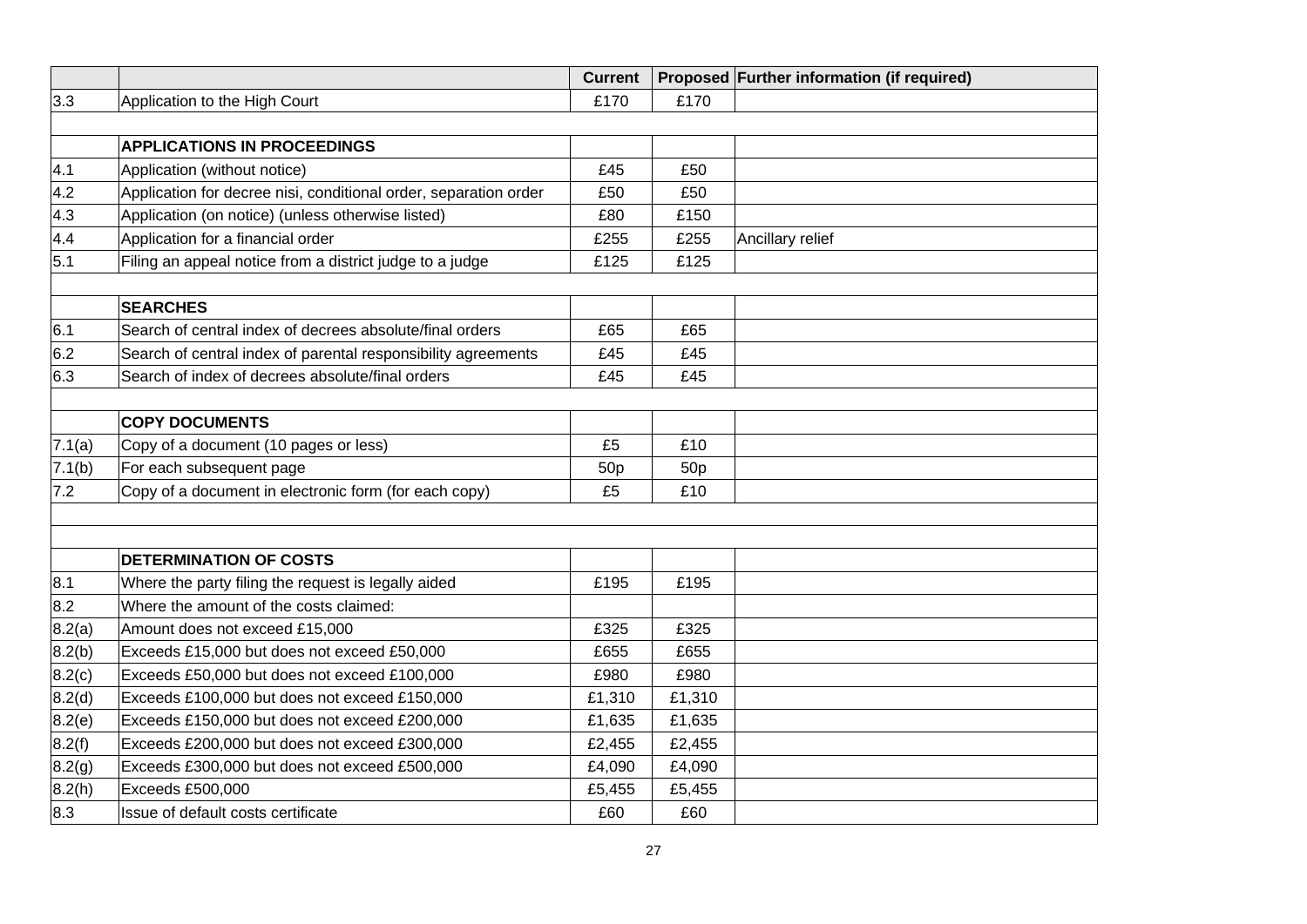|      |                                                                    | <b>Current</b> |         | Proposed Further information (if required)                                                                                                      |
|------|--------------------------------------------------------------------|----------------|---------|-------------------------------------------------------------------------------------------------------------------------------------------------|
| 8.4  | Appeal (detailed assessment proceedings)                           | £205           | £205    |                                                                                                                                                 |
| 8.5  | Request/application to set aside a default costs certificate       | £105           | £105    |                                                                                                                                                 |
|      |                                                                    |                |         |                                                                                                                                                 |
|      | <b>REGISTRATION OF MAINTENANCE ORDERS</b>                          |                |         |                                                                                                                                                 |
| 9.1  | Application for a maintenance order to be registered               | £45            | £50     |                                                                                                                                                 |
| 9.2  | Application for a maintenance order to be sent abroad              | £45            | £50     |                                                                                                                                                 |
|      | <b>ENFORCEMENT</b>                                                 |                |         |                                                                                                                                                 |
| 10.1 | Application to question a judgement debtor or other person         | £50            | £50     |                                                                                                                                                 |
| 10.2 | Application for a third party debt order/appointment of a receiver | £100           | £100    |                                                                                                                                                 |
| 10.3 | Application for a charging order                                   | £100           | £100    |                                                                                                                                                 |
| 10.4 | Application for a judgement summons                                | £100           | £100    |                                                                                                                                                 |
|      |                                                                    |                |         |                                                                                                                                                 |
|      | FEES TAKEN TO A COUNTY COURT ONLY                                  |                |         |                                                                                                                                                 |
| 11.1 | Request for service by a bailiff of any document                   | £110           | £110    |                                                                                                                                                 |
|      |                                                                    |                |         |                                                                                                                                                 |
|      | <b>ENFORCEMENT IN THE COUNTY COURTS</b>                            |                |         |                                                                                                                                                 |
| 12.1 | Application for enforcement of a judgement or order                | £100           | £100    |                                                                                                                                                 |
| 12.2 | Request for attempt at execution of a warrant at a new address     | £30            | £30     |                                                                                                                                                 |
| 12.3 | Issue for a warrant of possession or a warrant of delivery         | £110           | £110    |                                                                                                                                                 |
| 12.4 | Application for an attachment of earnings order                    | £100           | £100    |                                                                                                                                                 |
|      |                                                                    |                |         |                                                                                                                                                 |
|      | <b>SALE</b>                                                        |                |         |                                                                                                                                                 |
| 13.1 | Removing goods to a place of deposit                               | $\star$        | $\star$ | *The reasonable expenses incurred                                                                                                               |
| 13.2 | Advertising a sale by public auction                               | $\star$        | $\star$ | *The reasonable expenses incurred                                                                                                               |
| 13.3 | Appraisement of goods                                              | $\star$        | $\star$ | *5p in every £1 (or part of £1) of the appraised<br>value                                                                                       |
| 13.4 | Sale of goods                                                      | $\star$        | $\star$ | *15p in every £1 (or part of £1) of the amount<br>realised by the sale, or such other sum as the<br>district judge may consider to be justified |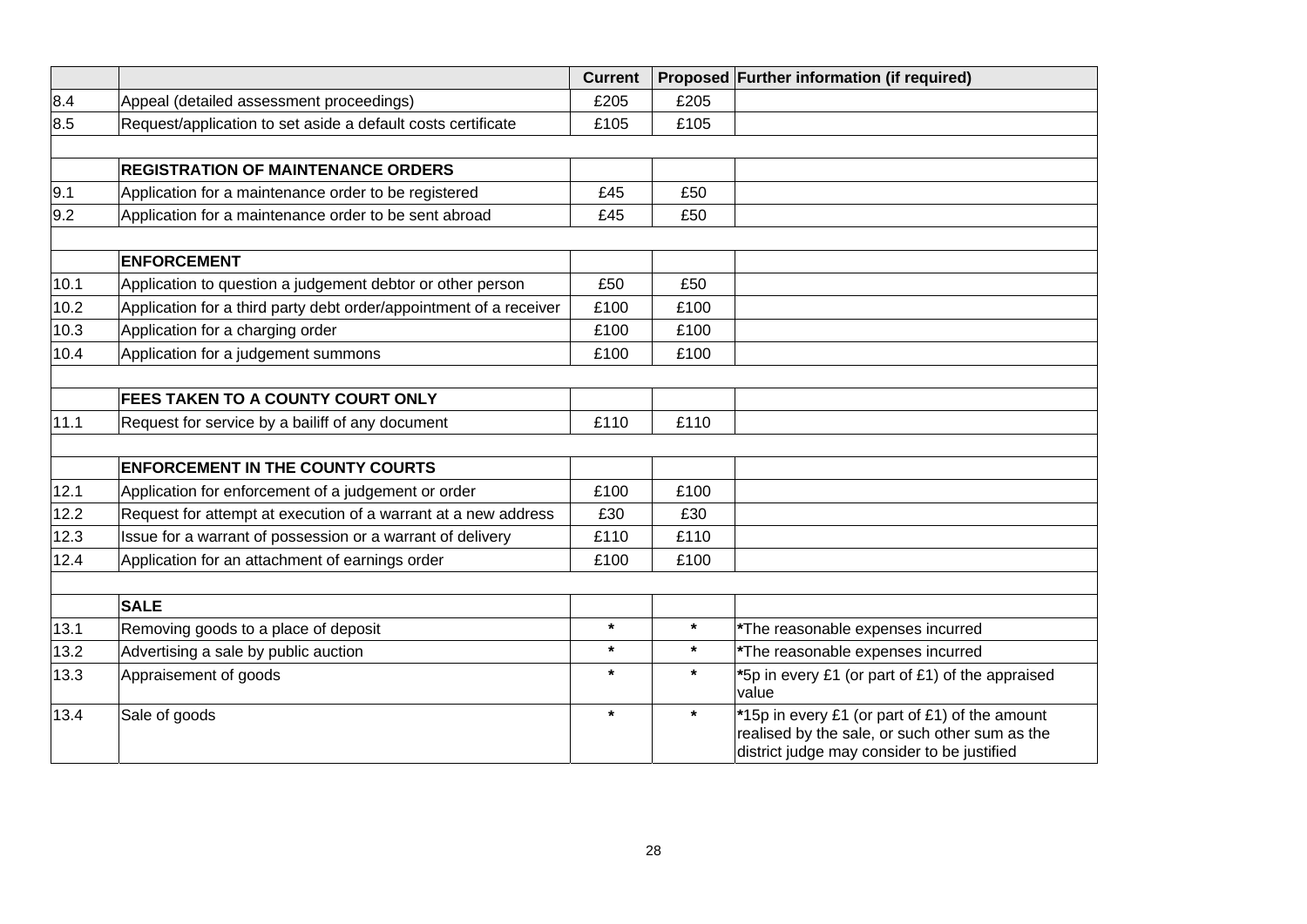|      |                                                                                                                                                             | <b>Current</b> |         | Proposed Further information (if required)                                                                                                                                                                                              |
|------|-------------------------------------------------------------------------------------------------------------------------------------------------------------|----------------|---------|-----------------------------------------------------------------------------------------------------------------------------------------------------------------------------------------------------------------------------------------|
| 13.5 | No sale – execution withdrawn, satisfied or stopped                                                                                                         | $\star$        | $\star$ | <sup>*</sup> 10p in every £1 (or part of £1) or the value of the<br>goods seized, the value to be the appraised value<br>where the goods have been appraised or such<br>other sum as the district judge may consider to be<br>justified |
|      |                                                                                                                                                             |                |         |                                                                                                                                                                                                                                         |
|      | <b>FEES TAKEN IN THE HIGH COURT ONLY</b>                                                                                                                    |                |         |                                                                                                                                                                                                                                         |
|      | <b>ENFORCEMENT</b>                                                                                                                                          |                |         |                                                                                                                                                                                                                                         |
| 14.1 | Sealing a writ of execution/possession/delivery                                                                                                             | £60            | £60     |                                                                                                                                                                                                                                         |
| 14.2 | Request/application to register a judgement or order<br>Permission to enforce an arbitration award<br>Certified copy of a judgement or order for use abroad | £60            | £60     |                                                                                                                                                                                                                                         |
|      |                                                                                                                                                             |                |         |                                                                                                                                                                                                                                         |
|      | <b>AFFIDAVITS</b>                                                                                                                                           |                |         |                                                                                                                                                                                                                                         |
| 15.1 | Taking an affidavit/affirmation/attestation upon honour                                                                                                     | £10            | £11     |                                                                                                                                                                                                                                         |
| 15.2 | For each exhibit referred to and required to be marked                                                                                                      | £2             | £2      |                                                                                                                                                                                                                                         |

# **Magistrates' Courts Fees Order 2008**

|        |                                                               | <b>Current</b> |      | Proposed Further information (if required) |
|--------|---------------------------------------------------------------|----------------|------|--------------------------------------------|
| 1.1    | Application for JP to perform function not on court premises  | £50            | £50  |                                            |
|        |                                                               |                |      |                                            |
|        | <b>APPEALS</b>                                                |                |      |                                            |
| 2.1    | Application to state a case for the opinion of the High Court | £500           | £500 |                                            |
| 2.2(a) | Appeal (Section 20, Child Support Act 1991)                   | £160           | £160 |                                            |
| 2.2(b) | Appeal (deduction from earnings order)                        | £95            | £95  |                                            |
| 2.3    | Appeal - proceedings under Schedule 5, Licensing Act 2003     | £400           | £400 |                                            |
| 2.4    | Appeal (no other fee specified)                               | £200           | £200 |                                            |
|        |                                                               |                |      |                                            |
|        | <b>CERTIFICATES AND CERTIFIED DOCUMENTS</b>                   |                |      |                                            |
| 3.1    | Request for certificate of refusal to state a case            | £100           | £100 |                                            |
| 3.2    | Request for a certificate of satisfaction                     | £15            | £15  |                                            |
| 3.3    | Request for a certified copy of a memorandum of conviction    | £60            | £60  |                                            |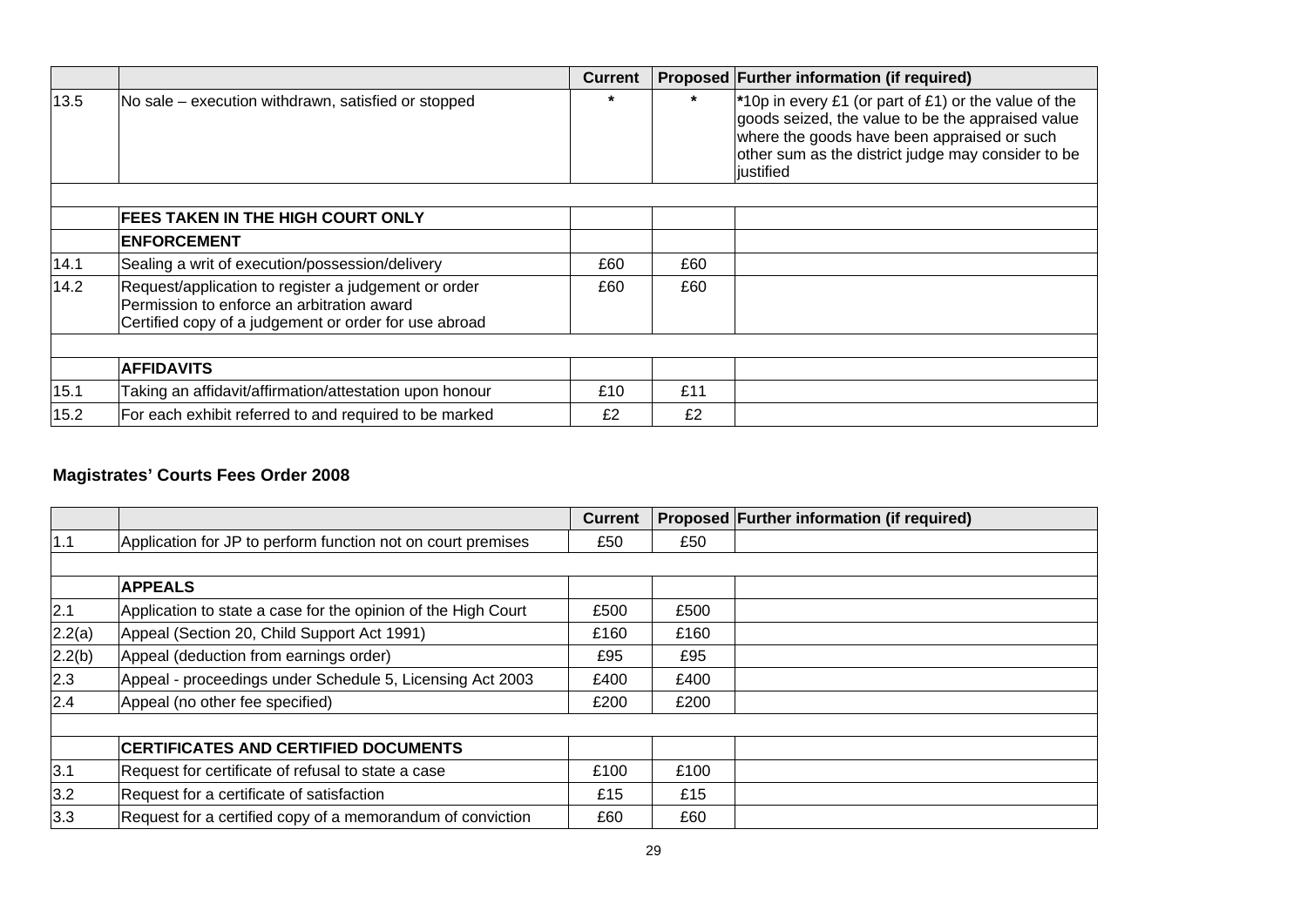|                  |                                                                                                           | <b>Current</b>  |                 | Proposed Further information (if required) |
|------------------|-----------------------------------------------------------------------------------------------------------|-----------------|-----------------|--------------------------------------------|
| 3.4              | Request for certificate/certified document (no fee specified)                                             | £60             | £60             |                                            |
|                  |                                                                                                           |                 |                 |                                            |
|                  | <b>LIABILITY ORDERS</b>                                                                                   |                 |                 |                                            |
| 4.1              | Council tax proceedings                                                                                   | £3              | £3              |                                            |
| 4.2              | Application for liability order (Child Support Act 1991)                                                  | £40             | £40             | For each liability order                   |
|                  |                                                                                                           |                 |                 |                                            |
|                  | <b>COPY DOCUMENTS</b>                                                                                     |                 |                 |                                            |
| 5.1(a)           | Copy of a document (10 pages or less)                                                                     | £5              | £10             |                                            |
| 5.1(b)           | For each subsequent page                                                                                  | 50 <sub>p</sub> | 50 <sub>p</sub> |                                            |
| 5.2              | Copy of a document in electronic form (for each copy)                                                     | £5              | £10             |                                            |
|                  |                                                                                                           |                 |                 |                                            |
| 6.1              | Application for an order for financial provision                                                          | £215            | £215            |                                            |
|                  |                                                                                                           |                 |                 |                                            |
| 7.1              | Application for a declaration of parentage                                                                | £365            | £365            |                                            |
|                  |                                                                                                           |                 |                 |                                            |
|                  | <b>PROCEEDINGS UNDER THE CHILDREN ACT 1989</b>                                                            |                 |                 |                                            |
| 8.1(a)           | Parental responsibility (section 4(1)(c) or (3), 4A(1)(b) or(3))                                          | £215            | £215            |                                            |
| 8.1(b)           | Parental responsibility (section 4ZA(1)(c) or (6))                                                        | £215            | £215            |                                            |
| 8.1(c)           | Guardians (section 5(1) or 6(7))                                                                          | £215            | £215            |                                            |
| 8.1 <sub>d</sub> | Section 8 orders (section 10(1) or (2))                                                                   | £215            | £215            |                                            |
| 8.1(e)           | Enforcement orders (section 11J(2))                                                                       | £215            | £215            |                                            |
| 8.1(f)           | Compensation for financial loss (section 11O(2))                                                          | £215            | £215            |                                            |
| 8.1(g)           | Change of child's surname, or removal from jurisdiction while<br>residence order in force (section 13(1)) | £215            | £215            |                                            |
| 8.1(h)           | Special guardianship orders (section 14A(3) or (6)(a), 14C(3) or<br>14D(1)                                | £170            | £215            |                                            |
| 8.1(i)           | Secure accommodation order (section 25)                                                                   | £180            | £215            |                                            |
| 8.1(j)           | Change of child's surname, or removal from jurisdiction while<br>care order in force (section 33(7))      | £180            | £215            |                                            |
| 8.1(k)           | Contact with child in care (section 34(2), (3), (4) or (9))                                               | £180            | £215            |                                            |
| 8.1(l)           | Education supervision order (section 36(1))                                                               | £180            | £215            |                                            |
| 8.1(m)           | Variation or discharge etc of care and supervision orders<br>(section 39)                                 | £180            | £215            |                                            |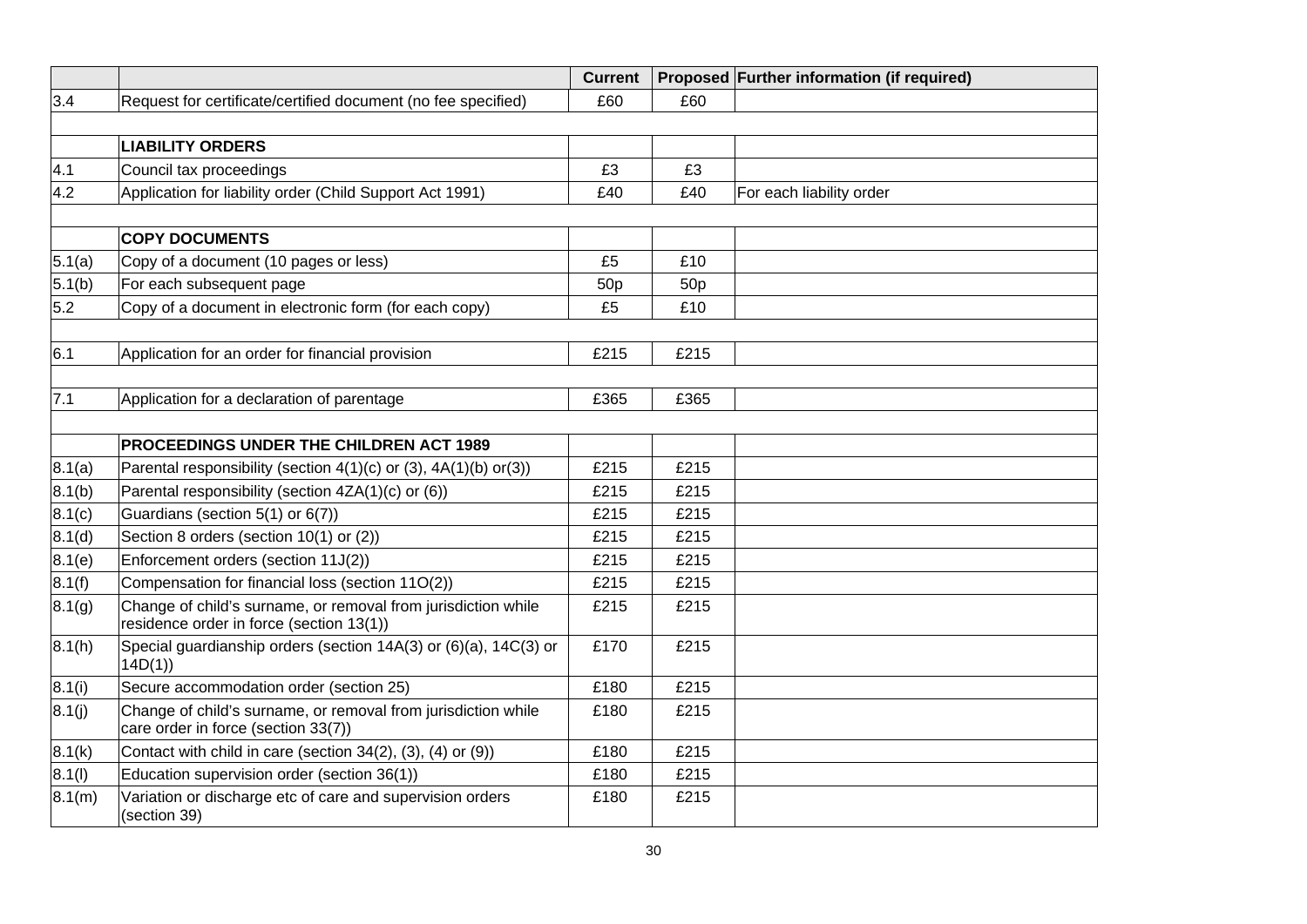|        |                                                                                                                                          | <b>Current</b> |        | Proposed Further information (if required) |
|--------|------------------------------------------------------------------------------------------------------------------------------------------|----------------|--------|--------------------------------------------|
| 8.1(n) | Child assessment order (section 43(1))                                                                                                   | £180           | £215   |                                            |
| 8.1(0) | Emergency protection orders (sections 44, 45 and 46)                                                                                     | £180           | £215   |                                            |
| 8.1(p) | Warrant to assist person exercising powers under emergency<br>protection order (section 48)                                              | £180           | £215   |                                            |
| 8.1(q) | Recovery order (section 50)                                                                                                              | £180           | £215   |                                            |
| 8.1(r) | Cancellation, variation or removal or imposition of condition of<br>registration of child minder or day carer (section 79K)              | £180           | £215   |                                            |
| 8.1(s) | Applications in respect of enforcement orders (paragraph 4(2),<br>$(6(2), 7(2)$ or $9(2)$ of Schedule A1)                                | £95            | £95    |                                            |
| 8.1(t) | Amendment of enforcement order by reason of change of<br>address (paragraph 5(2) of Schedule A1)                                         | £50            | £95    |                                            |
| 8.1(u) | Warrant to assist person exercising powers to search for<br>children or inspect premises (section 102)                                   | £180           | £215   |                                            |
| 8.1(v) | Financial provision for children (paragraph 1(1) or (4), 2(1) or (5),<br>5(6), 6(5), (7) or (8), 8(2), 10(2), 11 or 14(1) of Schedule 1) | £215           | £215   |                                            |
| 8.1(w) | Approval of court for child in care of local authority to live abroad<br>(paragraph 19(1) of Schedule 2)                                 | £180           | £215   |                                            |
| 8.1(x) | Extension of supervision order (paragraph 6 of Schedule 3)                                                                               | £180           | £215   |                                            |
| 8.1(y) | Extension or discharge of education supervision order<br>(paragraph 15(2) or 17(1) of Schedule 3)                                        | £180           | £215   |                                            |
| 8.1(z) | Appeals concerning foster parenting (paragraph 8(1) of<br>Schedule 8)                                                                    | £180           | £215   |                                            |
| 8.2(a) | Application for proceedings under Section 31 of Children Act<br>1989                                                                     | £3,320         | £2,000 |                                            |
| 8.2(b) | Hearing for proceedings under Section 31 of Children Act 1989                                                                            | £2,155         | £0     |                                            |
| 9.1    | Application for a parental order                                                                                                         | £215           | £215   |                                            |
|        | <b>ADOPTION AND CHILDREN ACT 2002</b>                                                                                                    |                |        |                                            |
| 10.1   | Application/request for permission to apply                                                                                              | £170           | £170   |                                            |
| 10.2   | Application for a placement order (section 22)                                                                                           | £455           | £455   |                                            |
|        |                                                                                                                                          |                |        |                                            |
|        | <b>CHILDREN AND ADOPTION ACT 2006</b>                                                                                                    |                |        |                                            |
| 11.1   | Application for a warning notice to be attached to a contact order                                                                       | £50            | £50    |                                            |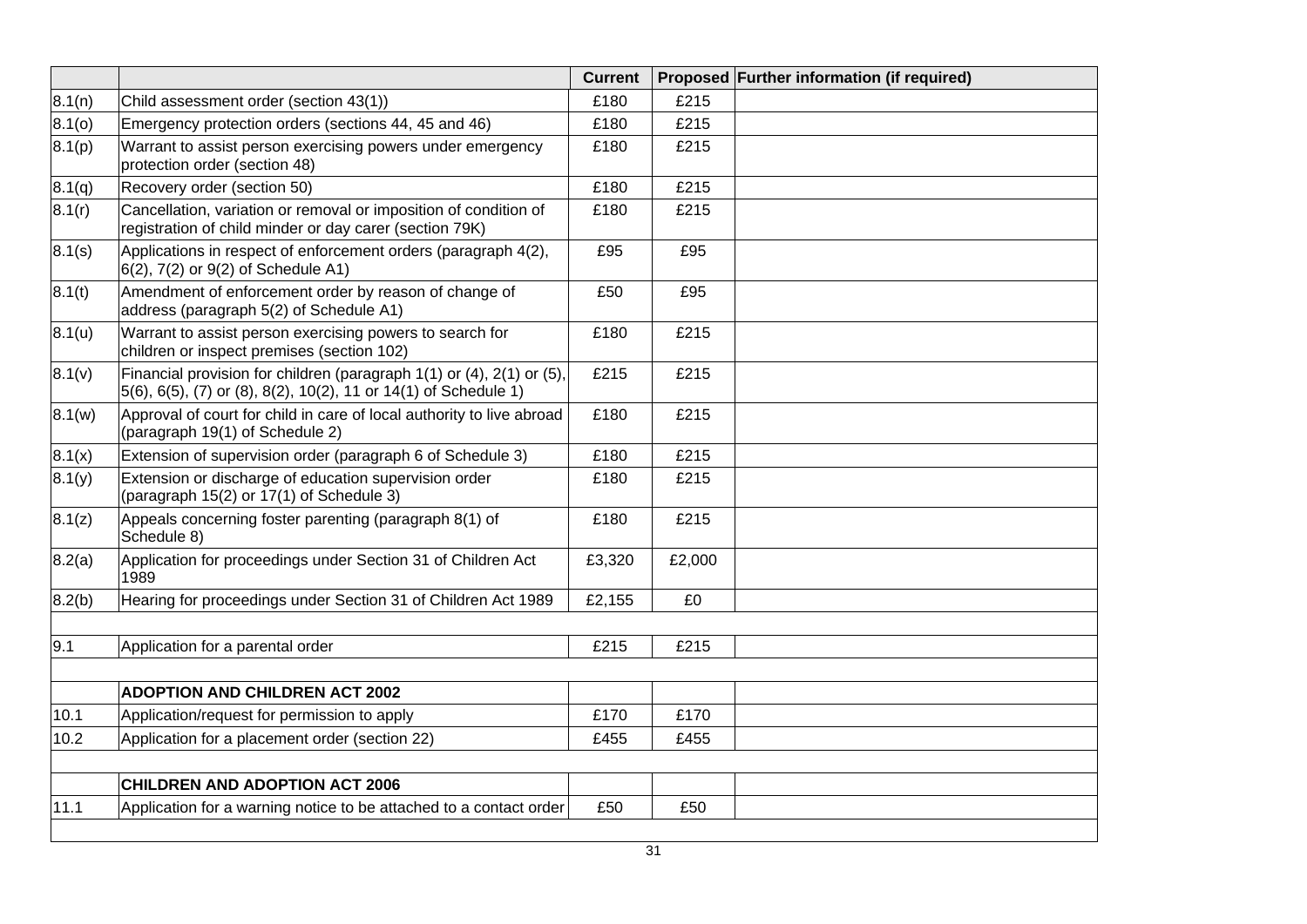|         |                                                                                      | <b>Current</b> |      | Proposed Further information (if required) |
|---------|--------------------------------------------------------------------------------------|----------------|------|--------------------------------------------|
|         | <b>FAMILY PROCEEDINGS</b>                                                            |                |      |                                            |
| 12.1    | Application (on notice) (no other fee specified)                                     | £80            | £150 |                                            |
| 12.2    | Application (without notice/by consent) (no other fee specified)                     | £45            | £50  |                                            |
|         |                                                                                      |                |      |                                            |
|         | <b>LICENCES</b>                                                                      |                |      |                                            |
| 13.1    | Request for licence/consent/authority (no other fee specified)                       | £25            | £25  |                                            |
| 13.2    | Application for renewal/variation of an existing licence                             | £25            | £25  |                                            |
| 13.3    | Application for the revocation of licence (no other fee specified)                   | £25            | £25  |                                            |
|         |                                                                                      |                |      |                                            |
|         | <b>OATHS</b>                                                                         |                |      |                                            |
| 14.1    | On taking attestation of a constable or special constable                            | £10            | £10  |                                            |
| 14.2    | For every oath (etc) where no other fee is specified                                 | £25            | £25  |                                            |
|         |                                                                                      |                |      |                                            |
|         | <b>OTHER CIVIL PROCEEDINGS</b>                                                       |                |      |                                            |
| 15.1    | Commencing proceedings where no other fee is specified                               | £200           | £200 |                                            |
| 15.2(a) | Application for leave/permission to commence proceedings (no<br>other fee specified) | £100           | £100 |                                            |
| 15.2(b) | Proceedings where leave/permission has been granted                                  | £100           | £100 |                                            |
| 15.3    | Contested hearing                                                                    | £500           | £500 |                                            |
|         |                                                                                      |                |      |                                            |
|         | <b>WARRANTS</b>                                                                      |                |      |                                            |
| 16.1    | Application for a warrant of entry                                                   | £18            | £20  |                                            |
| 16.2    | Application for any other warrant (no other fee specified)                           | £75            | £75  |                                            |
|         |                                                                                      |                |      |                                            |
|         | <b>COMMITMENT</b>                                                                    |                |      |                                            |
| 17.1    | Application for a warrant of commitment                                              | £240           | £240 |                                            |
| 17.2    | Warrant of commitment (Child Support Act 1991)                                       | £240           | £240 |                                            |
|         |                                                                                      |                |      |                                            |
| 18.1    | Application for non-molestation/occupation order                                     | £75            | £0   |                                            |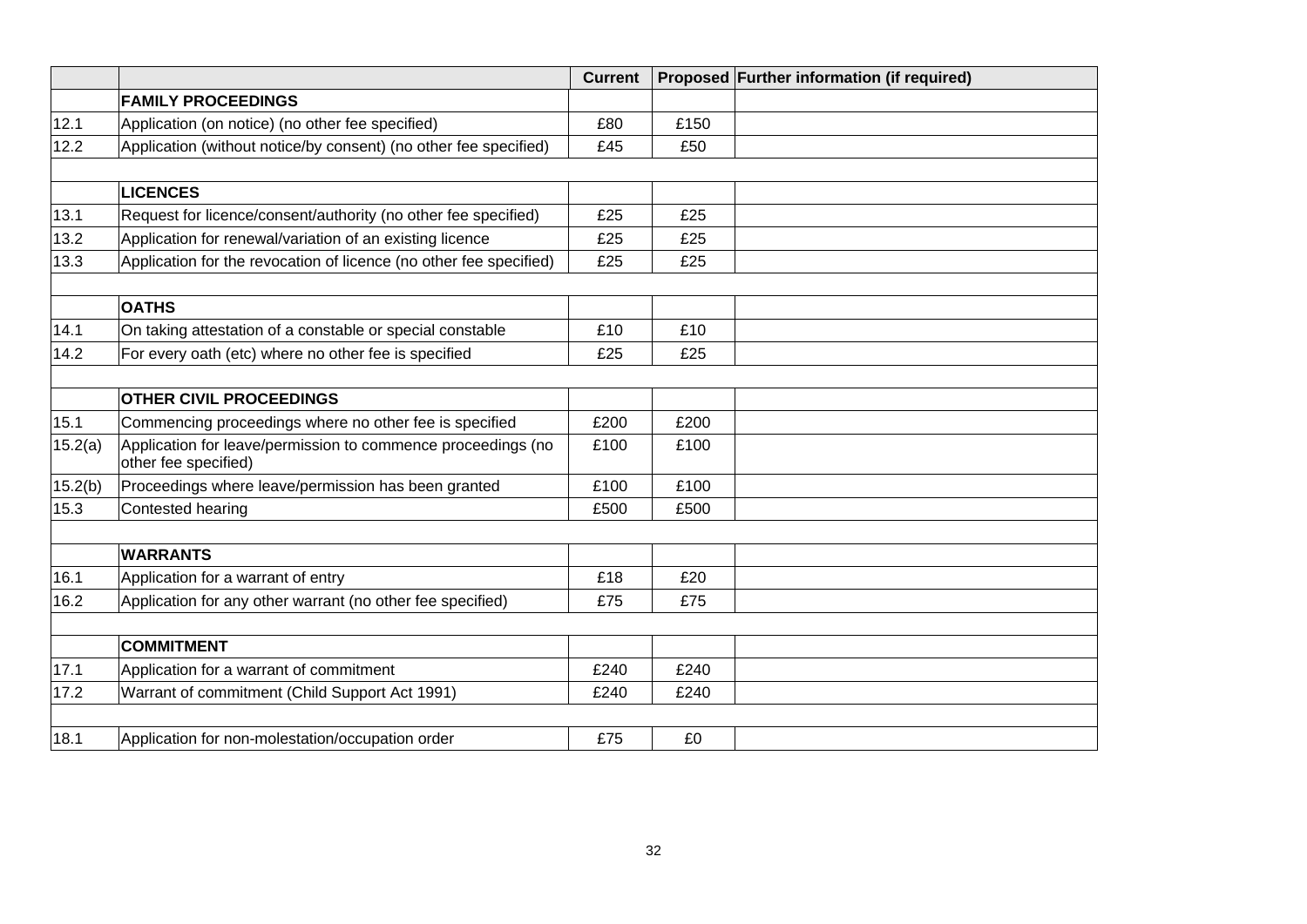#### **Non-Contentious Probate Fees Order 2004**

|                          |                                                            | <b>Current</b> |         | Proposed Further information (if required) |
|--------------------------|------------------------------------------------------------|----------------|---------|--------------------------------------------|
| 1                        | Application for a grant of probate                         | £45            | £150    |                                            |
| $\overline{2}$           | Personal application fee                                   | £60            | £60     |                                            |
| 3.1                      | Duplicate/second grant for same deceased person            | £20            | £20     |                                            |
| 3.2                      | Grant for an estate exempt from Inheritance Tax            | £10            | £10     |                                            |
| $\overline{\mathcal{A}}$ | Application for the entry or extension of a caveat         | £20            | £20     |                                            |
| 5                        | Application for a standing search                          | £6             | £6      |                                            |
| $\overline{6}$           | Deposit of wills                                           | £20            | £20     |                                            |
| $\overline{7}$           | Inspection of will/other document retained by the registry | £20            | £20     |                                            |
|                          |                                                            |                |         |                                            |
|                          | <b>COPY DOCUMENTS</b>                                      |                |         |                                            |
| 8(a)                     | Copy of a document (10 pages or less)                      | £6             | £10     |                                            |
| 8(b)                     | For each subsequent page                                   | £1             | 50p     |                                            |
| 8(c)                     | Copy of a document in electronic form (for each copy)      | £6             | £10     |                                            |
| 8(d)                     | Search of the index                                        | £4             | £4      |                                            |
|                          |                                                            |                |         |                                            |
|                          | <b>OATHS</b>                                               |                |         |                                            |
| 9.1                      | For each deponent to each affidavit                        | £6             | £11     |                                            |
| 9.2                      | For marking each exhibit                                   | £2             | £2      |                                            |
|                          |                                                            |                |         |                                            |
| 10                       | Determination of costs                                     | $\star$        | $\star$ | *See Civil Courts Order Section 5          |
| 11                       | Settling documents                                         | £12            | £12     |                                            |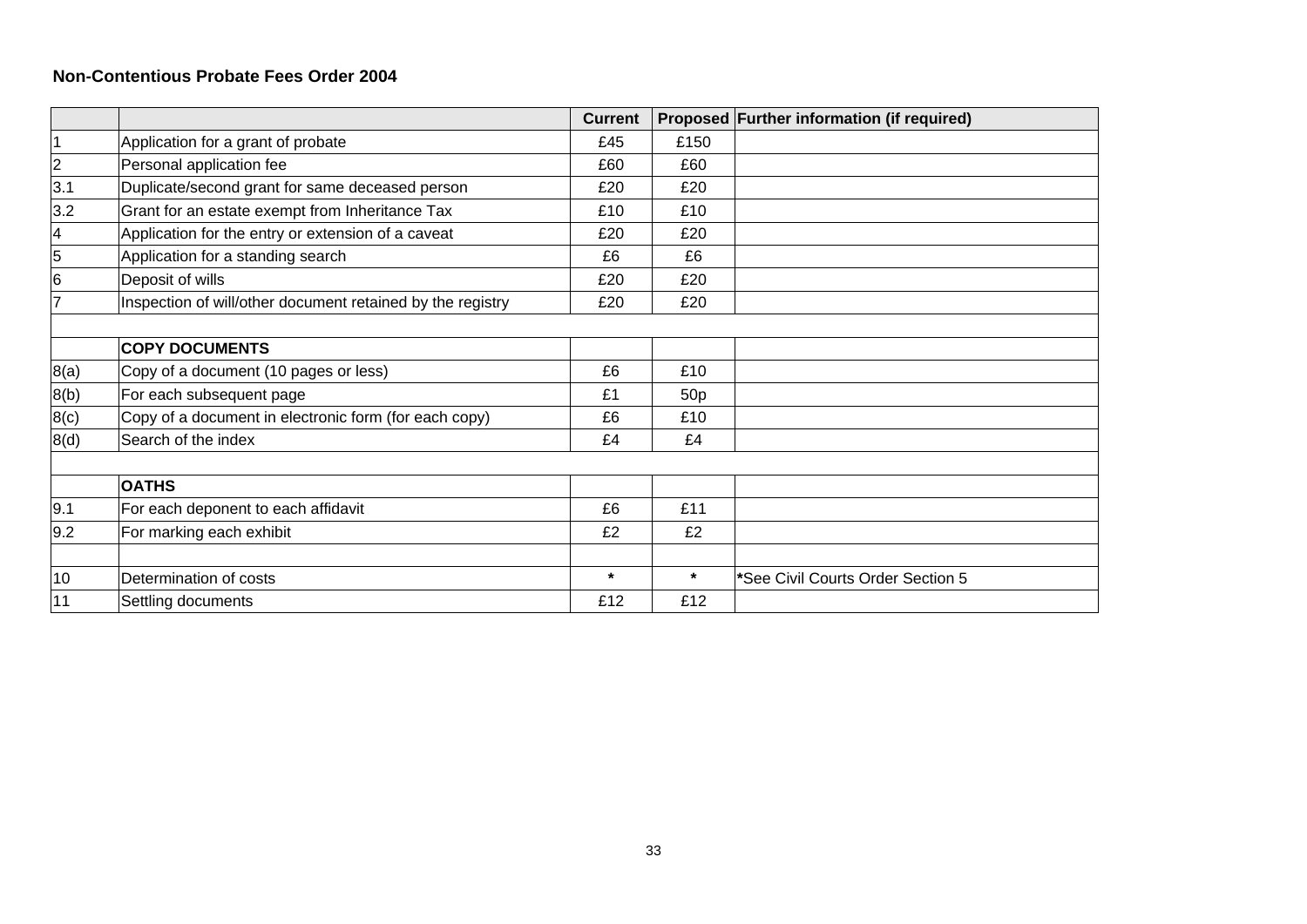#### **Court of Protection Fees Order 2007**

|                                                 | <b>Current</b>  |                 | <b>Proposed Further information (if required)</b> |
|-------------------------------------------------|-----------------|-----------------|---------------------------------------------------|
| Simple application fee                          | ÷               | £220            | New fee                                           |
| Application fee (all other applications)        | £400            | £400            |                                                   |
| Appeal fee                                      | £400            | £400            |                                                   |
| Hearing fee                                     | £500            | £500            |                                                   |
| Copy of a document (10 pages or less)           | £5              | £10             |                                                   |
| For each subsequent page                        | 50 <sub>p</sub> | 50 <sub>p</sub> |                                                   |
| General application (on notice)                 |                 | £150            | New fee                                           |
| General application (by consent/without notice) | $\star$         | £50             | New fee                                           |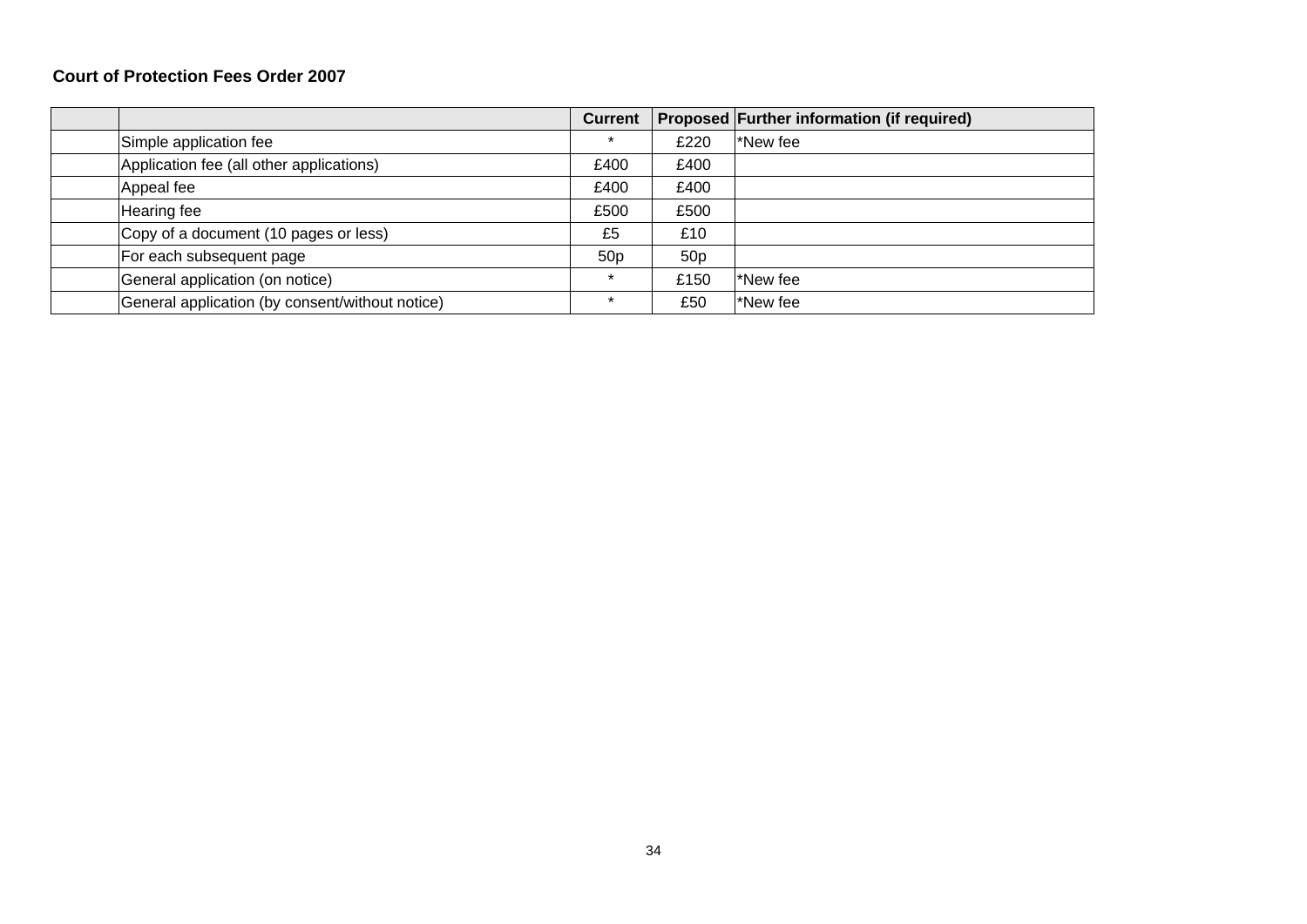# **Annex B**

# **Equality assessment for cost recovery**

# **1. Policy objective:**

- 1.1 The policy objectives for the reforms in this Impact Assessment are to ensure that fee income covers 100% of the cost of providing services, minus the income foregone from the remission system; except in specific cases where a policy decision has been made to continue to charge below cost.
- 1.2 The proposals also seek to simplify the current fee structure to make it easier to understand and more straightforward to administer.
- 1.3 The government believes that this policy offers a fairer deal to the taxpayer, as their contribution is targeted where it is most needed.

# **2. Equality duties**

- 2.1 Under the Equality Act 2010 section 149, Ministers and the Department are under a legal duty to have 'due regard' to: eliminate unlawful discrimination, harassment and victimisation and other prohibited conduct under the Equality Act 2010; advance equality of opportunity between different groups; and to foster good relations between different groups.
- 2.2 Having 'due regard'<sup>[1](#page-34-0)</sup> needs to be considered against the nine "protected characteristics" under the Equality Act: race, sex, disability, sexual orientation, religion and belief, age, marriage and civil partnership, gender reassignment, pregnancy and maternity.

# **3. Methodology for Analysis**

- 3.1 To assess whether the preferred option has a differential impact on the protected groups (outlined above) a population pool has been defined. Guidance from the Equality and Human Rights Commission (EHRC) states that this assessment should define the pool as being those people who may be affected by the policy (adversely or otherwise) and that the pool should not be defined too widely.
- 3.2 We have defined the population pool as those who are most likely to pay one or more of the fees set to increase in the proposals - i.e. issue fees for probate and money claims, the application fee for judicial review, the grouped single issue fee and the fee for bringing an appeal. Full listings of fee changes can be seen in Annex B.
- 3.3 We have drawn on the Familyman data<sup>[2](#page-34-1)</sup>, statistics published by the Office of National Statistics and statistics published by the Ministry of Justice to assess proportional differences in the protected characteristics of this pool, identifying the groups positively and negatively impacted. However, due to the limitations in the data available in some cases we have had to make assumptions about the likely impact on people with protected characteristics based on the type of cases they may be pursuing.

# **4. Direct Discrimination**

l

4.1Our initial assessment is that the introduction of fees proposed in the preferred option are not directly discriminatory within the meaning of the Equality Act 2010 as they apply equally to all

<span id="page-34-0"></span> $1$  Under section 149 of the Equality Act 2010, the Department has a legal duty to have 'due regard' to the need to: eliminate unlawful discrimination, harassment and victimisation and other prohibited conduct under the Equality Act 2010; advance equality of opportunity between different groups (those who share a protected characteristic and those who do not); and foster good relations between different groups.

<span id="page-34-1"></span> $2$  Familyman is a case management system for family cases, collected by HM Courts & Tribunals Service.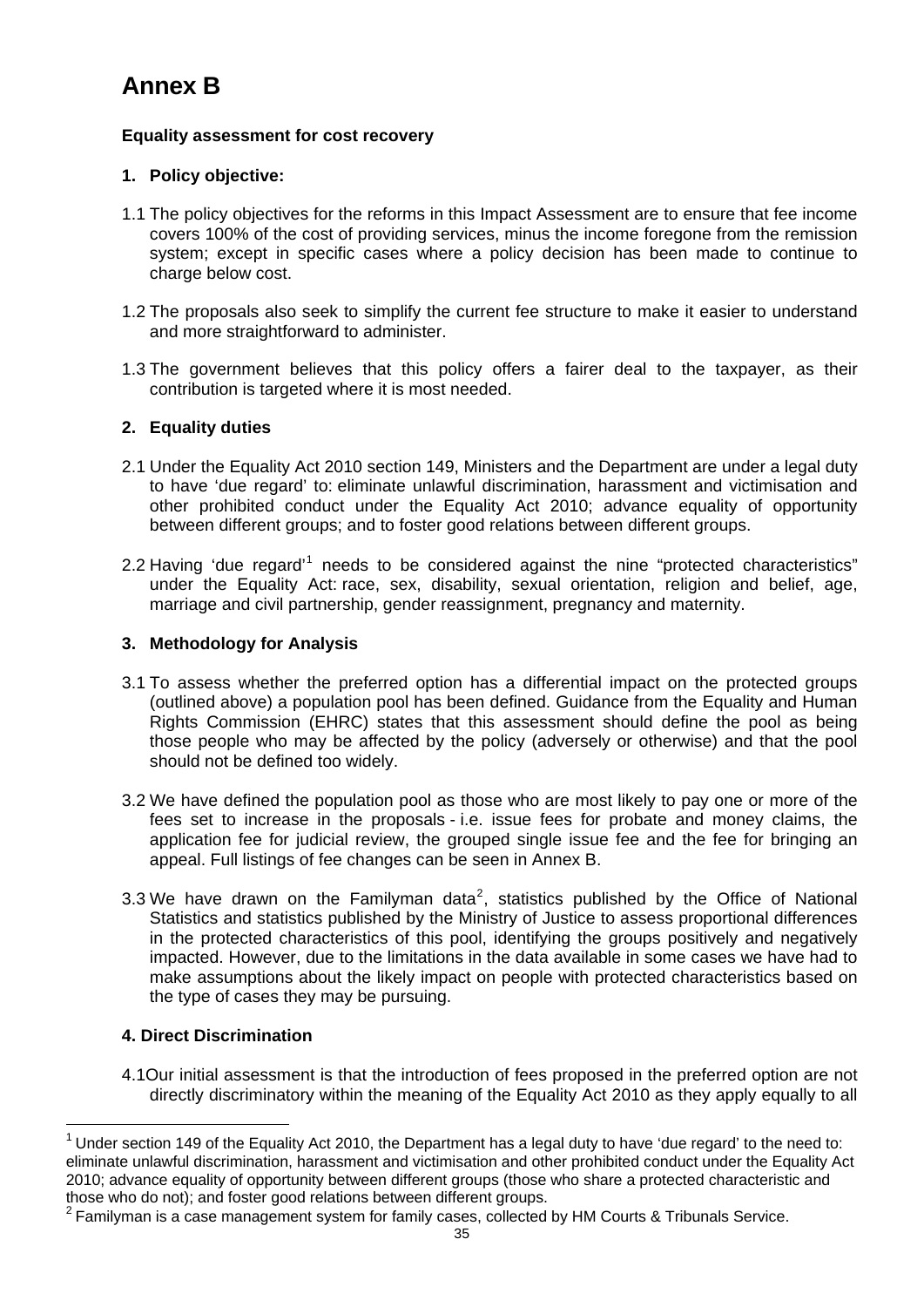claimants irrespective of whether or not they have a protected characteristic: there is no less favourable treatment because of a protected characteristic.

# **5. Indirect Discrimination**

- 5.1 Our initial assessment, based on the limited information available, is that the increases in fees under the preferred option are unlikely to amount to indirect discrimination under the Equality Act 2010. This is because the government considers the preferred option (if implemented) to be a proportionate means of achieving a legitimate aim, that of ensuring that fee income covers the cost of providing court services.
- 5.2 To mitigate any risk of discrimination when implementing the preferred option, the HM Courts & Tribunals Service remissions system is available to those with low capital and on low incomes. This means that the proposal may have a financial impact on individuals or groups of individuals, but will not deny access to justice or the opportunity to reach an agreed settlement for individuals who fall within the meaning of the Equality Act 2010.
- 5.3 Whilst the proposals have some implications on the protected characteristics of individuals seeking access to justice, these will impact on different equality groups differently, in so far as they have varying income profiles. It is accepted that as some of the equalities groups are disproportionately represented in lower income brackets, more individuals in these groups would therefore be affected if it were it not for the remissions scheme, which mitigates the effects on those with the lowest incomes and ensures that no-one is denied access to justice by raising court fees.

# **6. Impact on users in the civil court system**

6.1 Due to the nature of the proposals included in this consultation, any impact on different groups will primarily be financial. Data on court users who will be affected by the proposal has been collected where possible. However, the government acknowledges that it does not collect comprehensive information about court users generally, and specifically information regarding protected characteristics. This limits government understanding of the potential equality impacts of the proposals for reform. An attempt to collect further information on the demographics of users in these cases has been undertaken, but data is limited.

Fees groups affected:

# *Probate:*

6.2 Whilst we do not have any data on probate case numbers, we acknowledge that there may be differential impacts on women from increases in probate fees. Period life expectancy at birth in the UK in 2008 to 2010 was 78.1 years for males and 82.1 years for females,<sup>[3](#page-35-0)</sup> which means that on average women live longer than men. Therefore we consider a potential for more women to be affected by an increase in probate fees, as they are more likely to out-live their male partners and have to apply for probate for non-joint assets.

# *Money Claims:*

- 6.3 We assume that 50% of all specified money claim cases are issued by businesses, such as banks, credit card companies and utility companies. We assume that the remainder are issued by individuals but due to a lack of data surrounding claimants we can not say whether these individuals have protected characteristics.
- 6.4 As there is little data available regarding claimants for unspecified money claims we have been unable to conduct analysis of these. Within unspecified money claims a small proportion of claims are for personal injury cases, which means the claimants may have a disability; therefore it may be fair to assume that more people with disabilities could be affected by the

<span id="page-35-0"></span><sup>&</sup>lt;sup>3</sup> Office of National Statistics;<http://www.statistics.gov.uk/hub/population/deaths/life-expectancies>